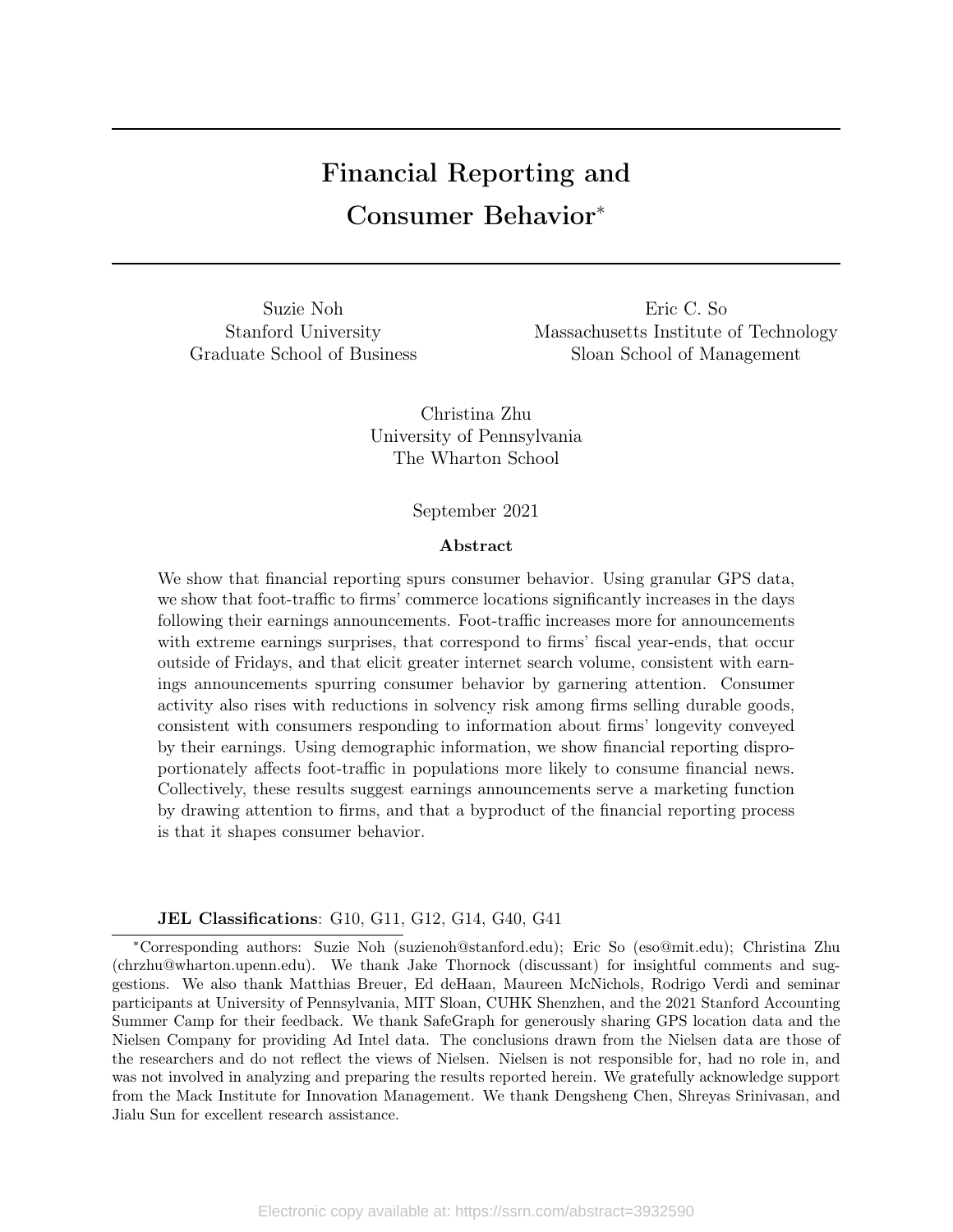## 1. Introduction

This study examines the implications of the financial reporting process through the lens of consumer behavior. Using granular GPS data on the location of individual consumers, we show consumer foot-traffic to public companies' locations of commerce significantly increases following their quarterly earnings announcements. Our evidence adds directly to the growing literature on the externalities of the financial reporting process by showing that the financial reporting process shapes consumer behavior. In addition, it yields important insights for research on investor attention, consumer behavior, and recurring events.

Our study is motivated by the idea that earnings announcements likely affect consumer decisions by increasing attention to the firm announcing earnings. Consumers are attentionconstrained and should be more likely to visit stores of brands they recognize and can easily recall to mind. Therefore, they may patronize businesses that are more salient due to increased attention that accompanies earnings announcements. Additionally, for some firms, such as firms selling durable goods, the longevity of the firm can be important to consumers, who make purchases from firms that are more likely to remain in business [\(Hortaçsu et al.,](#page-30-0) [2013\)](#page-30-0). For these firms, an additional channel through which earnings announcements likely affect consumer behavior is the information consumers infer regarding firms' longevity (e.g., solvency) from their earnings. Our study thus builds on prior evidence that earnings announcements trigger investor attention and provide information on firms' future prospects (e.g., [Barber and Odean](#page-30-1) [\(2008\)](#page-30-1), [Noh, So, and Verdi](#page-31-0) [\(2021\)](#page-31-0)), both of which suggest that financial reporting is likely relevant for consumer behavior.

Much of the prior research on financial reporting focuses on its impact on investors, managers, regulators, and economically linked firms (e.g., [Healy and Palepu](#page-30-2) [\(2001\)](#page-30-2)). In contrast, research that links financial reporting and consumer behavior is scarce. One likely reason is that studying the link between financial reporting and consumer behavior in large samples has traditionally posed several challenges. Most financial accounting data sets aggregate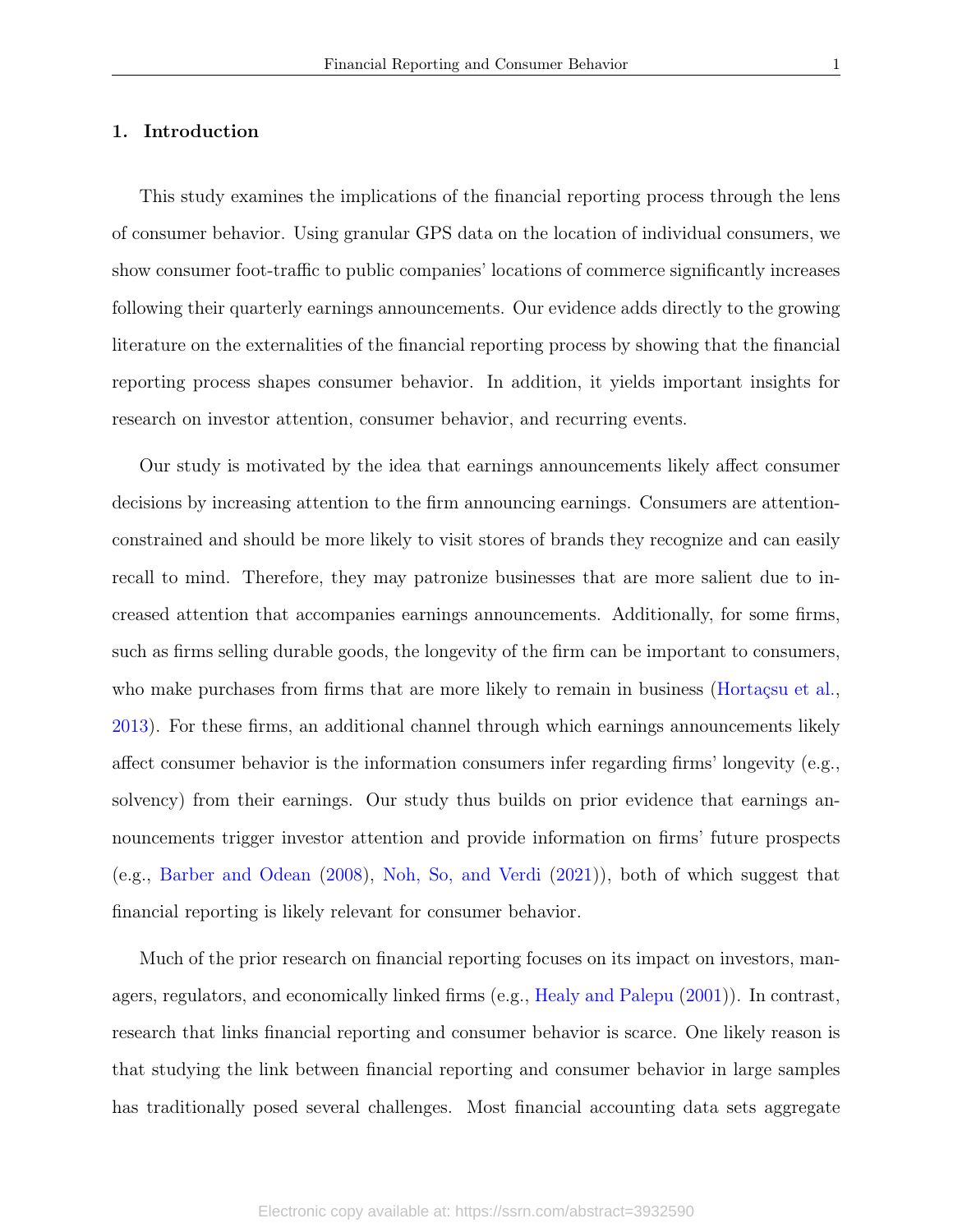firm sales information at low frequencies, across periods both before and after the release of financial accounting information. This lack of granularity makes it hard to study consumer behavior in event-time relative to the release date of financial reports. The lack of granularity in standard databases containing sales information also precludes analyses from accounting for key drivers of consumer activity unrelated to earnings announcements, such as variation driven by the time of year, day of week, and/or geographic location.

Our study overcomes these challenges using a novel database provided by SafeGraph that tracks the GPS coordinates of a large panel of consumers' cell phones across the U.S. from January 2017 through February 2020. The coverage is expansive and highly granular. For example, in February of 2020, the SafeGraph database contains records on approximately 13% of the U.S. population (see Fig. [1\)](#page-32-0). The SafeGraph database does not identify personal information about the consumer but does capture their precise intra-day location. Safegraph matches these GPS records with commercial locations and provides the daily visits to stores, which we show tracks within-firm variation in revenue (see Appendix  $C$ ). These data allow us to observe changes in foot-traffic to specific stores in event-time relative to the release of firms' earnings news. Our main analyses rely on a sample of approximately 50 million observations at the store-date level, measured in the 21 days surrounding firms' earnings announcement dates.

Our first main result is that foot-traffic significantly increases to firms' commerce locations following their earnings announcements. Using dynamic tests, we show that increases in foot-traffic are greatest approximately three-to-six days after announcements, whereas no similar effect exists immediately prior to announcements. Foot-traffic slowly dissipates from seven days after, consistent with our results reflecting a transitory change driven by the announcement. In terms of economic magnitude, we find that daily store visits on average increase by approximately 2% during the 3-6 day period after the announcement relative to baseline levels, and by 1.6% during the 7-10 day period after the announcement.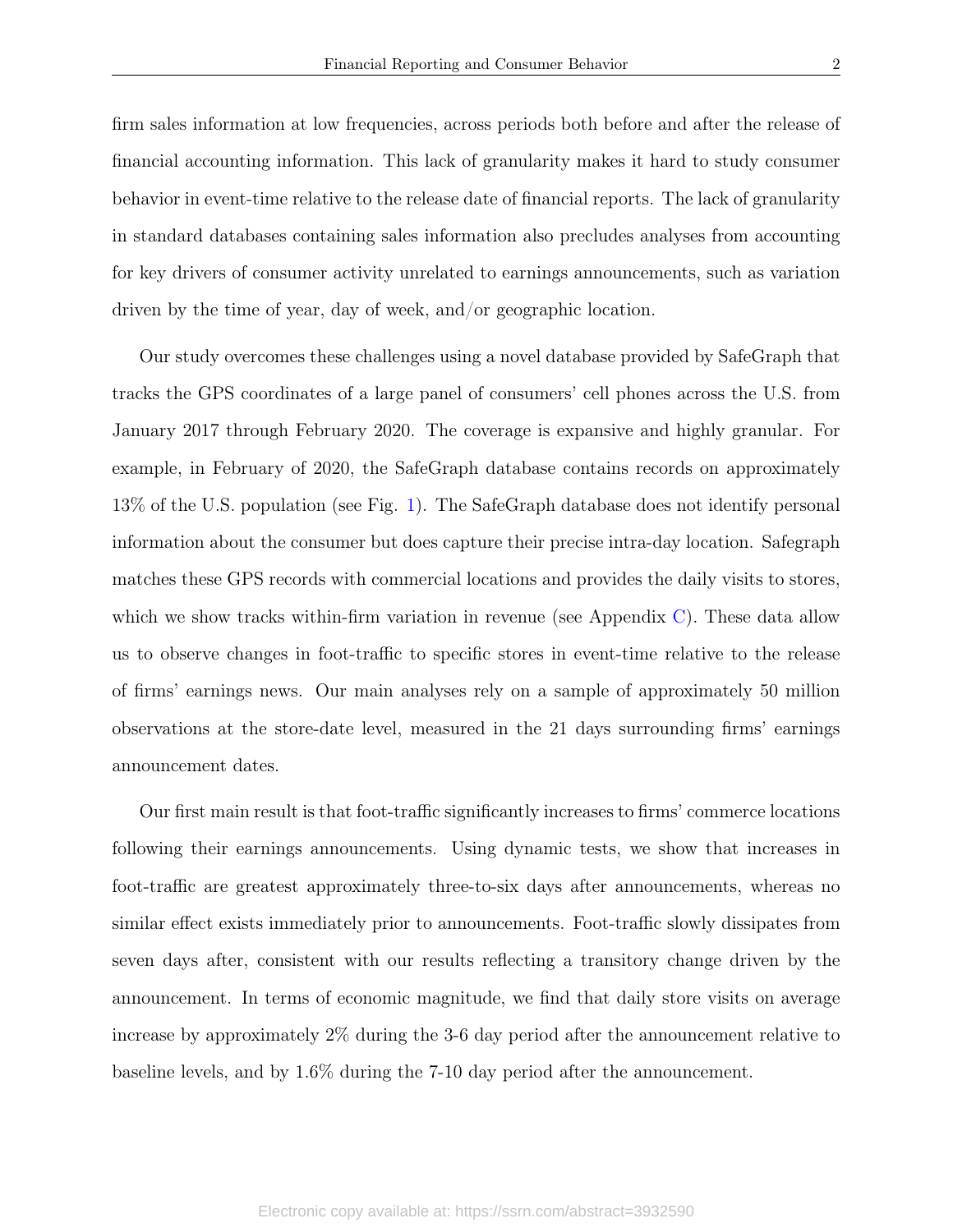A key benefit of the granularity of the data is that it allows us to leverage a host of fixed effects that help mitigate alternative explanations for our findings. For example, the use of day-of-week fixed effects accounts for variation in activity associated with weekends versus weekdays and the use of store fixed effects accounts for variation attributable to a particular location. Similarly, we use yearmonth-by-industry and yearmonth-by-county fixed effects to mitigate concerns that our results are explained by industry-wide fluctuations in demand (e.g., retail stores in the holiday season) or time-varying local economic conditions. Thus, alternative explanations for our findings would need to explain variation in consumer activity that concentrates after the announcement and that is not explained by day-of-week, macroeconomic, and/or local economic activity.

We predict and find evidence that earnings announcements play a marketing role by using variation in the extent to which each announcement increases attention. We show a greater increase in foot-traffic to commerce locations operated by firms with extreme negative or positive earnings surprises that are more likely to garner coverage from the financial press (e.g., [Noh, So, and Verdi](#page-31-0) [\(2021\)](#page-31-0)). Additionally, we find that foot-traffic to firms' commerce locations increases more when firms announce fiscal-year-end results, which tend to garner more attention than non-fiscal-year-end announcements. Similarly, our results are predictably weaker for Friday earnings announcements, even after controlling for firms' earnings surprise, consistent with consumer attention motivating their visits. We also directly estimate the extent of investor attention using Google search volume, and show that our results are strongest when this attention is highest.

We also find that variation in consumer activity tracks variation in the nature of firms' earnings announcements. Post-announcement spikes in consumer foot-traffic increase with the extent to which solvency risk declines, particularly among firms that sell durable goods (e.g., cars or household appliances). These findings suggest consumers learn about financial distress from firms' financial reports, consistent with evidence in [Hortaçsu et al.](#page-30-0) [\(2013\)](#page-30-0) and [Bowen, DuCharme, and Shores](#page-30-3) [\(1995\)](#page-30-3) that consumers prefer to forgo purchasing durable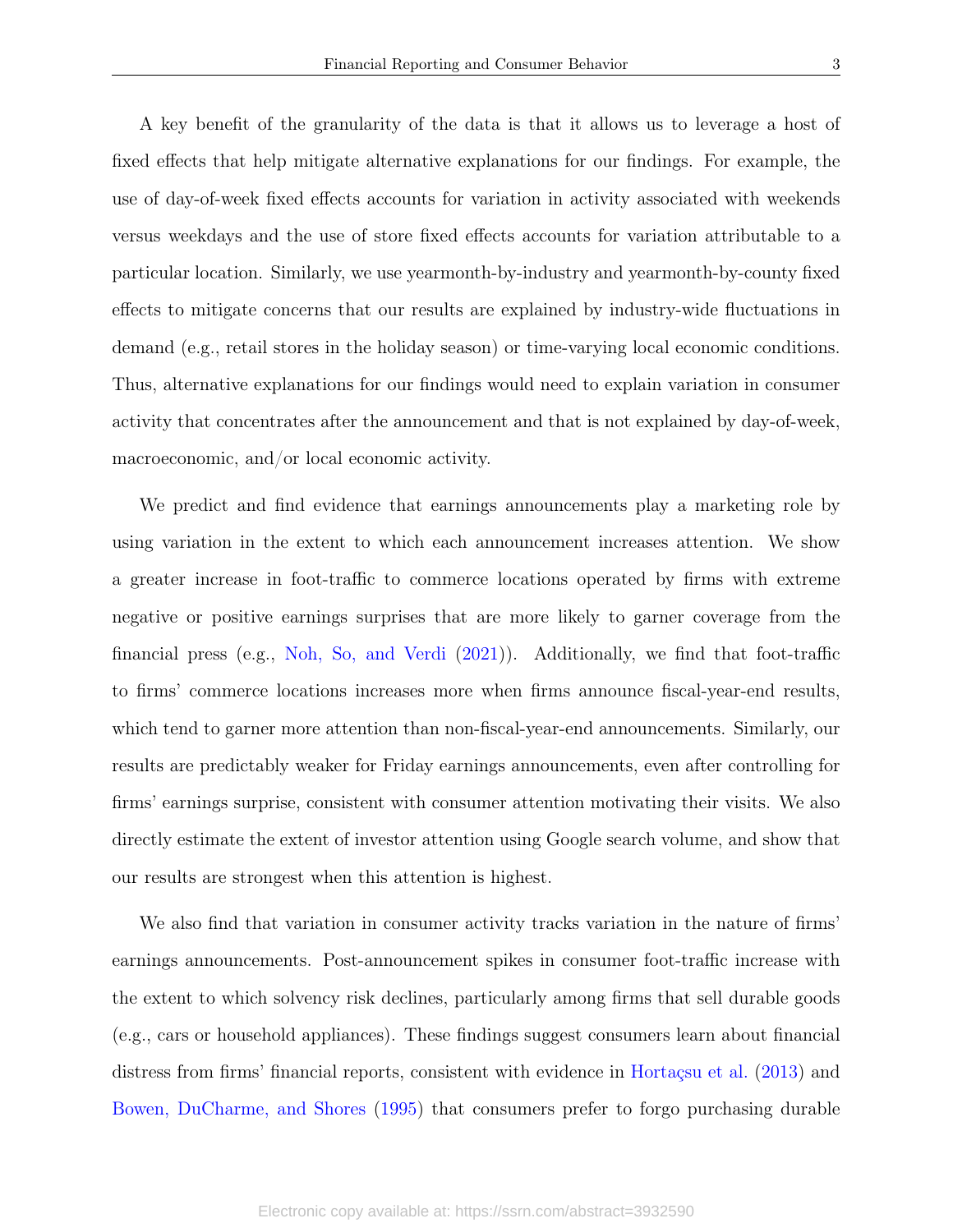items from firms that risk being unable to provide complementary services such as warranties, spare parts, or maintenance. Our results suggest consumers update their expectations about firms' solvency based on financial reports and adjust their behavior accordingly.

Using demographic information about the areas in which businesses reside, we show that our main findings predictably concentrate in areas having a greater representation of English-speaking and Caucasian households. To the extent these populations are more likely to consume financial news, these findings dovetail nicely with our evidence that changes in consumer behavior are driven by attention to firms' earnings announcements. Our results also concentrate in areas with a moderate level of education and income, where consumers likely have highly elastic demand for the products and services of our sample firms and therefore are more likely to respond to their earnings news.

An added benefit of using demographic information is that it allows us to exploit withinannouncement variation. As a result, our demographic tests are also useful in mitigating a variety of alternative explanations related to firm-level patterns that occur in event-time relative to earnings announcements. For example, these tests mitigate concerns that our results are driven by company-wide events such as employee stock grants, sales or promotions. In additional tests, using a panel of advertising data, we find that our results do not appear to be explained by variation in advertising campaigns coinciding with earnings announcements.

We also conduct additional tests to investigate the economic importance of our findings. A key innovation of our study is the use of granular GPS data to study changes in consumer activity in event-time relative to earnings announcements. This granularity simultaneously allows us to account for variation attributable to day-of-week, macroeconomic, and/or local economic activity. However, by focusing on GPS data, our main findings reflect foot-traffic at locations of commerce which are not necessarily related to firms' revenues. For example, consumers may increase their store visits without increasing their purchases. Relatedly, e-commerce is an increasingly important portion of companies' sales and therefore our foot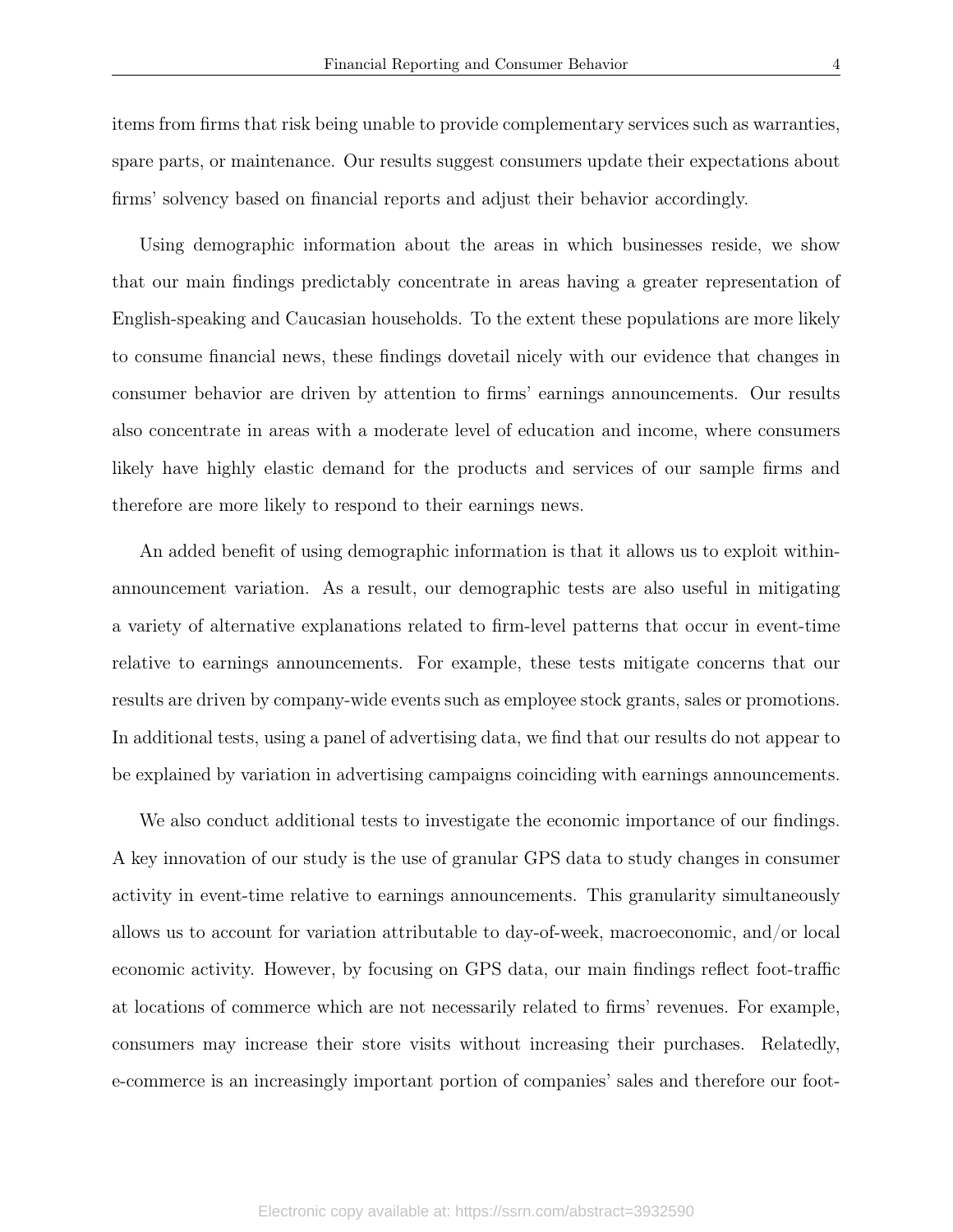traffic measure may not generalize.<sup>1</sup> To address this question, we conduct two tests to corroborate the economic importance of our main findings.

First, we show that within-firm variation in foot-traffic aligns with variation in firms' total sales. Specifically, firms with larger upticks in post-announcement foot-traffic subsequently report higher sales in their next earnings announcement. These findings suggest that increased foot-traffic is indicative of increased consumer purchases, while also mitigating concerns that post-announcement increases in foot-traffic simply pull forward sales that would have taken place further into the future.

Second, we corroborate our main findings in an alternative sample of online transactions. Our use of GPS data necessitates the focus on in-person consumer activity at brick-andmortar stores, but also raises potential concerns regarding the importance of store foot-traffic and the generalizability of our findings to e-commerce businesses. Using a panel of online transactions for retailers from Comscore, we show that consumers increase the quantity of purchases following firms' earnings announcements, suggesting that our main inferences likely shape firms' revenues and extend beyond consumers' visits to traditional storefronts.

A central contribution of our paper is to study the relation between consumer activity and the financial reporting process among publicly traded firms. Broadly, our study is related to research on disclosures and their effects on multiple groups of stakeholders. For example, prior research examines the effects of consumer advertising on investors (e.g., [Grullon,](#page-30-4) [Kanatas, and Weston,](#page-30-4) [2004;](#page-30-4) [Lou,](#page-31-1) [2014;](#page-31-1) [Madsen and Niessner,](#page-31-2) [2019\)](#page-31-2). Conversely, financial reporting can also have effects on consumers. Most prior research on financial reporting focuses on the implications for various stakeholders such as investors, creditors, regulators, and economic partners. By contrast, our study examines the externalities of the financial reporting process for consumers as another key constituency of public firms.<sup>2</sup> In doing so,

<sup>&</sup>lt;sup>1</sup>The proportion of US e-commerce retail sales as a percent of total retail sales has grown from 4.2% in Q12010 to 11.4% in Q12020. Source: [https://www.census.gov/retail/ecommerce/historic\\_releases.html.](https://www.census.gov/retail/ecommerce/historic_releases.html)

<sup>2</sup>There is a new and growing literature examining relations between firm disclosures and various stake-holders. For example, [Choi, Choi, and Malik](#page-30-5) [\(2021\)](#page-30-5) shows job seekers use firms' financial information, and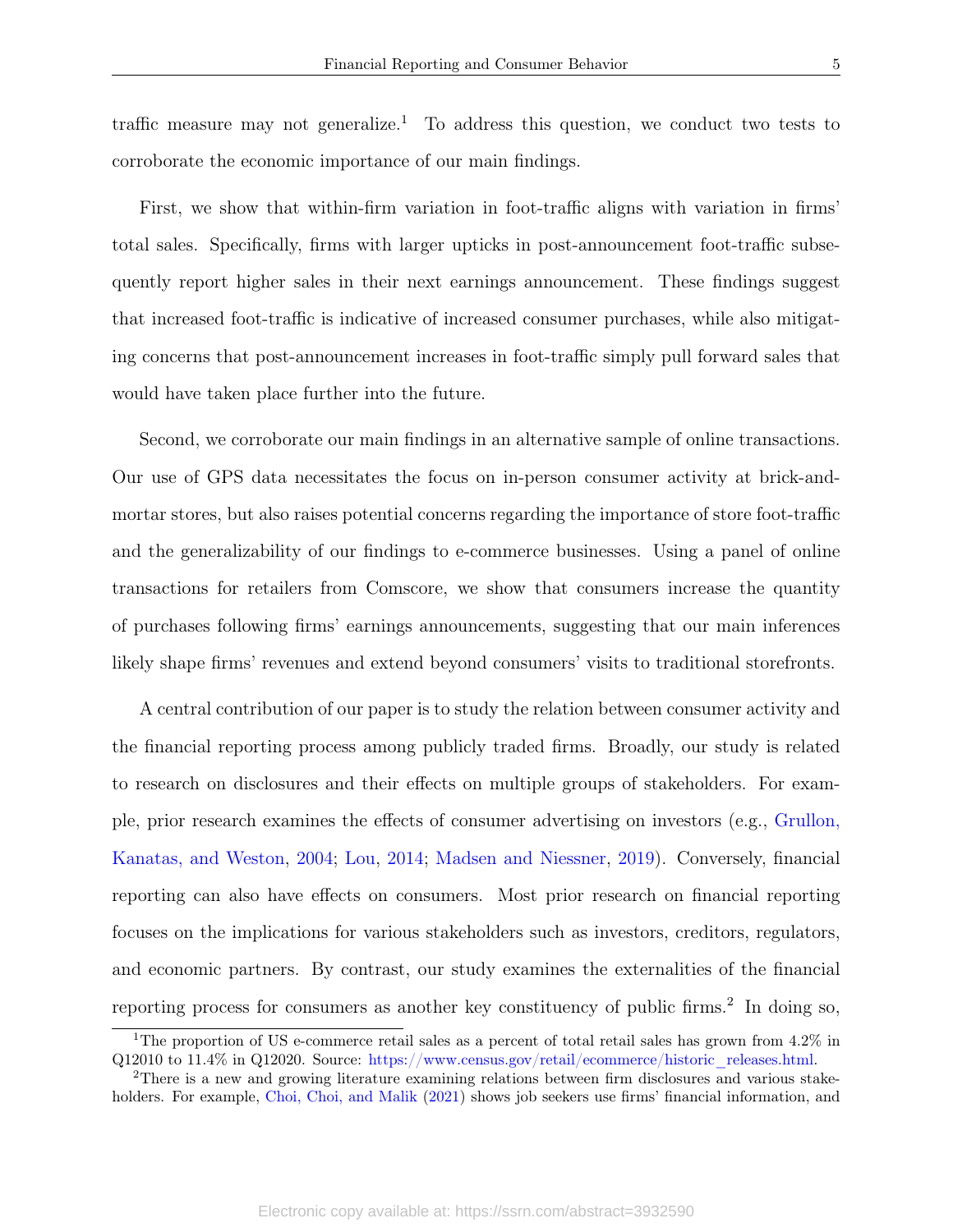our paper seeks to expand the boundaries of research in accounting and stimulate further research on the implications of the financial reporting process for consumers.

Our findings are subject to a few important caveats. First, our main findings rely on GPS data from smartphones and thus, to the extent individuals with smartphones are more likely to consume financial news, our findings may overstate the extent to which financial reporting would affect individuals without smartphones. Second, our main tests necessarily rely on firms with physical locations of commerce and thus may overstate the extent to which financial reporting spurs consumer activity in firms without brick-and-mortar operations. However, our corroborating results using an alternative panel of online retailers suggest that our inferences do not hinge on the study of firms with physical locations of commerce.

A second contribution of our paper is to highlight feedback effects of the financial reporting process. Specifically, our results suggest that consumers increase consumption activity for firms with more attention-grabbing earnings news, indicating that managers may prefer to spotlight their earnings news as a means to increase subsequent consumer activity. Thus, our findings highlight an additional payoff for managers strategically timing their earnings announcement news (e.g., [Johnson and So](#page-30-6) [\(2018\)](#page-30-6) and [Noh, So, and Verdi](#page-31-0) [\(2021\)](#page-31-0)). Our results suggest that the financial reporting process, by shaping consumer behavior, can affect the fundamentals of the firm.

Finally, our study contributes to a growing area of research that uses granular consumergenerated data to track the supply and demand of various resources. For example, granular data, such as consumer browsing activity and satellite data tracking the number of cars in store parking lots, predict revenue and earnings surprises [\(Froot et al.,](#page-30-7) [2017;](#page-30-7) [Zhu,](#page-31-3) [2019;](#page-31-3) [Katona et al.,](#page-31-4) [2021\)](#page-31-4). [Li and Venkatachalam](#page-31-5) [\(2021\)](#page-31-5) show cell phone geo-location data signal oil production shocks and predict stock prices. Access to big data has not only affected stock price formation and firms themselves (e.g., [Zhu,](#page-31-3) [2019\)](#page-31-3), but also facilitated research on

[Chakravarthy, DeHaan, and Rajgopal](#page-30-8) [\(2014\)](#page-30-8), [Gassen and Muhn](#page-30-9) [\(2018\)](#page-30-9), and [Breuer, Hombach, and Müller](#page-30-10) [\(2020\)](#page-30-10) show firms' disclosures are shaped by their transacting stakeholders, such as suppliers and customers.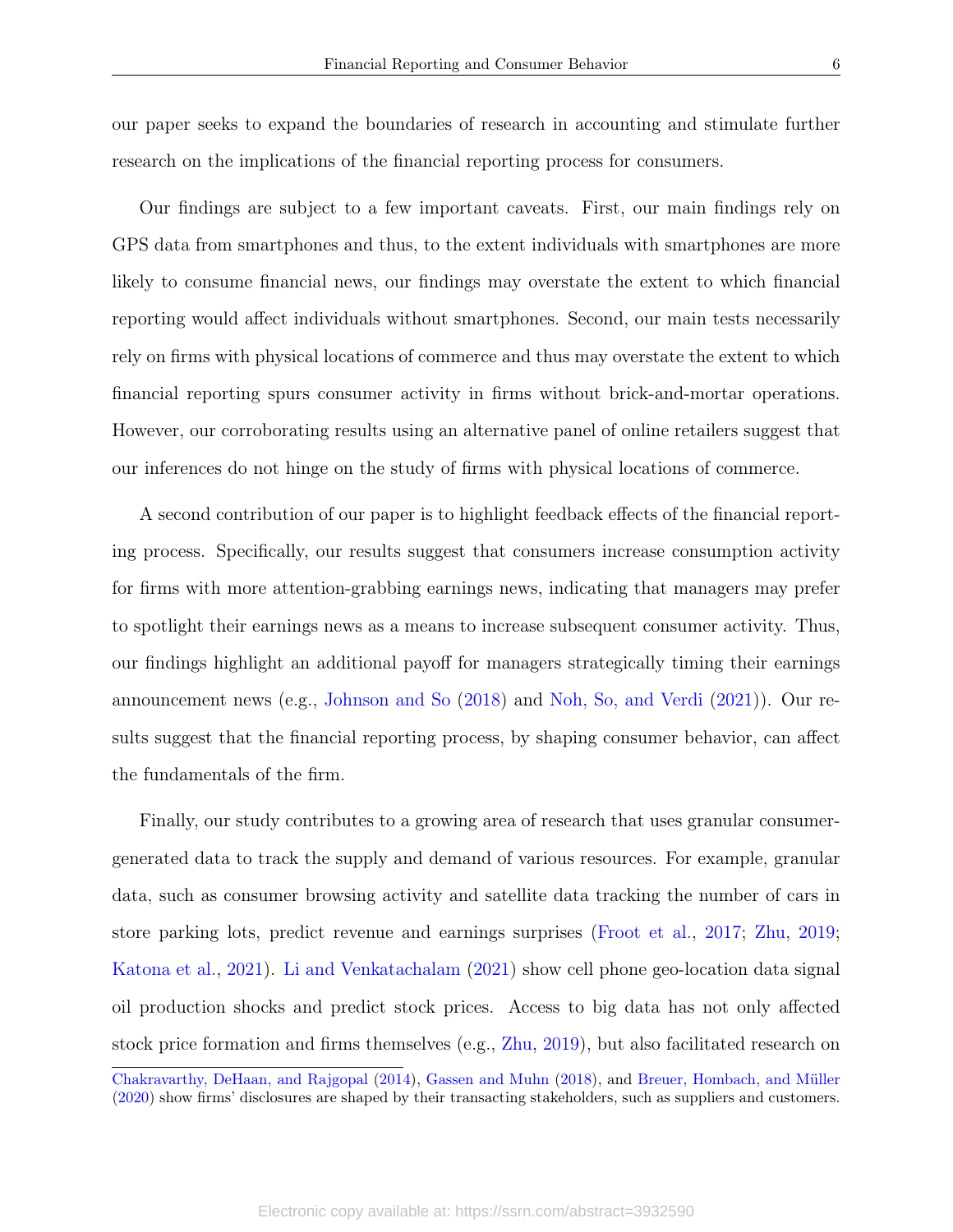investors' local information advantages (e.g., [Kang, Stice-Lawrence, and Wong,](#page-30-11) [2021\)](#page-30-11). Using similar geo-location data as ours, [Painter](#page-31-6) [\(2020\)](#page-31-6) shows consumer demographics change in response to firms' political corporate statements and [Gurun, Nickerson, and Solomon](#page-30-12) [\(2020\)](#page-30-12) shows firms providing public goods, such as allowing anyone to use in-store bathrooms, experience a decline in store visits. [Jin, Stubben, and Ton](#page-30-13) [\(2021\)](#page-30-13) finds customer loyalty, also measured using geo-location data, explains variation in the persistence of revenues and earnings. Our study differs by examining the role of the public firm financial reporting process in shaping consumer demand. Moreover, our study is among the first to show heterogeneous effects of financial reporting across populations based on race/income/education, suggesting that financial reporting shapes consumption by disproportionately impacting populations more likely to consume financial news.

Our paper is closely related to a concurrent working paper by [Kimbrough, Wang, and Wei](#page-31-7) [\(2021\)](#page-31-7). In that study, the authors use high-frequency data on consumer brand perceptions and find that consumer perceptions increase in response to more positive earnings surprises. Like our study, their evidence suggests that earnings announcements create externalities for consumers. Our study differs by using granular GPS data to directly study changes in consumers' shopping activity and to shed light on mechanisms through which earnings announcements shape consumer demand.

The rest of our paper is organized as follows. In Section [2,](#page-7-0) we describe the GPS data in detail and describe our sample selection process. Section [3](#page-11-0) discusses our main findings and Section [4](#page-19-0) reports supplementary tests. Section [5](#page-24-0) concludes.

#### <span id="page-7-0"></span>2. Data and Sample Selection

The data for this paper come from five primary sources. We obtain firm fundamentals from Compustat, price and return data from CRSP, analysts' forecasts of earnings from IBES, and institutional ownership and insider trading information from Thomson Reuters.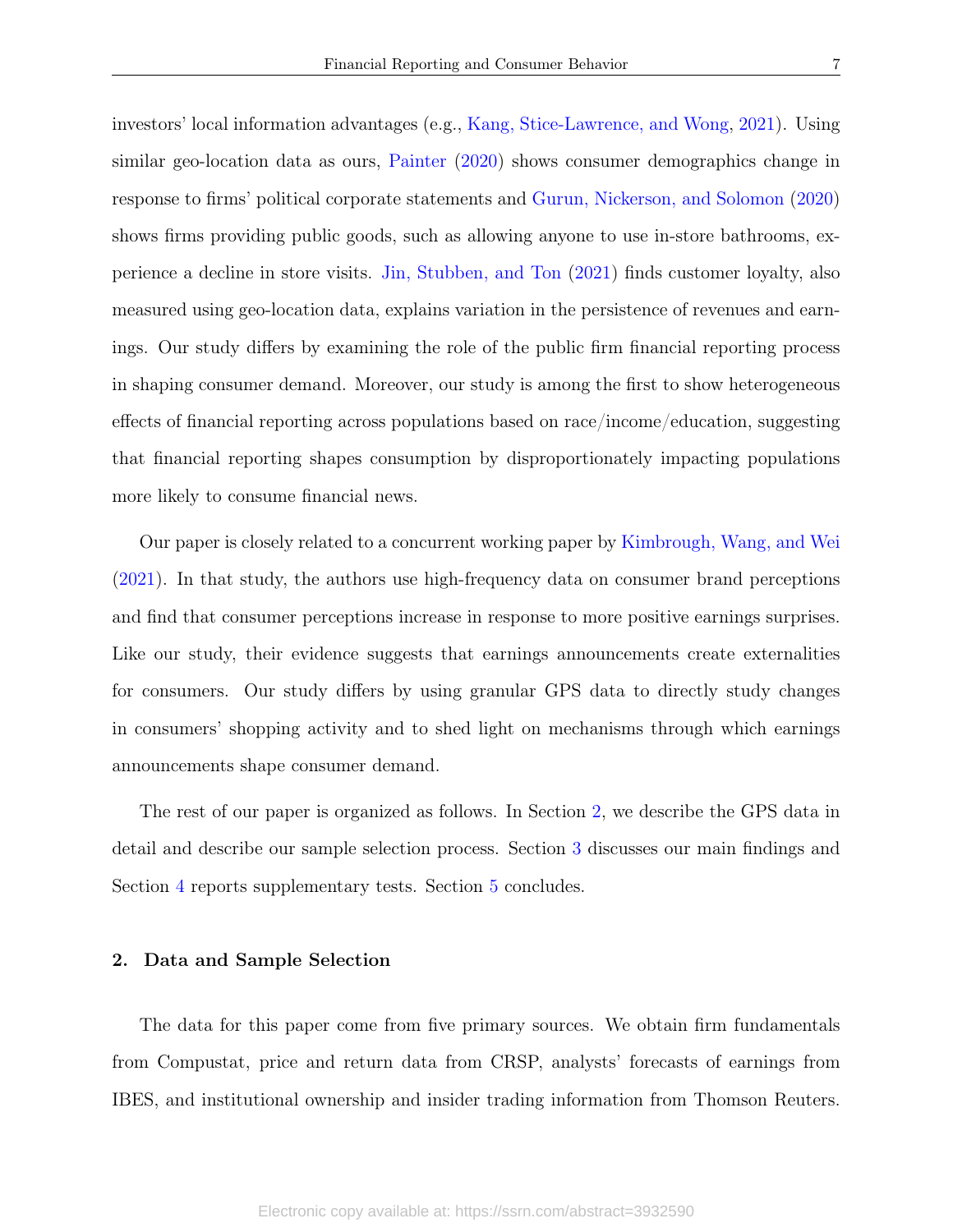Our main tests center on firms' quarterly earnings announcements. We measure earnings announcement dates following [Dellavigna and Pollet](#page-30-14) [\(2009\)](#page-30-14) by comparing announcement dates in IBES and Compustat and using the earlier of the two if the announcement dates differ. Finally, we merge these data with Safegraph data on foot-traffic from consumers to stores operated by the announcing firm.

A key innovation of our study is the use of GPS coordinate data from Safegraph, which allows us to observe foot-traffic to firms' locations of commerce at daily frequencies. The data have been be used in prior studies in economics and finance and studies on earnings persistence (e.g., [Gurun, Nickerson, and Solomon,](#page-30-12) [2020;](#page-30-12) [Painter,](#page-31-6) [2020;](#page-31-6) [Jin, Stubben, and](#page-30-13) [Ton,](#page-30-13) [2021\)](#page-30-13). However, ours is the first to our knowledge to use the data for research on the impacts of financial reporting. The dataset for our study runs from January 2017 to February 2020.

Safegraph aggregates anonymized data from numerous smartphone applications that rely on location services, such as those related to weather, dating, or local news. These applications run on both Apple and Android smartphones. Thus, although our inferences are limited to the consumer behavior of individuals who use smartphones, the data we observe are broadly representative of all smartphone users.<sup>3</sup> The data cover around 44,546,450 unique devices and represent roughly 13% of the U.S. population by February 2020.

Safegraph collects data based on pings against cell phone towers to triangulate the precise GPS coordinates of a smartphone at various points throughout a given day. The longitudinal and latitudinal data are sufficiently detailed such that Safegraph can observe a device's location within a radius of a few meters. Safegraph attributes GPS pings to locations of commerce if they are found within their geographical polygons which denote a structure or property's exact physical boundaries. The detailed geolocation data allow Safegraph to

<sup>3</sup>Safegraph data is well-sampled across geographies and demographic categories. For example, the Pearson correlation coefficient between the number of devices covered by Safegraph and the population in a given county is above 0.9. Similarly, the correlation coefficients between the number of devices covered by Safegraph and the population for each race, education attainment, and income level are all above 0.9.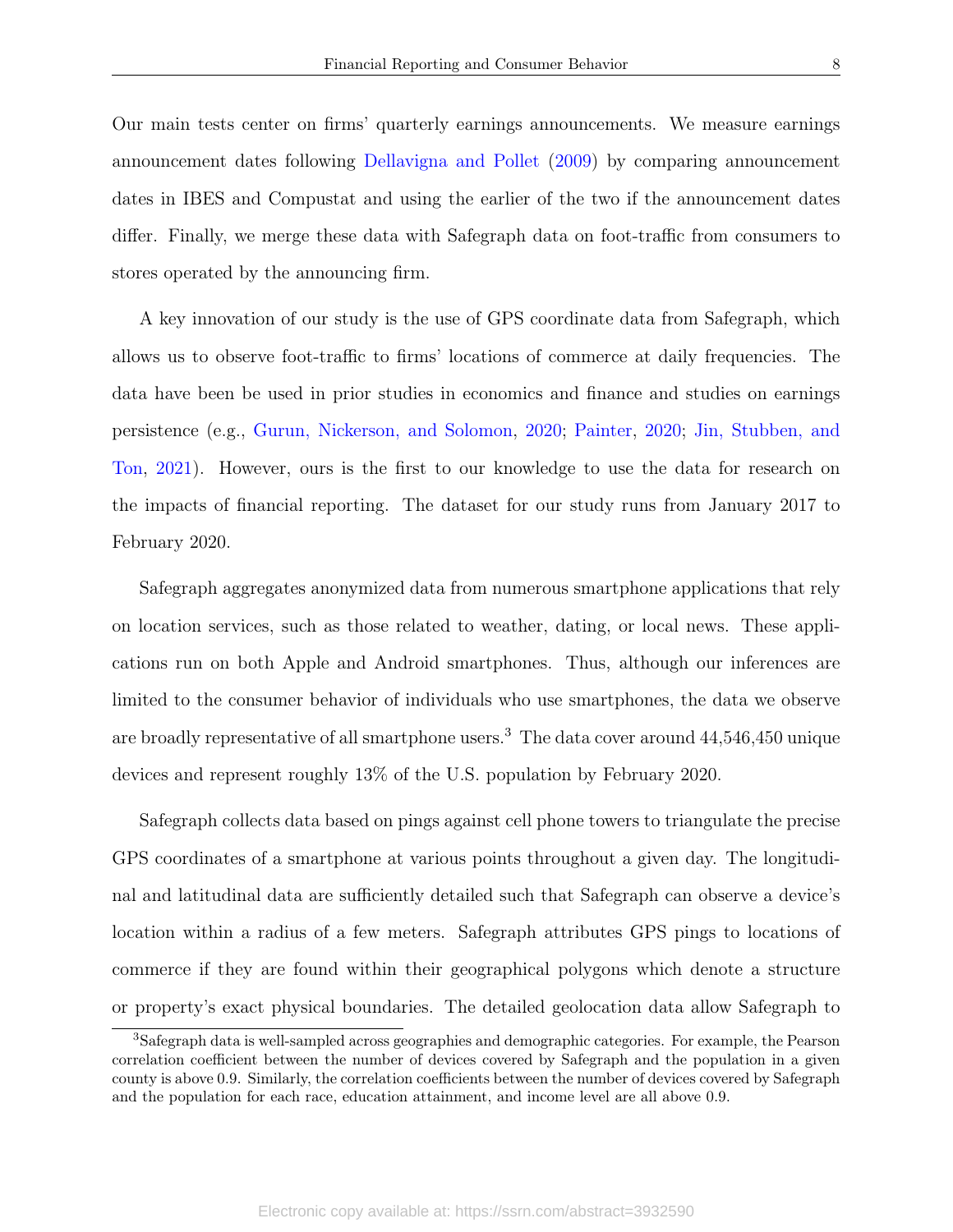determine whether an individual visits a firm's location of commerce, using the establishments' footprints, the number of pings, and the time between pings. Safegraph also uses an algorithm to remove store employees from the computation of store visits. The data we use in our main tests track daily visits to firms' locations of commerce at the establishment-date level. For example, we can observe how many individuals visited the Best Buy in Mountain View, California (E. Charleston Rd.) on a given date and the average duration of their visits. We report the number of stores in our sample, by state, in Appendix [B.](#page-27-0)

For some of our tests, we also merge each establishment with information about its corresponding county using data from the 2016 American Community Survey from the Census Bureau.<sup>4</sup> The census data allow us to infer the demographic information about the likely visitors to the establishment, the population of the geographic area in which a given establishment resides. Continuing with the example above, the census data allow us to observe that likely consumers located near Best Buy in Mountain View are predominately college educated or above and affluent.

Figure [1](#page-32-0) contains two maps detailing the fraction of each state's population tracked by Safegraph GPS coordinate data. Panel A of the figure highlights that the data are expansive, covering roughly 13% of the U.S. population by February 2020, the end of our sample period. There is some heterogeneity across states. For example, in February 2020, the Safegraph data track smartphone locations of approximately 16% of the population of Texas and 11% of the population of California. Panel B of Figure [1](#page-32-0) contains a similar graph corresponding to January 2017, which marks the beginning of our sample period. The two charts collectively illustrate the growth in coverage of the Safegraph data over time. Our analyses account for coverage growth using an event-study design and a host of fixed effects.

Our event-study design relies on tracking foot-traffic in event-time relative to public firms' earnings announcements. To do so, we merge Safegraph's foot-traffic data at the

<sup>4</sup>We conducted a geospatial join using latitude and longitude coordinates of firms' locations of commerce and data on geometry boundaries of census blocks.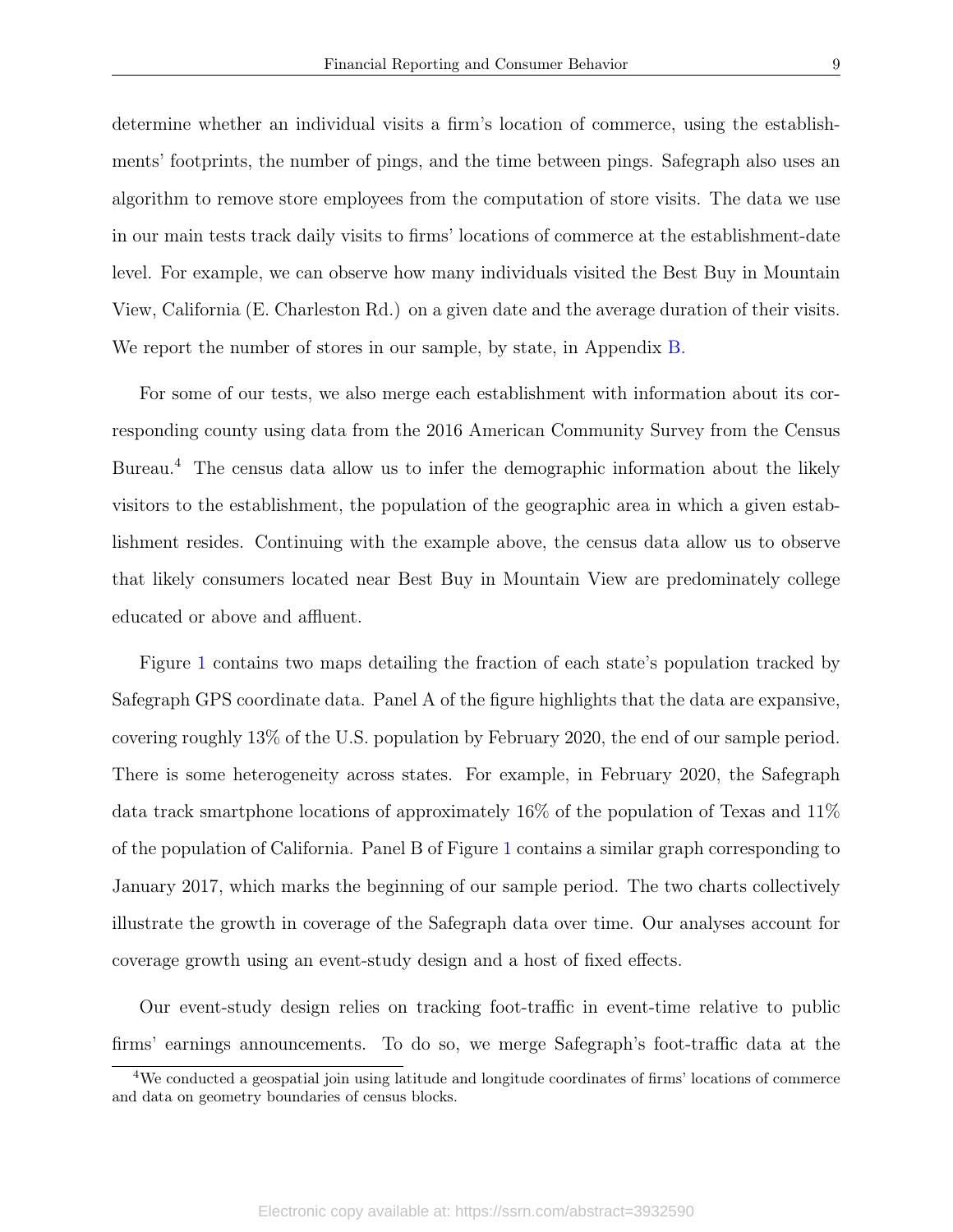establishment-date level with the earnings announcement dates of the establishments' corresponding public firms. By construction, all earnings announcements in our sample pertain to public firms with brick-and-mortar store fronts. Thus, a limitation of the Safegraph database is that it does not allow us to track changes in consumer activity at firms that primarily transact online, such as Amazon or Wayfair. However, in additional analyses using online transaction data from Comscore, we show that our results generalize to e-commerce.

We drop firms operating in industries in which consumer visits are likely not discretionary, such as utilities, finance, agriculture, healthcare, pharmaceuticals. We also drop visits to subsidiaries with different names from the firm announcing earnings (e.g., Anthropologie is a subsidiary of Urban Outfitters, but we do not consider Anthropologie when examining Urban Outfitters' announcements because consumers may not recognize this brand as a subsidiary of the firm announcing earnings). After requiring data for control variables from Compustat, CRSP, IBES, and Thomson Reuters, our final sample includes 2,485 earnings announcements for 222 unique firms. The foot-traffic data for the calendar days [−10,+10] around each announcement include 47,882,818 store-day observations from 223,943 unique establishments.

Figure [2](#page-33-0) provides a breakdown of our sample firms based on their two-digit NAICS classification. Unsurprisingly, the vast majority of firms in our sample (∼84%) are firms in retail or accommodation/food services. The next largest group consists of wholesalers. We intentionally keep firms in the remaining industries for parsimony and generalizability, but our results do not appear sensitive to retaining these firms. One of the advantages of using geo-location data on store visits is we have data on stores in several different industries (e.g., fashion, movie theaters, restaurants, coffee shops, amusement parks). In addition, the brands of stores in our sample are easily recognized by the consumer as associated with the firm announcing earnings. In contrast, alternative datasets on product-level (e.g., UPClevel) consumer purchases, used in several papers in marketing, are primarily concentrated in the food and beverage industry. This industry is dominated by large parent firms with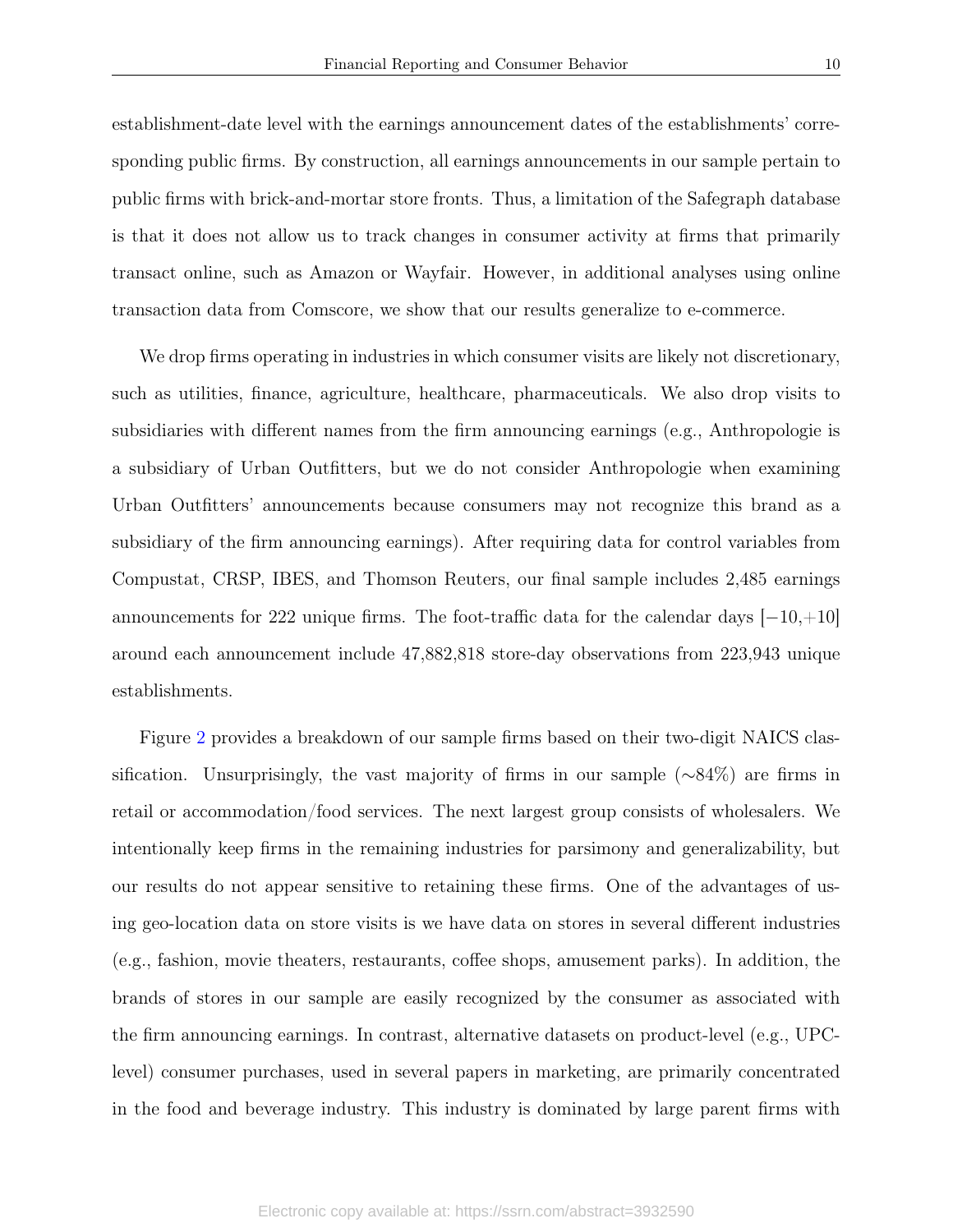several products under brands harder for a consumer to associate with the parent  $(e.g.,)$ Tropicana orange juice and Frito's chips would both be linked to PepsiCo's earnings, but many consumers may not make this connection). Although our data are better suited for measuring the impacts of financial reporting on consumer behavior, a caveat is that measurement error exists in the link between store visits and shopping intentions. For example, we do not capture visits to Target to purchase PepsiCo products around PepsiCo's earnings announcements.

Table [1](#page-36-0) contains summary statistics for the main variables in our analyses. The average store in our sample has 17.7 tracked visits per day, although there is considerable crosssectional variation with a standard deviation above 30. Table [1](#page-36-0) also reports firm-quarter variables and demographic variables pertaining to the county in which a given commerce location resides.

#### <span id="page-11-0"></span>3. Main Results

#### 3.1. Store Visits around Earnings Announcements

Our main tests examine whether consumer visits to stores change in the days after the earnings announcement using a short-window event study. We estimate the following regression using the sample of all store-days in the  $[-10,+10]$  calendar-day window around the earnings announcement:

<span id="page-11-1"></span>
$$
ln(1 + Daily Store Visits)_{s,d} = \beta_1 Post_{s,d} + \theta Controls_{i,d} + \Sigma \beta_k Day-of-Week_k
$$

$$
+ \Sigma \beta_s Store_s + \Sigma \beta_t Year-month_t + \epsilon_{s,d}
$$
(1)

where  $ln(1+Daily\;Store\;Visits)_{s,d}$  is the log of 1 plus the number of visits to store s on date d relative to the earnings announcement, measured using SafeGraph foot-traffic data.  $Post_{s,d}$ is an indicator variable equal to one if the day falls in the period after the earnings announce-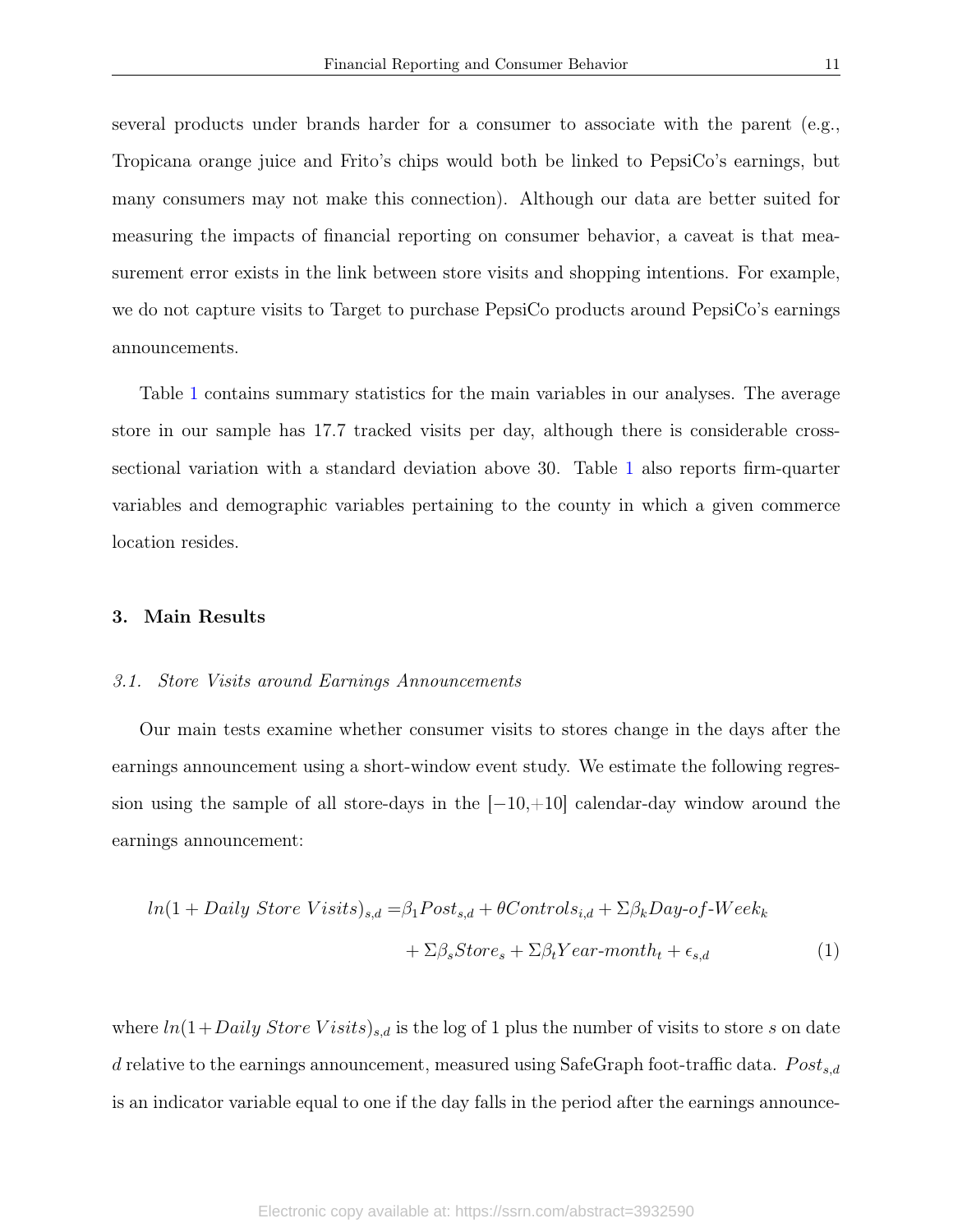ment (i.e., days 0 to +10 after the earnings announcement) and 0 otherwise. Controls<sub>i,d</sub> is a vector of control variables measured for each firm  $i$ 's announcement, including a loss indicator, leverage, the book-to-market ratio, capital expenditures, ROA, the market value of the firm, a fourth quarter indicator, the firm's recent buy-and-hold abnormal return, illiquidity, volatility, institutional ownership, insider trades, and analyst coverage. All variables are defined in Appendix [A.](#page-25-0) The coefficient of interest in Eq. [1](#page-11-1) is  $\beta_1$ . If consumers increase their visits to stores after earnings announcements, we predict  $\beta_1 > 0$ .

We estimate several versions of Eq. [1](#page-11-1) to account for different forms of potential confounds. We estimate the first version using day-of-week, store, and year-month fixed effects. Our inclusion of day-of-week fixed effects accounts for variation in activity associated with a particular day of the week, including variation in weekend versus weekday visits. The inclusion of store fixed effects controls for time-invariant characteristics of stores that may affect foot-traffic such as the size or the accessibility of the store. The inclusion of year-month fixed effects accounts for any time-varying macroeconomic factors (e.g., consumer foot-traffic is higher when the economy is doing well and many firms have reported strong earnings). The use of year-month fixed effects also addresses variation in visits attributable to the expansion of Safegraph data coverage over time.

The second version of Eq. [1](#page-11-1) we estimate replaces the year-month fixed effects with county  $\times$  year-month fixed effects, which account for time-varying, location-specific activity (e.g., economic growth tied to a particular county affects store visits in that county). The third version we estimate replaces year-month fixed effects in Eq. [1](#page-11-1) with 6-digit NAICS industry  $\times$  year-month fixed effects, which account for time-varying, industry-specific factors (e.g., industry-specific growth). Finally, we estimate a version of Eq. [1](#page-11-1) with both county  $\times$  yearmonth and industry  $\times$  year-month fixed effects. In all specifications, standard errors are clustered by firm and year-month, which allows for correlation across year-months within a given firm and correlation across firms within a given year-month.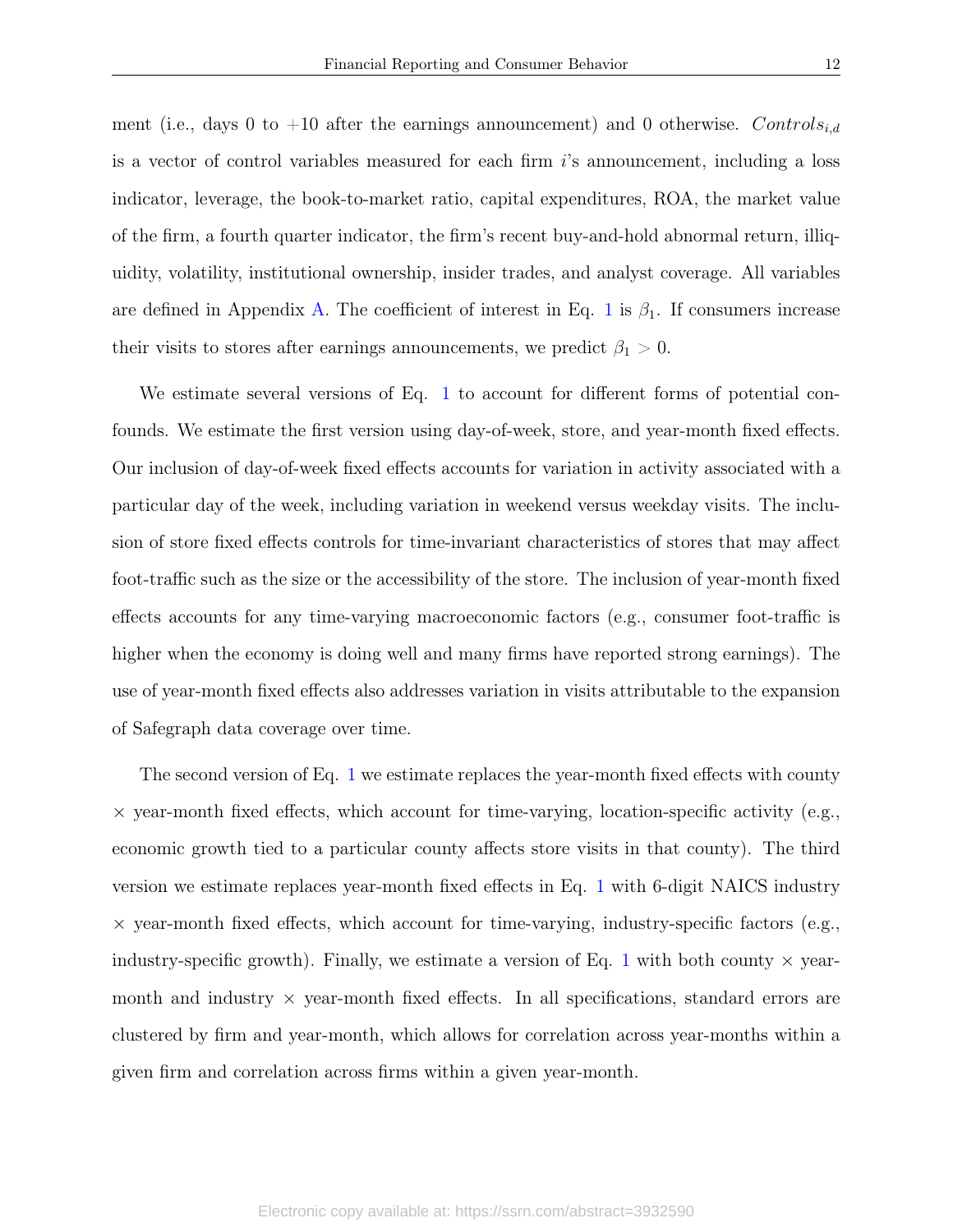Table [2](#page-37-0) contains our first main findings. Across all specifications, we show that foot-traffic significantly increases following firms' quarterly earnings announcement dates. The results suggest that, relative to the 10 days before firms' earnings announcement dates, consumers increase their visits to stores operated by the announcing firm in the 11 days following the announcement. The coefficient on *Post* is  $0.011$  across all four columns of Table [2,](#page-37-0) which suggests that daily store visits on average increase by approximately 1.1% in the 10-day period after the announcement, though we find predictable cross-sectional variation in the magnitude of this effect in subsequent tests.<sup>5</sup>

As a case study to help visualize the nature of our findings, Figure [3](#page-34-0) plots Ralph Lauren's average store visits in event-time relative to its earnings announcement date on July 31, 2018. To control for day-of-week effects, the store visits for each day are demeaned by Ralph Lauren's average store visits on a given day of the week during our sample period. The chart highlights a sizeable increase in abnormal day-of-week adjusted foot-traffic to Ralph Lauren stores concentrated in the third through sixth day following its earnings announcement, during which Ralph Lauren reported a positive earnings surprise relative to the analyst consensus forecast. The graph shows that abnormal foot-traffic more than doubled during this time frame and partly dissipated shortly after, consistent with the announcement eliciting a transitory increase in consumer activity.

Building upon Figure [3,](#page-34-0) in Table [3,](#page-38-0) we decompose the post-announcement increase in store visits to study dynamics on consumer behavior in event-time relative to firms' earnings announcement dates. We do so by replacing the  $Post_{s,d}$  indicator with a series of indicator variables for several windows around the earnings announcement:  $Day [EA-4, EA-3]_{s,d}$ ,  $Day \, [EA-2, EA-1]_{s,d}, \, Day \, [EA, EA+2]_{s,d}, \, Day \, [EA+3, EA+4]_{s,d}, \, Day \, [EA+5, EA+6]_{s,d},$ and  $Day [EA + 7, EA + 10]_{s,d}$ . The excluded group is store-days in the [−10,−5] days prior

<sup>&</sup>lt;sup>5</sup>As the dependent variable is log-transformed, we compute the percentage increase in visits as  $exp(0.011)$ −  $1 = 0.011$ . We also note that, despite the large sample, t-statistics in our specifications should not be huge, due to the variation explained by the inclusion of several fixed effects, which reduce degrees of freedom, and double-clustering of standard errors by firm and year-month.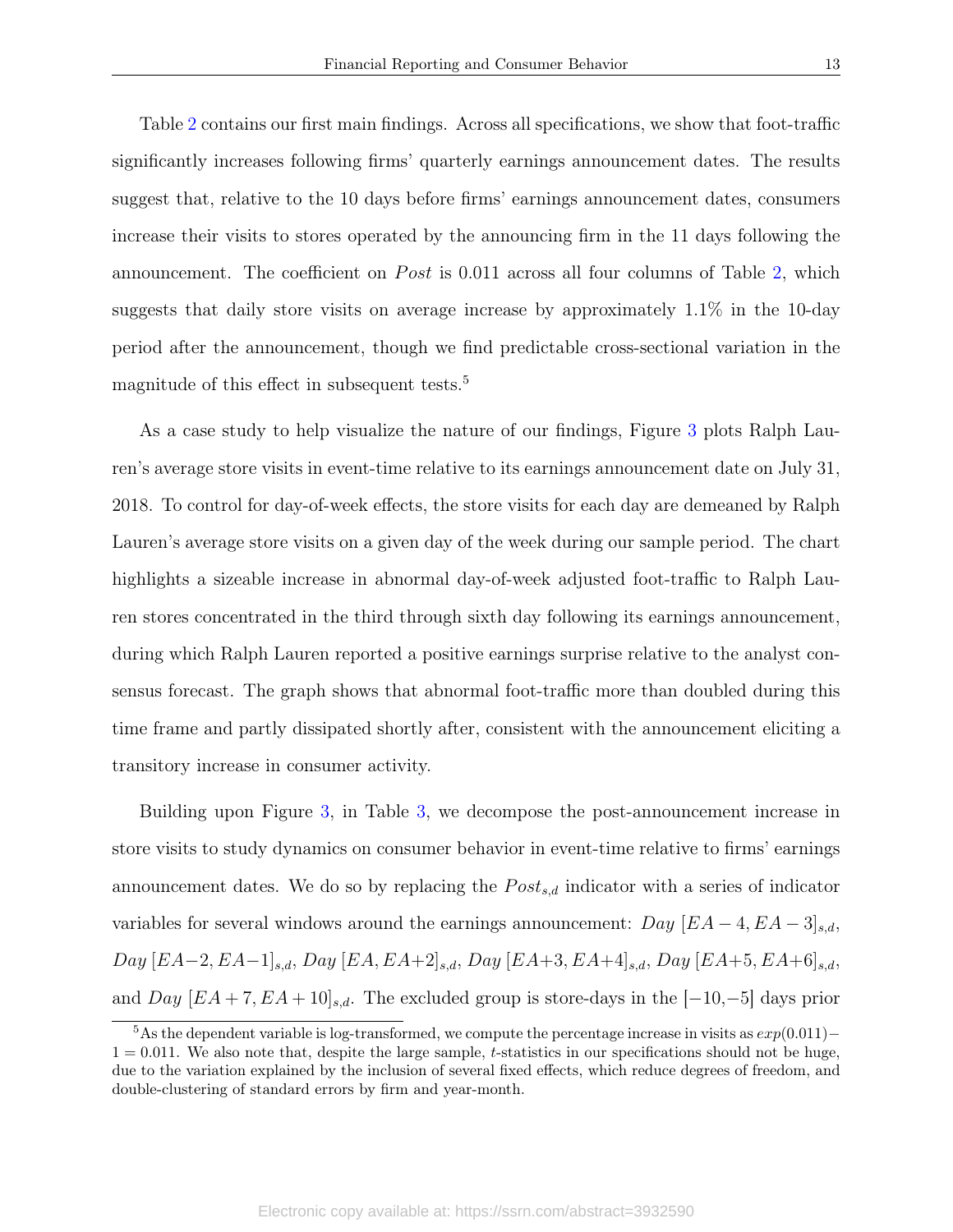to the earnings announcement. Thus, the coefficient on each indicator variable for the date relative to the earnings announcement measures the change in store visits relative to the store-days in the excluded group. We again estimate four versions of this dynamic regression using the same fixed-effect structures as in Table [2.](#page-37-0)

Table [3](#page-38-0) and Figure [4](#page-35-0) present the results of these dynamic tests. Compared to days [−10,−5] prior to the announcement, foot-traffic increases significantly three-to-six days after the announcement and slowly dissipates from seven days after, consistent with our results reflecting by a transitory increase in consumer attention driven by the announcement. By contrast, store visits in the few days prior to the announcement and in the  $[0, +2]$  window after the announcement do not appear to be significantly higher than store visits on days [−10, −5]. In terms of economic magnitude, the results in Table [3](#page-38-0) and Figure [4](#page-35-0) indicate that daily store visits on average increase by approximately 2% during the 3-6 day period after the announcement relative to baseline levels, and by 1.6% during the 7-10 day period after the announcement.

Our evidence that consumer activity increases after firms' announcements but not before mitigates explanations for our findings unrelated to the release of earnings information. Moreover, the robustness of our findings across fixed-effect structures mitigates explanations related to time-varying macroeconomic and/or regional factors such as wealth shocks. Finally, because Safegraph intentionally excludes employee foot-traffic from their data, our findings are unlikely attributable to changes in firm-policies or demand driven by employee compensation plans. Taken together, the results in Tables [2](#page-37-0) and [3](#page-38-0) are consistent with earnings announcements spurring a transitory increase in consumers' visits to stores beginning a few days after the announcement, which partially dissipates soon after.

#### 3.2. Cross-sectional Tests

In this section, we exploit cross-sectional variation in characteristics of firms' earnings announcements to examine the roles of consumer attention and earnings information in ex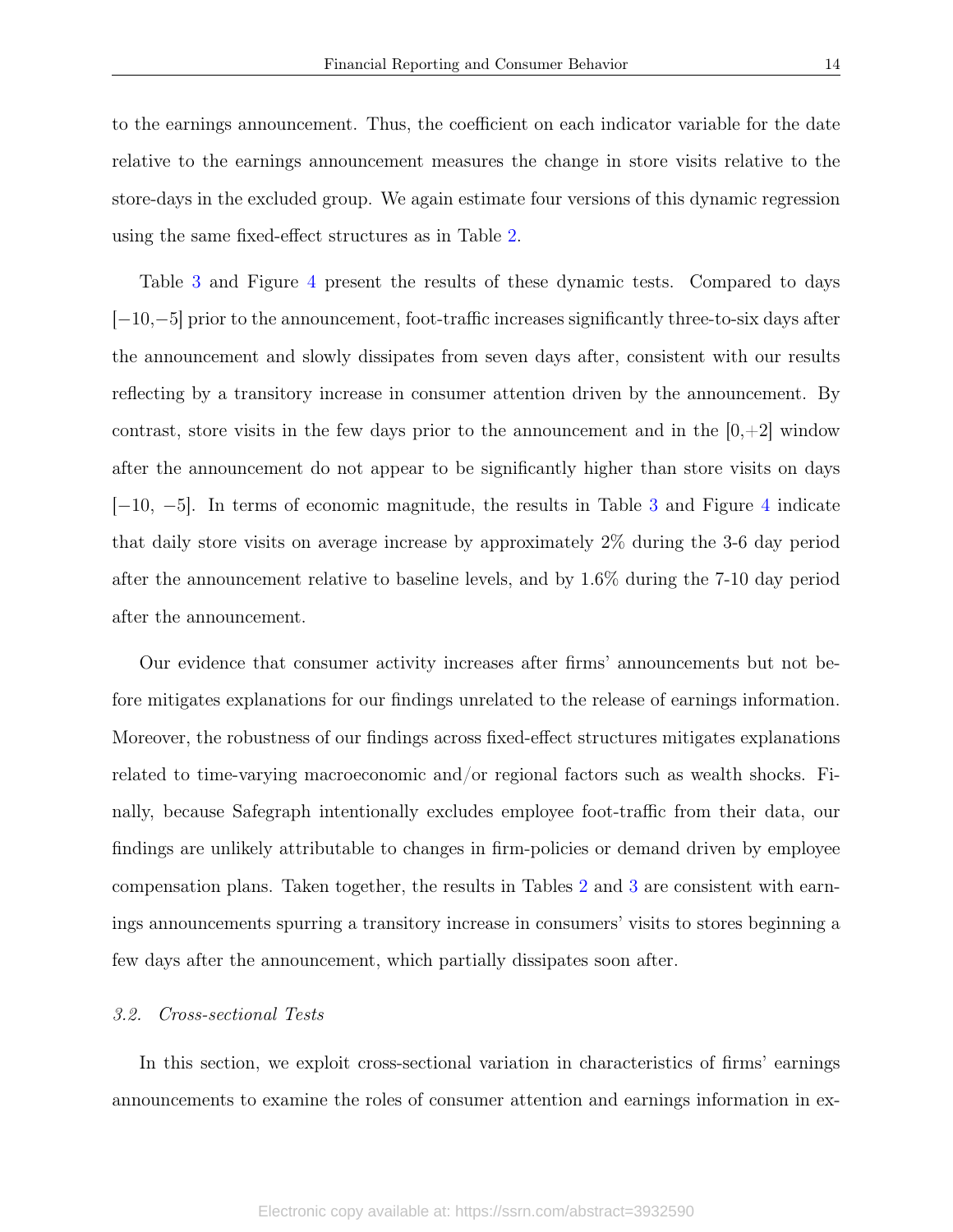plaining our main results. We first examine whether within-firm changes in store visits around firms' earnings announcements vary with the amount of attention their announcements are likely to generate.

In our first test examining the role of attention, we predict that consumer activity spikes in response to extreme positive and negative surprises. This prediction builds on the evidence in [Lee](#page-31-8) [\(1992\)](#page-31-8), [Barber and Odean](#page-30-1) [\(2008\)](#page-30-1), and [Hirshleifer et al.](#page-30-15) [\(2008\)](#page-30-15) that investor attention spikes for firms with extreme news, suggesting that earnings announcements can also play a marketing role by spurring consumers to patronize businesses that are more salient post-announcement. We test this prediction by re-estimating Eq. [1](#page-11-1) after interacting the post-announcement indicator variable,  $Post_{s,d}$ , with indicators for the quintile rank of each firm's analyst-based earnings surprise,  $\text{SURP}_{i,q}$ . High and low quintile ranks of  $\text{SURP}_{i,q}$ capture extreme earnings news. We measure  $\text{SURP}_{i,q}$  as the difference between the current announcement's EPS before extraordinary items and the analyst consensus forecast for the same amount, scaled by the standard deviation of analyst forecasts in the 90 days prior to the announcement. We include the same vector of control variables used in our main tests and the 1st Quintile of SURP main effect is subsumed.

Consistent with our predictions, the coefficients on the interaction terms in Table [4](#page-39-0) show that the post-announcement increase in visits is concentrated in announcements with extreme surprises. Specifically, we find a significant increase in visits for extreme positive earnings surprises in the top two quintiles and extreme negative surprises in the bottom quintile.<sup>6</sup> Because extreme news is more likely picked up in financial headlines (e.g., [Niessner and](#page-31-9) [So](#page-31-9) [\(2017\)](#page-31-9), [Noh, So, and Verdi](#page-31-0) [\(2021\)](#page-31-0)), these results suggest earnings announcements drive consumer activity by garnering attention.

To corroborate the role of attention in spurring consumer behavior, we also examine whether our results are more pronounced when consumers likely devote more attention to the

<sup>6</sup>The cutoff between the 1st and 2nd Quintiles of SURP is −0.58, and the cutoff between the 3rd and 4th Quintiles is 1.53. The 5th Quintile of SURP has a lower bound of 5.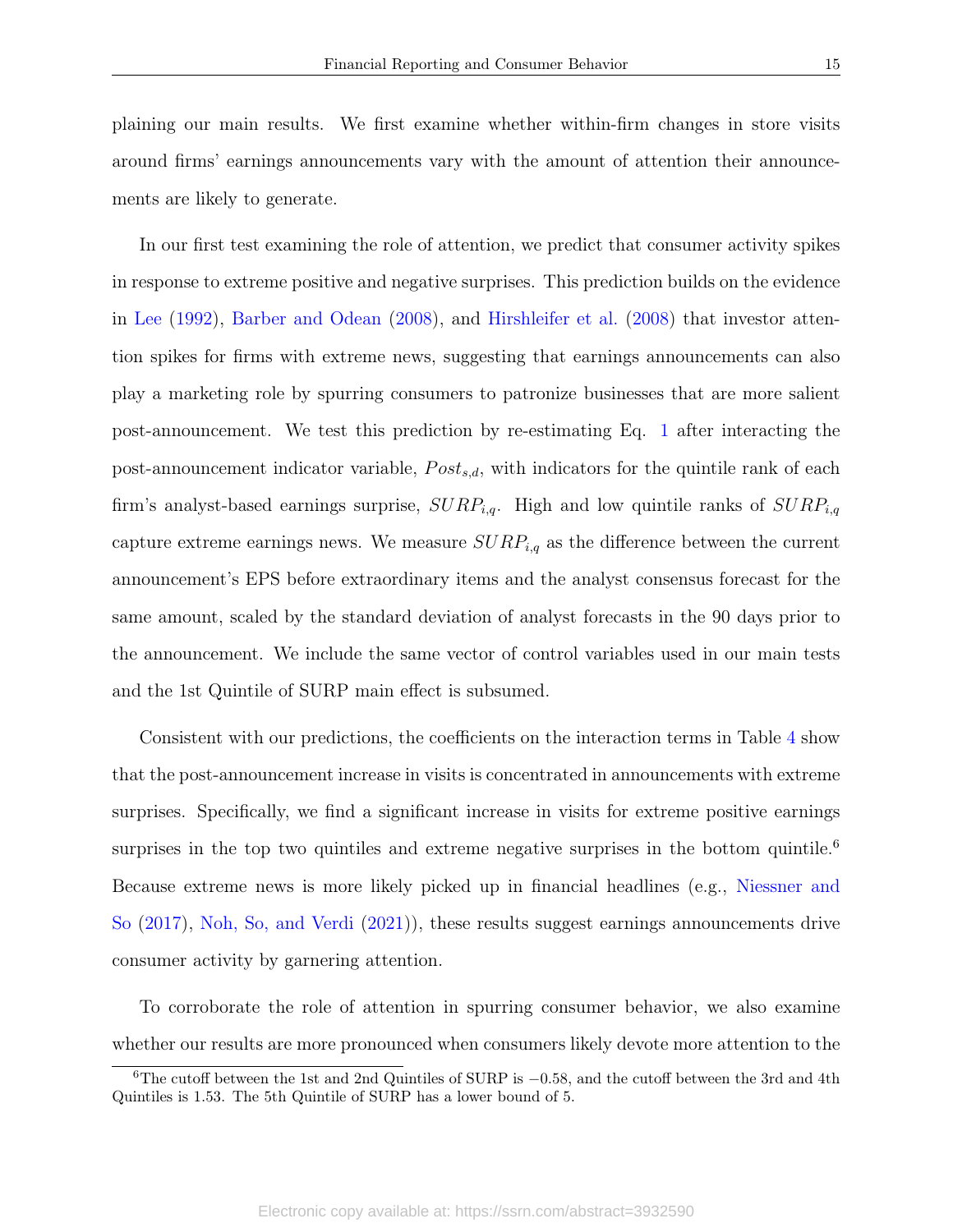announcement. We employ several proxies for consumer attention: an indicator for the fourth quarter (i.e., announcements associated with the fiscal year end), a Friday indicator, and Google Search Volume. While the fiscal year end announcements and Friday announcements are associated with more attention and less attention, respectively, Google Search Volume is a direct measure of public attention to the announcement. We investigate the role of attention by interacting our post-announcement indicator with with Fourth Quarter Ind., Friday Ind., or Google Search Index  $|EA-1, EA+1|$ .

Table [5,](#page-40-0) Panel A presents results showing that the effect is more pronounced for announcements associated with the fourth fiscal quarter. The coefficient on Post  $\times$  Fourth Quarter Ind. is positive and significant in all columns. The results suggest that announcements associated with the fiscal year end, which garner more consumer attention, are followed by increases in foot-traffic. Table [5,](#page-40-0) Panel B presents results showing that the effect is less pronounced for announcements on Fridays. The coefficient on Post  $\times$  Friday Ind. is negative and significant in all columns.<sup>7</sup>

Table [6](#page-41-0) presents results showing that the effect is more pronounced for announcements with greater attention, as proxied by the Google Search Volume Index in days  $[-1, +1]$ around the announcement. Our sample for this cross-sectional test is slightly reduced, as Google provides missing values for firms with insufficient search data to compute firm-specific indices. Results in Table [6](#page-41-0) find a positive and significant coefficient on Post  $\times$  ln(Google Search Index  $[EA-1, EA+1]$  in all columns. Thus, increased consumer attention, as proxied by retail investor internet searches for the firm, explains variation in the extent to which consumers increase their store visits after earnings announcements.

We next examine whether changes in the perceived longevity of firms, measured by Altman's Z-score, has an effect on post-announcement increases in store visits. Prior literature suggests that consumers, especially those who purchase durable goods, care about the long-

<sup>&</sup>lt;sup>7</sup>A test of the sum of the coefficients on  $Post_{s,d}$  and  $Post_{s,d} \times Friday$  Ind.<sub>i,q</sub> finds that the sum is insignificantly different from 0 (p-values ranging from 0.29 to 0.34 across the four columns of the table).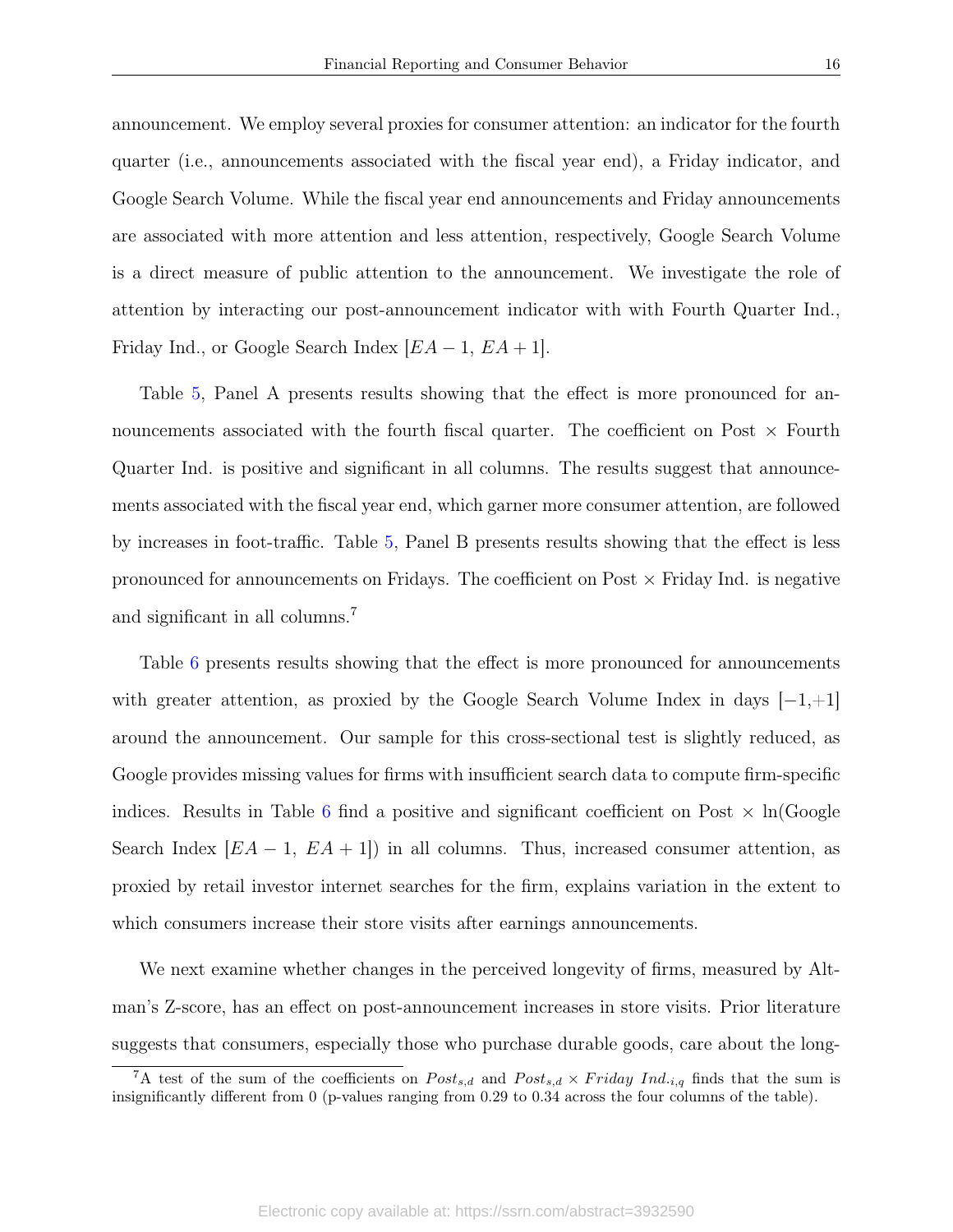this evidence, [Chakravarthy, DeHaan, and Rajgopal](#page-30-8) [\(2014\)](#page-30-8) find that firms selling durable goods specifically target customers when rebuilding their reputations after a restatement.

We re-estimate Eq. [1](#page-11-1) after interacting *Post* with a fiscal-quarter-matched change in Altman's Z-score. For parsimony, we present results for just the specification with the most stringent fixed effect structure, which include day-of-week, store, county  $\times$  year-month, and industry  $\times$  year-month fixed effects. In Table [7,](#page-42-0) we find that the increase in store visits after the announcement is more pronounced when the announcement reveals a decrease in the announcing firm's bankruptcy risk. Consistent with information about firm longevity being of consequence only for consumers visiting certain types of firms, Table [7](#page-42-0) also finds that this effect is concentrated in firms selling durable goods.<sup>8</sup> This evidence is consistent with consumers changing their shopping behavior when the content of earnings news reveals reduced bankruptcy risk for firms selling durable goods (e.g., cars, appliances) but not for other types of firms (e.g., restaurants).

Our final set of cross-sectional tests leverages demographic characteristics to explain variation in the patterns of consumer behavior we document. We merge establishment-level data with information about each establishment's corresponding county using data from the 2016 American Community Survey from the Census Bureau. We infer the demographic information about the likely visitors to the establishment based on the population of the geographic area in which a given establishment resides. We predict that the increase in store visits following earnings announcements is more pronounced for counties comprised of consumers who are more likely to pay attention to financial media (e.g., English speaking consumers, consumers with some education) and whose demand for products and services is more elastic (e.g., consumers with a moderate level of education and income). We estimate

<sup>8</sup>Following [Bowen, DuCharme, and Shores](#page-30-3) [\(1995\)](#page-30-3), firms with SIC codes 150-179, 245, 250-259, 283, 301, and 324-399 are categorized as selling durable goods.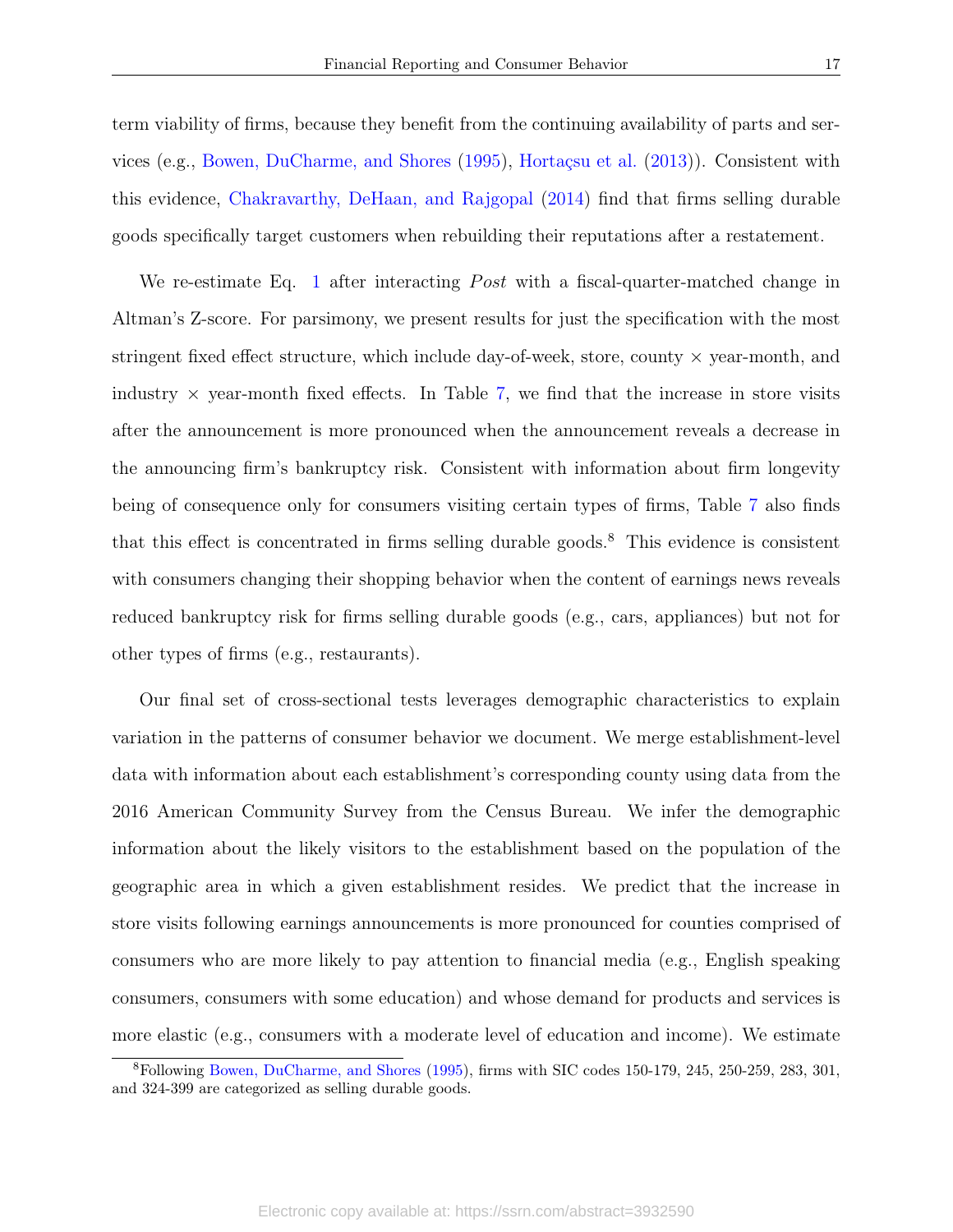a version of Eq. [1](#page-11-1) where we interact *Post* with county-level characteristics, such as the  $\%$ of the population that is English Speaking, the % that is Caucasian, and the % that has various levels of education or income.

Table [8,](#page-43-0) Panel A presents results showing that the effect is more pronounced for stores in counties with a greater proportion of English speakers. To the extent these populations are more likely to consume financial news, these findings dovetail nicely with our evidence that changes in consumer behavior are driven by attention to firms' earnings announcements. We also explore whether our results vary with the racial makeup of the county in which the store resides. Column 2 of Table [8,](#page-43-0) Panel A finds that the increase in store visits is more pronounced for stores in counties with a greater proportion of Caucasian people.

Table [8,](#page-43-0) Panel B presents results showing that the effect is more pronounced for stores in counties with a moderate level of education. Column 1 finds that the increase in visits is less pronounced in counties where a greater proportion of the population has less than or equal to a 9th grade level of education. In contrast, column 2 finds that the increase in visits is more pronounced in counties where a greater proportion of the population has between a 9th grade and Bachelor's level of education. Column 3 finds that the effect is less pronounced when a greater proportion of the population has a level of education greater than a Bachelor's degree. These results suggest that variation in the role of earnings announcements in shaping consumer behavior is nonlinear in consumers' education levels.

Table [8,](#page-43-0) Panel B also finds that the effect is more pronounced for stores in counties with a moderate level of income. Column 4 finds an insignificant coefficient on Post  $\times$  % of Income $\leq$  =45K. Column 5 finds that the increase in visits is more pronounced in counties where a greater proportion of the population has an annual family income between \$45,000 and \$125,000. Column 6 finds that the effect is less pronounced when a greater proportion of the population has an annual family income greater than \$125,000. These income amounts are in 2016 USD. According to the Census Bureau, \$45,000 and \$125,000 approximately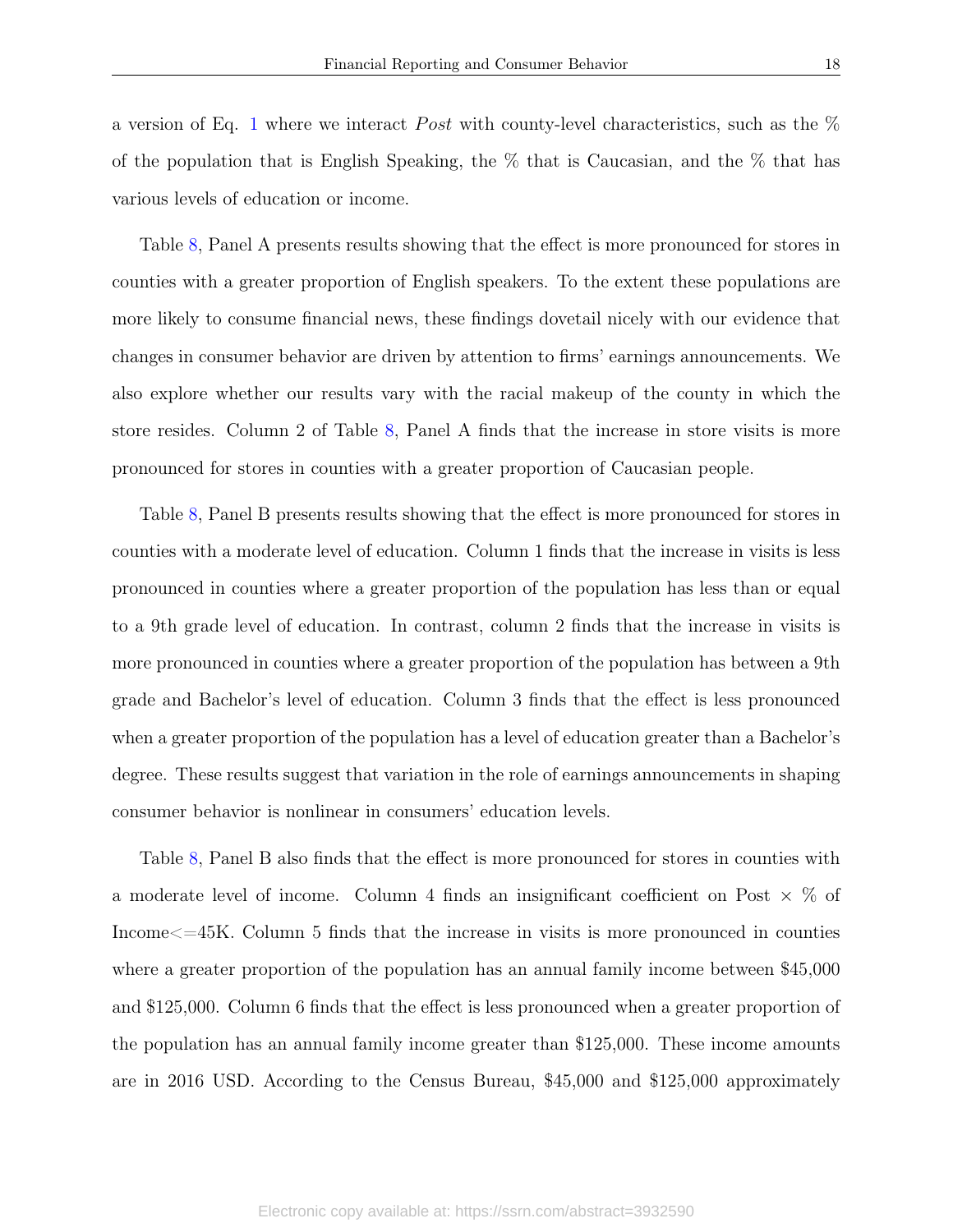correspond to the upper limits of the third to fourth quintiles, respectively, of 2016 US household income. To the extent consumers with a moderate level of education and income are more likely to both consume financial media and have relatively elastic demand for goods and services, these are the counties where we should expect the role of earnings announcements in shaping consumer behavior to be most pronounced.

In addition to highlighting how financial reporting interacts with demographics to shape consumer behavior, the results in Table [8](#page-43-0) also help rule out several alternative explanations related to firm-level patterns that occur in event-time relative to earnings announcements. For example, unobserved variation in sales or promotions that occur in event-time relative to the earnings announcement would need to also explain relatively pronounced effects in these population groups in order to fully explain our results.

#### <span id="page-19-0"></span>4. Supplementary Tests

In this section, we report results from two sets of tests designed to mitigate concerns about our main inferences.

#### 4.1. Measuring Economic Activity

Our results thus far show that foot-traffic to stores increases in the days following the earnings announcement of the public firm operating the store. The increase in store visits varies with cross-sectional characteristics associated with the extent to which the announcement garners attention and the information in the announcement. We also find variation in the effect attributable to demographic characteristics. However, a limitation of the results thus far is that our focus is on GPS data, which may not track variation in firms' revenues. For example, increased foot-traffic does not necessarily translate to increased sales, and increased foot-traffic may be largely unimportant for firms operating primarily online and relying on consumers' online purchases.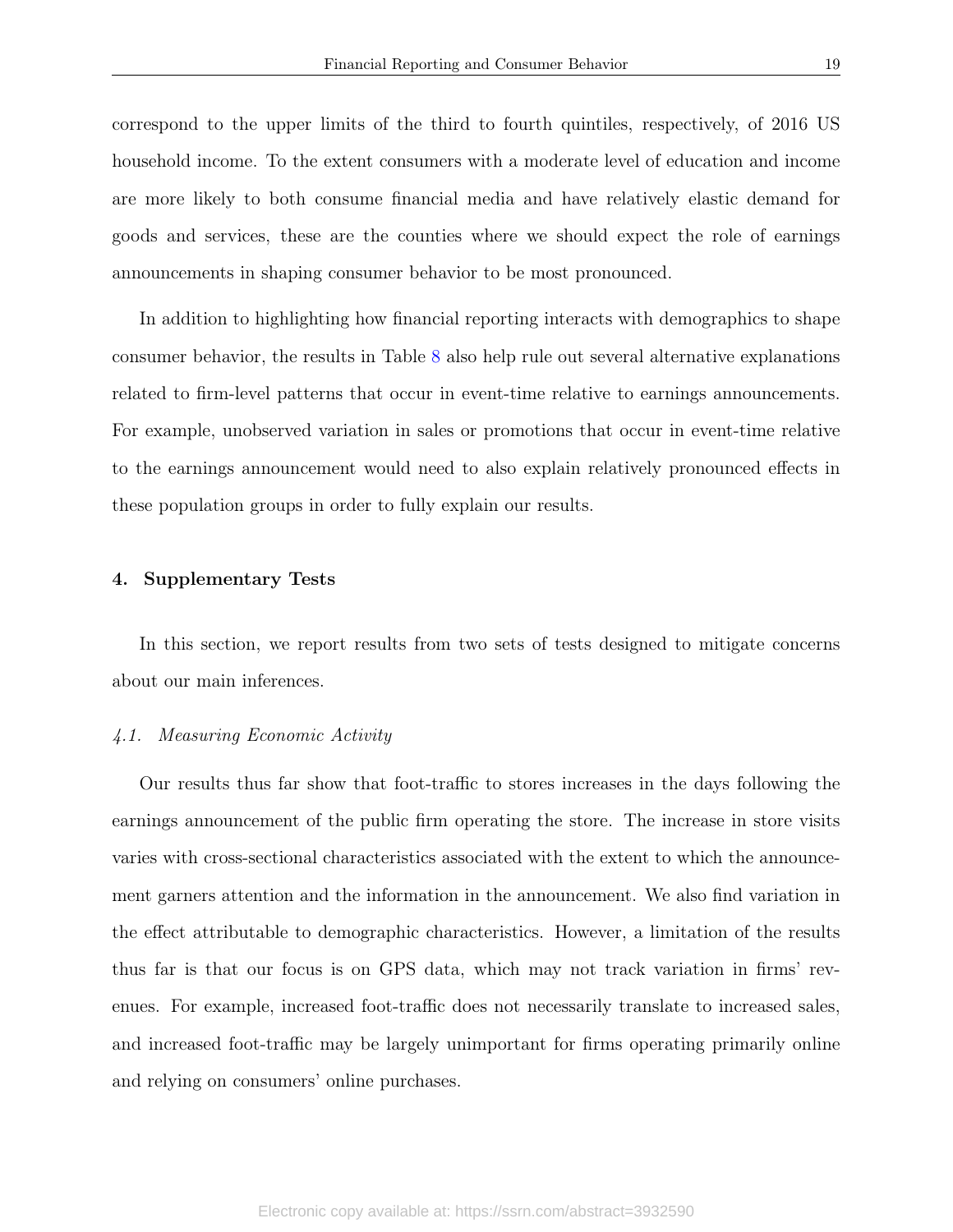To address this limitation, we conduct two tests to show that our main findings represent real economic activity. Our first supplementary test investigates whether the postannouncement increase in foot-traffic is associated with greater contemporaneous sales (i.e., sales reported at the next earnings announcement). If the post-announcement uptick in visits reflects real economic activity, then we should expect to observe that increased postannouncement store visits, both in raw terms and relative to the pre-announcement benchmark, are associated with greater subsequent sales.

To test whether the foot-traffic results in increased quarterly sales, we follow [Froot et al.](#page-30-7) [\(2017\)](#page-30-7) and estimate the following regression, where the unit of analysis is the firm-quarter:

<span id="page-20-0"></span>
$$
SUR_{i,q} = \beta_1 ln(1 + average \n daily \n visits \n post \n EA)_{i,q-1} + \beta_2 SUR_{i,q-1} + \beta_3 SUR_{i,q-4}
$$
\n
$$
+ \Sigma \beta_i Firm_i + \Sigma \beta_{j,t} Industry \times Year-month_{j,t} + \epsilon_{i,q} \tag{2}
$$

where  $ln(1 + average \ daily \ visits \ post \ EA)_{i,q-1}$  is the log of 1 plus average daily visits to all stores operated by firm  $i$  in the week after firm  $i$ 's previous earnings announcement, measured using Safegraph foot-traffic data.  $SUR_{i,q}$  is the Standardized Unexpected Revenue for the current quarter. We include controls for one-quarter-prior and four-quarters-prior SUR to account for the trends and seasonality in firms' revenues. We also include firm and industry  $\times$  year-month fixed effects. The inclusion of firm fixed effects isolates within-firm variation in sales. The inclusion of industry  $\times$  year-month fixed effects accounts for time-varying, industry-specific factors (e.g., industry-specific growth).

In Table [9,](#page-44-0) we show post-announcement increases in foot-traffic correspond to increases in firms' revenues. The positive coefficient on  $ln(1 + average \ daily \ visits \ post \ EA)_{i,q-1}$  suggests post-announcement foot-traffic aligns with variation in firms' total sales in the current quarter (i.e., the quarter during which the foot-traffic is measured). Furthermore, these results also mitigate concerns that post-announcement foot-traffic merely represents a shifting of sales from further in the future to the few days after the announcement.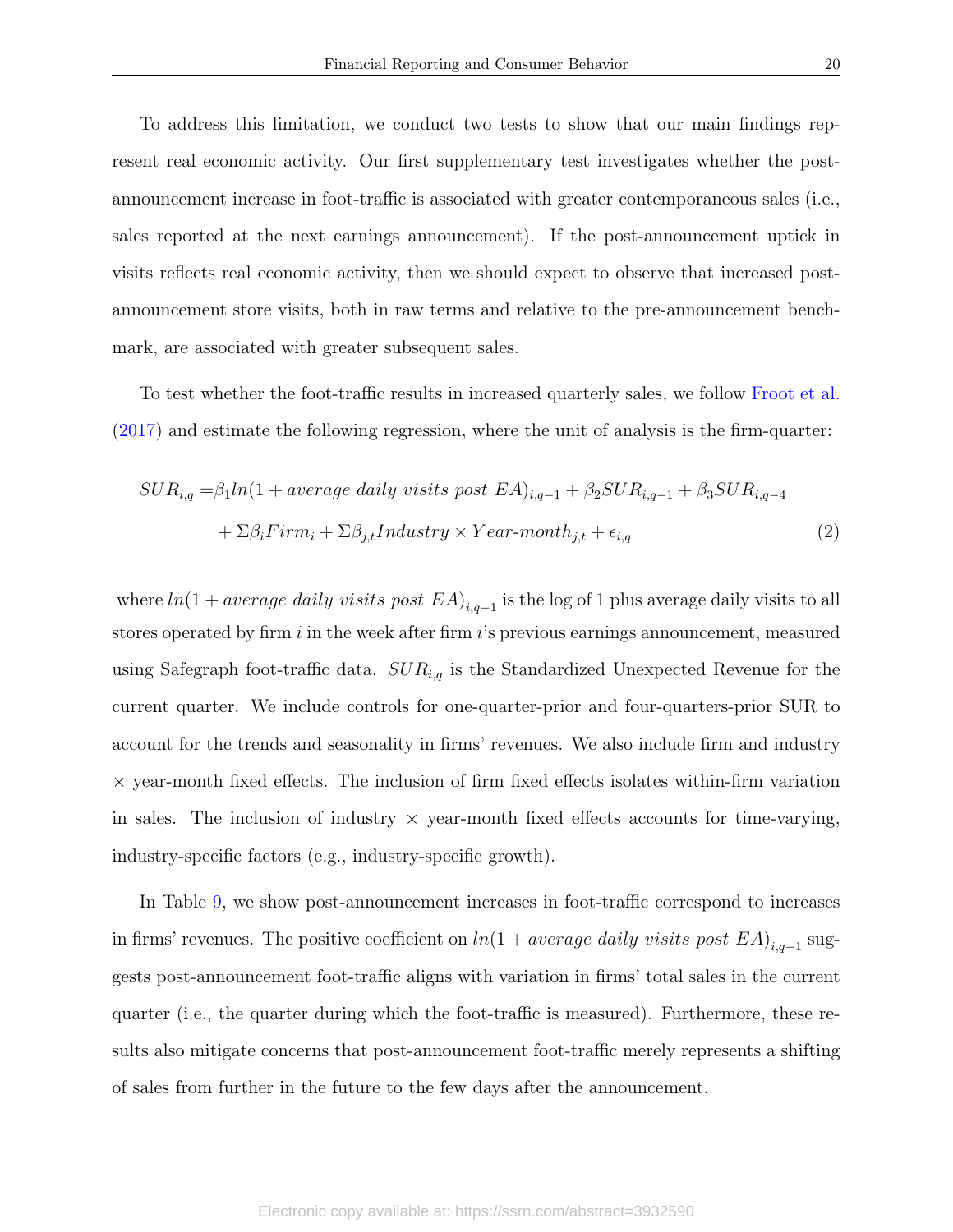We also estimate a version of Eq. [2](#page-20-0) which replaces the variable of interest with the *change* in foot-traffic from pre- to post-announcement,  $\Delta ln(1 + average \ daily \ visits)_{i,q-1}$ from pre-EA to post-EA. Column 2 of Table [9](#page-44-0) finds a positive and marginally significant coefficient on the variable of interest. Measuring the post-earnings announcement store visits as a change in store visits mitigates concerns that firm-specific factors unrelated to the earnings announcement but coinciding with the time period during which the announcement occurs explain the association between store visits and contemporaneous total sales. Thus, alternative explanations for these findings would need to explain both variation in total sales for the quarter and changes in foot-traffic between the short window pre-announcement and the short window post-announcement unrelated to the earnings announcement.

Our second supplementary test corroborates our main findings using granular consumer transaction-level data from an alternative data source, Comscore. The use of this alternative sample allows us to test whether earnings announcements play a role in shaping economic activity using fine-grained data. Furthermore, the sample enables to examine whether our main results generalize to the e-commerce space, which comprises an increasingly important portion of consumer purchases.

Comscore provides information about online transactions for approximately 150 of the largest e-commerce retailers in the U.S. The data provider relies on an opt-in panel of U.S. internet users' internet browsing activity and identifies consumer purchase transactions using a page-scraping agent. We obtain transaction-level data for 2017 to 2019, as the data are available only until 2019. We clean the Comscore data by ensuring each machine (e.g., a user purchasing products from a computer) in the sample makes more than one purchase a year. Then we aggregate the transactions to the domain-day level, where each transaction represents a user in Comscore's panel who has completed the checkout procedure at that domain. In addition, we keep only those domains with at least 300 unique machines making purchases. After matching website domains to Compustat, CRSP, IBES, and Thomson Reuters, we drop firms operating in industries in which consumer visits are likely not dis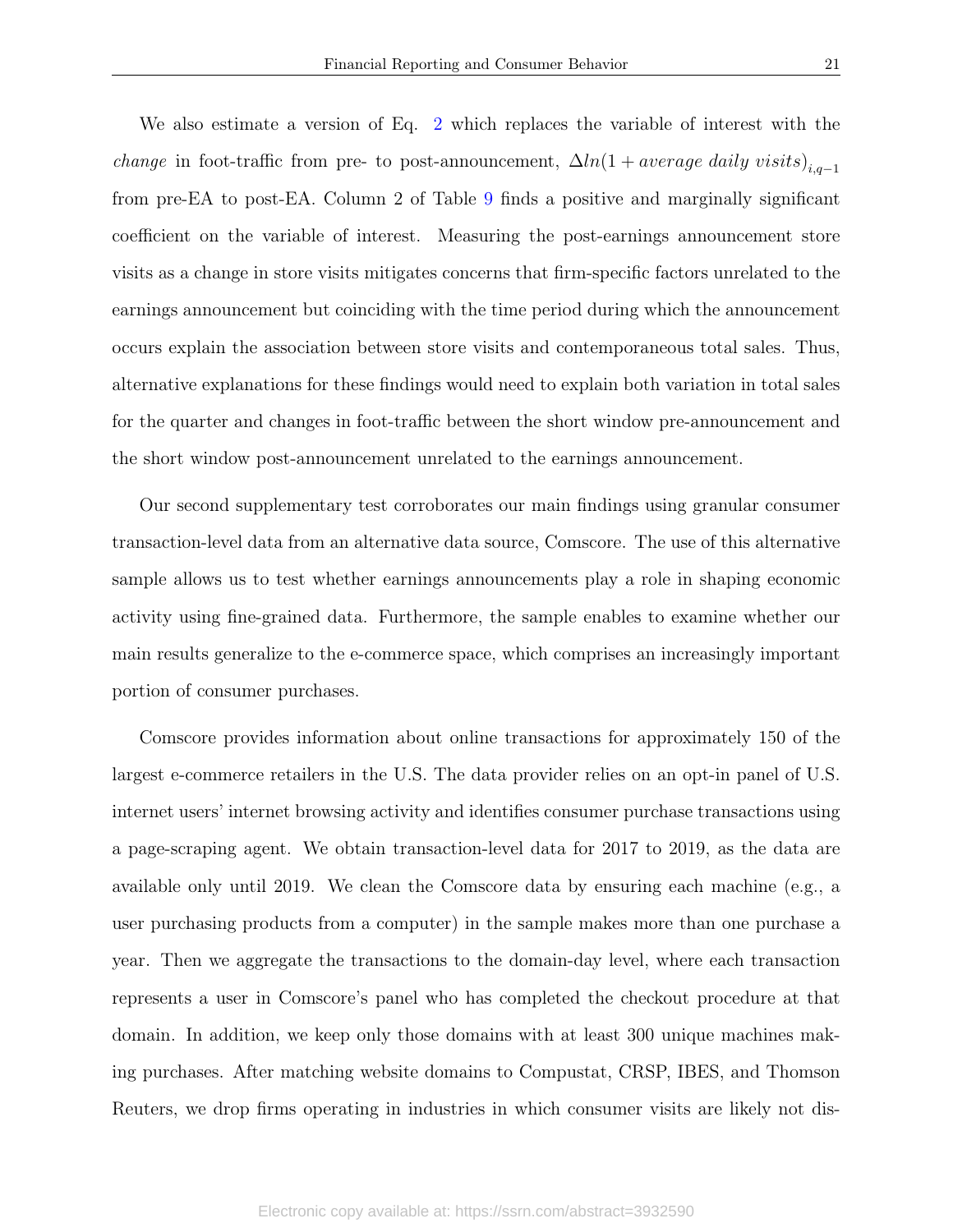cretionary. We drop the firms in the same industries as those dropped in our main sample for analysis. Our final sample is comprised of  $135,240$  unique firm-days in the  $[-10, +10]$ window around earnings announcements.

We test whether online transactions increase in the days after firms' earnings announcements using a short-window event study. We estimate the following regression using the sample of all firm-days in the  $[-10,+10]$  calendar days around the announcement date:

<span id="page-22-0"></span>
$$
ln(1 + Daily Online Transactions)_{i,d} = \beta_1 Post_{i,d} + \theta Controls_{i,d} + \Sigma \beta_k Day-of-Week_k
$$

$$
+ \Sigma \beta_i Firm_i + \Sigma \beta_q Year-quarter_q + \epsilon_{i,d}
$$
(3)

where  $ln(1 + Daily Online Transactions)_{i,d}$  is the log of 1 plus the number of transactions at any domain operated by firm i on date d relative to the earnings announcement, measured using Comscore online transaction data.  $Post_{i,d}$  is an indicator variable equal to one if the day falls in the period after the earnings announcement (i.e., days 0 to  $+10$  after the earnings announcement) and 0 otherwise.  $Control_{i,d}$  is the same vector of control variables used in our estimation of Eq. [1.](#page-11-1) The coefficient of interest in Eq. [3](#page-22-0) is  $\beta_1$ . If consumers increase their online purchase activity after earnings announcements, we predict  $\beta_1 > 0$ .

The first version of Eq. [3](#page-22-0) we estimate includes day-of-week, firm, and year-quarter fixed effects. Our inclusion of day-of-week fixed effects accounts for variation in activity associated with a particular day of the week, including variation in weekend versus weekday transactions. The inclusion of firm fixed effects focuses exclusively on firm-store variation in transactions. The inclusion of year-quarter fixed effects accounts for any time-varying macroeconomic factors and addresses variation in transactions attributable to the changes in the size of Comscore's panel over time.<sup>9</sup> The second version of Eq.  $3$  we estimate replaces the year-quarter fixed effects with industry  $\times$  year-quarter fixed effects, which account for

<sup>9</sup>Unlike our main sample for analysis using SafeGraph foot-traffic data, our Comscore dataset is much less comprehensive, so we use year-quarter rather than year-month fixed effects to ensure each year-quarter has several firms announcing earnings.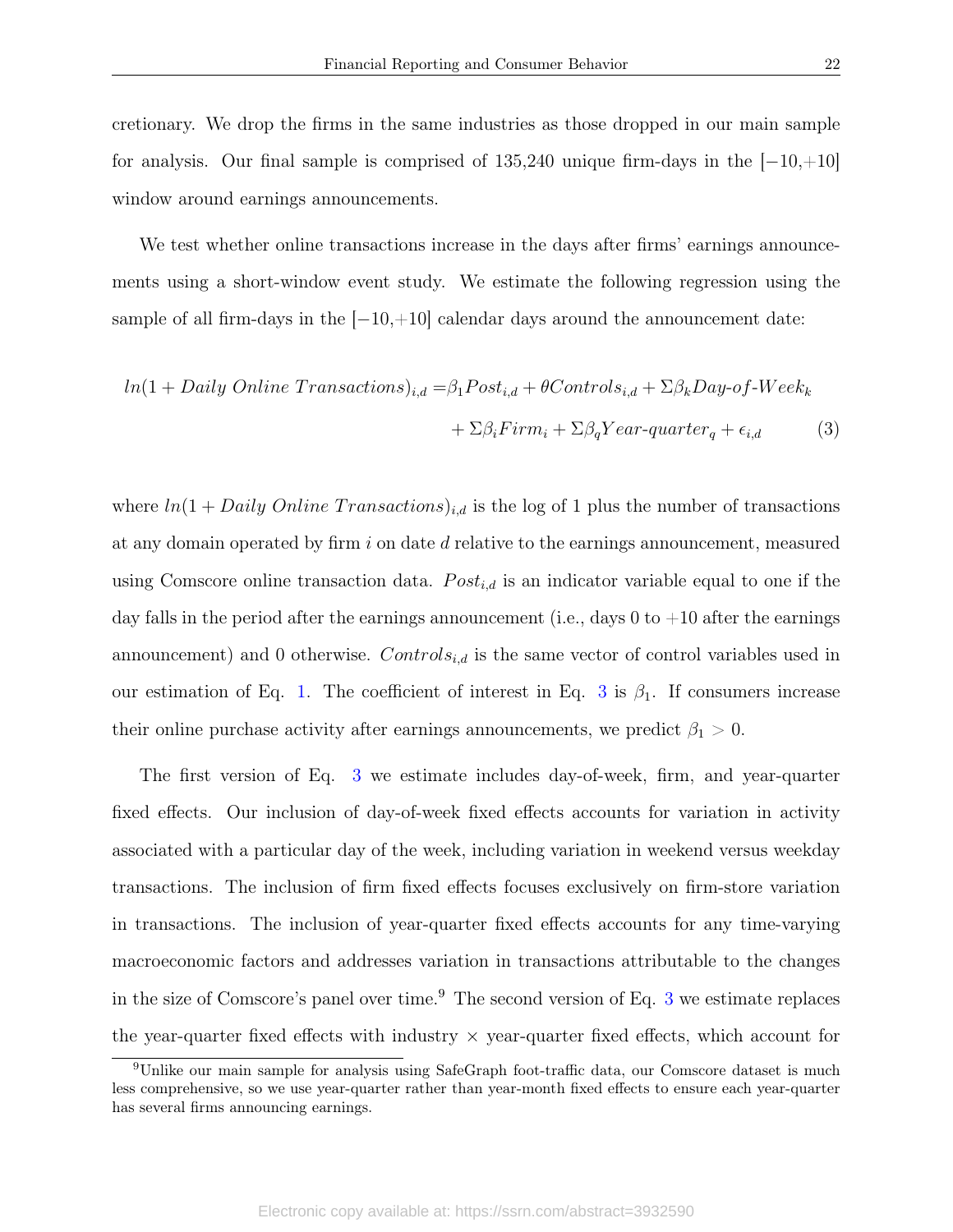time-varying, industry-specific factors (e.g., industry-specific growth). Standard errors are clustered by firm and year-quarter, which allows for correlation across year-quarters within a given firm and correlation across firms within a given year-quarter.

The results in Table [10](#page-45-0) indicate that, relative to the 10 days before firms' earnings announcement dates, consumers increase their online transactions at domains operated by the announcing firm in the 10 days after the announcement. The coefficient on *Post* is positive and significant in column 1 and positive and marginally significant in column 2. The coefficient of 0.009 suggests that daily online transactions on average increase by approximately 0.9% in the 10-day period after the announcement. Taken together, the results in Tables [9](#page-44-0) and [10](#page-45-0) show that our main results documenting increased store visits likely shape firms' revenues and extend to their e-commerce businesses as well.

# 4.2. Role of Advertising

A key contribution of our study is in providing evidence that the financial reporting process serves a marketing role that influences consumer behavior. Our results suggest that the act of announcing earnings spurs consumer behavior by making the announcing firm more salient in the public eye, which points to an externality of the financial reporting process.

A potential alternative explanation for our findings is that the post-announcement spike in consumer activity is driven by variation in advertising (e.g., marketing campaigns) that coincides with the announcement. Increases in advertising around earnings announcements would be problematic for our inferences because we expect that advertising drives consumer demand independent of the financial reporting process. To mitigate this alternative explanation for our findings, we leverage an extensive panel of advertising data obtained from Nielsen Ad Intel spanning 2017 through 2019. Ad Intel collects granular information about the date, medium, and intensity of advertising exposure.

To capture variation in firms' national TV advertising, we examine several measures available in event-time. For each firm-day, we measure TV advertising exposure calculated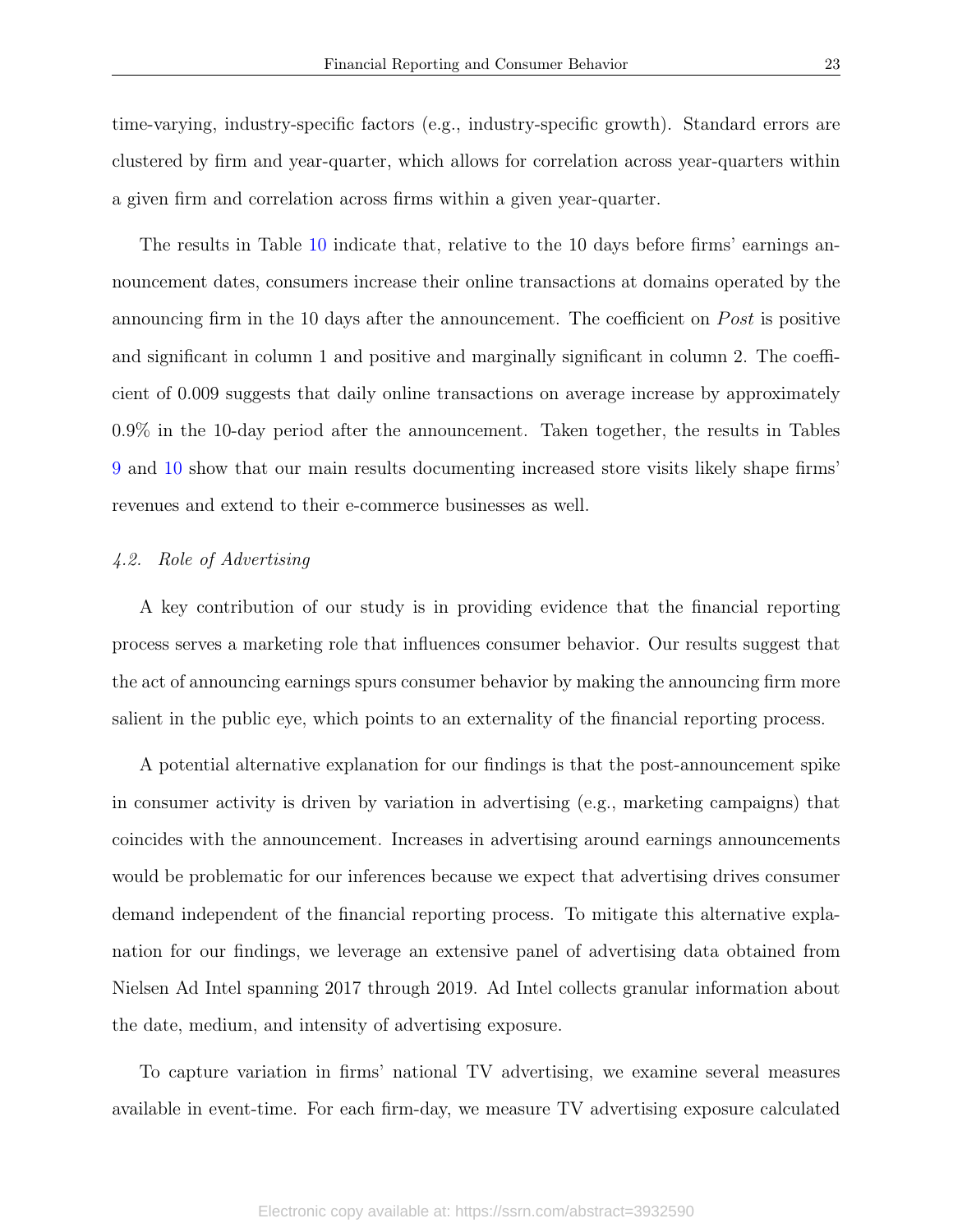as the total expenditures for TV ads, total run time of TV ads, and the number of unique national TV ads. We merge these measures with our main sample of earnings announcements.

A key takeaway is that we find no evidence that the amount of advertising significantly changes around firms' earnings announcements, indicating that firms do not appear to align advertising campaigns with announcement dates. Thus, the results of these tests mitigate concerns that advertising is a correlated omitted variable that causes the increases in consumer activity that we document in our main analyses. Similarly, we find that controlling for the extent of advertising in the few days before the measurement of store visits does not explain the variation in post-announcement consumer behavior. These results are presented in Appendix [D.](#page-29-0) By mitigating concerns about our results being driven by advertising, these tests reinforce our inference that earnings announcements serve a marketing function that shapes consumer behavior.

# <span id="page-24-0"></span>5. Conclusion

We examine the implications of the financial reporting process through the lens of consumer behavior. We show consumer foot-traffic to public companies' locations of commerce significantly increases following their quarterly earnings announcements. Our findings point to consumer behavior being driven by increased consumer attention. In addition, for firms where consumers care more likely about the longevity of the firm, consumers also adjust their behavior in alignment with information about firms' prospects revealed during earnings announcements. Our results also suggest that financial reporting has a disproportionate impact on some populations based on their income, race, and education. Taken together, the results of our study highlight that the externalities of the financial reporting process extend beyond the stakeholders typically studied in prior research. In particular, financial reporting shapes consumer demand and has feedback effects on the fundamentals of the firm.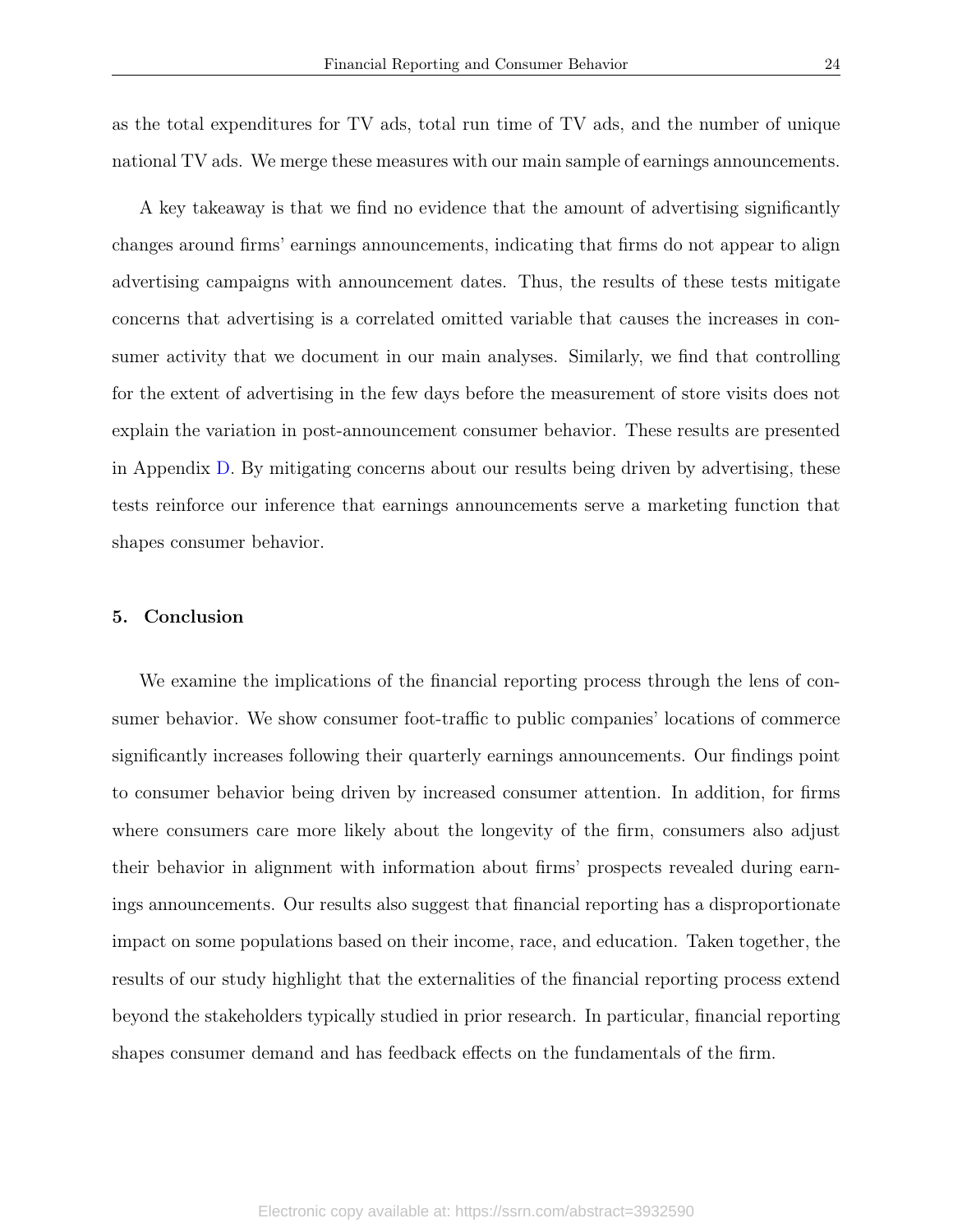# <span id="page-25-0"></span>Appendix A. Variable Definitions

| Variable                                        | Definition                                                                                                                                                                                                                                                                                                                                                                                                                                                                        |
|-------------------------------------------------|-----------------------------------------------------------------------------------------------------------------------------------------------------------------------------------------------------------------------------------------------------------------------------------------------------------------------------------------------------------------------------------------------------------------------------------------------------------------------------------|
| $\Delta$ Altman Z-score                         | fiscal-quarter-matched change in Altman Z-score (Altman (1968)). The Alt-<br>man Z-score is calculated as $3.3*EBIT + 0.999*Sales + 0.6*Market Value of$<br>Equity/Total Liabilities $+1.2$ <sup>*</sup> (Current Assets - Current Liabilities) $+1.4$ <sup>*</sup> Re-<br>tained Earnings. EBIT, Sales, Current Assets - Current Liabilities, and Retained<br>Earnings are all scaled by Total Assets. Market Value of Equity is measured as<br>of the end of the calendar year. |
| $\Delta ln(1+average \ daily \ visits)$         | change in the log of 1 plus average daily store visits from the week before to the<br>week after the firm's earnings announcement.                                                                                                                                                                                                                                                                                                                                                |
| $% of 45K$ < Income < $=125K$                   | percent of population with annual family income greater than \$45,000 and up to<br>\$125,000 in the county in which the store is located, based on the 2016 American<br>Community Survey from the Census Bureau.                                                                                                                                                                                                                                                                  |
| $\%$ of 9th grade $\leq$ Edu $\leq$ =Bachelor's | percent of people with educational attainment greater than 9th grade and up to<br>Bachelor's degree among population 25 years and over in the county in which the<br>store is located, based on the 2016 American Community Survey from the Census<br>Bureau.                                                                                                                                                                                                                     |
| % of Caucasian                                  | percent of population that is Caucasian in the county in which the store is located,<br>based on the 2016 American Community Survey from the Census Bureau.                                                                                                                                                                                                                                                                                                                       |
| $\%$ of Edu $\leq$ =9th grade                   | percent of people with educational attainment up to 9th grade among population<br>25 years and over in the county in which the store is located, based on the 2016<br>American Community Survey from the Census Bureau.                                                                                                                                                                                                                                                           |
| $\%$ of Edu>Bachelor's                          | percent of people with educational attainment greater than Bachelor's degree<br>among population 25 years and over in the county in which the store is located,<br>based on the 2016 American Community Survey from the Census Bureau.                                                                                                                                                                                                                                            |
| % of English Speaking                           | percent of English speaking population in the county in which the store is located,<br>based on the 2016 American Community Survey from the Census Bureau.                                                                                                                                                                                                                                                                                                                        |
| $\%$ of Income $\lt =\neq 5K$                   | percent of population with annual family income up to \$45,000 in the county in<br>which the store is located, based on the 2016 American Community Survey from<br>the Census Bureau.                                                                                                                                                                                                                                                                                             |
| $\%$ of Income>125K                             | percent of population with annual family income greater than \$125,000 in the<br>county in which the store is located, based on the 2016 American Community<br>Survey from the Census Bureau.                                                                                                                                                                                                                                                                                     |
| Analyst Coverage                                | log of one plus the number of analysts following the firm during the current fiscal<br>quarter, obtained from $I/B/E/S$ .                                                                                                                                                                                                                                                                                                                                                         |
| BTM                                             | book value of equity scaled by market value of equity at the end of the previous<br>fiscal quarter.                                                                                                                                                                                                                                                                                                                                                                               |
| Capex                                           | capital expenditures scaled by total assets at the end of the previous fiscal quarter.                                                                                                                                                                                                                                                                                                                                                                                            |
| Fourth Quarter Indicator                        | takes the value of 1 if the firm-quarter is the fourth fiscal quarter, and 0 otherwise.                                                                                                                                                                                                                                                                                                                                                                                           |
| Friday Indicator                                | takes the value of 1 if the firm announces earnings on a Friday, and 0 otherwise.                                                                                                                                                                                                                                                                                                                                                                                                 |
| Google Search Index                             | the average of the Google ticker search index in the 3 days centered on the firm's<br>earnings announcement date, based on data from Google Trends.                                                                                                                                                                                                                                                                                                                               |
| Insider Trading                                 | total insider trades (i.e., sales $+$ purchases) of the CEO and CFO over the 3-month<br>period before the earnings announcement date scaled by shares outstanding at<br>the beginning of the previous fiscal quarter. Insider trading data are obtained<br>from Thomson Reuters.                                                                                                                                                                                                  |
| Insti. Ownership                                | percent of institutional investors at the most recent fiscal quarter-end, obtained<br>from Thomson Reuters.                                                                                                                                                                                                                                                                                                                                                                       |
| K-th Quintile of SURP                           | takes the value of 1 if the firm-quarter is in the K-th quintile of $SURP$ , and 0<br>otherwise.                                                                                                                                                                                                                                                                                                                                                                                  |
| Leverage                                        | total liabilities scaled by total assets at the end of the previous fiscal quarter.                                                                                                                                                                                                                                                                                                                                                                                               |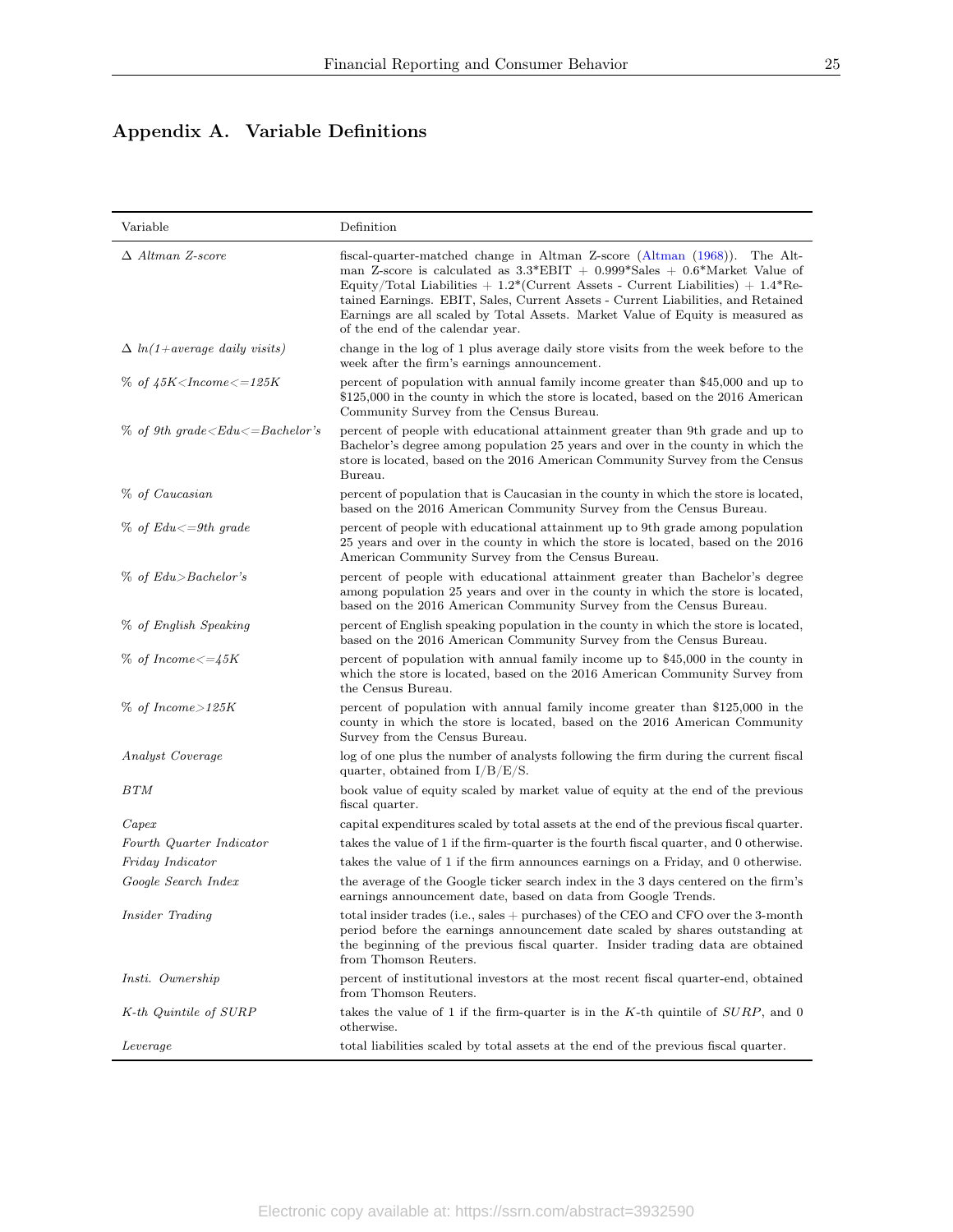# Appendix A (cont'd). Variable Definitions

| Variable                                   | Definitions                                                                                                                                                                                                                                                                                                                        |
|--------------------------------------------|------------------------------------------------------------------------------------------------------------------------------------------------------------------------------------------------------------------------------------------------------------------------------------------------------------------------------------|
| $ln(1+3$ -day Moving Avg. Ad Count)        | log of 1 plus a 3-day rolling average of unique national TV ads run on the firm-day<br>measured using Ad Intel data.                                                                                                                                                                                                               |
| $ln(1+3$ -day Moving Avg. Ad Expend.)      | log of 1 plus a 3-day rolling average of total expenditures (in USD) for national TV<br>ads on the firm-day measured using Ad Intel data.                                                                                                                                                                                          |
| $ln(1+3$ -day Moving Avg. Ad Run Time)     | log of 1 plus a 3-day rolling average of total run time (in seconds) of national TV ads<br>on the firm-day measured using Ad Intel data.                                                                                                                                                                                           |
| $ln(1+average \ daily \ visits \ post-EA)$ | log of 1 plus average daily store visits during the first week after the firm's earnings<br>announcement.                                                                                                                                                                                                                          |
| $ln(1+Daily Ad$ Count)                     | log of 1 plus unique national TV ads run on the firm-day measured using Ad Intel<br>data.                                                                                                                                                                                                                                          |
| $ln(1+Daily \text{ }Ad\; Expend.)$         | log of 1 plus total expenditures (in USD) for national TV ads on the firm-day mea-<br>sured using Ad Intel data.                                                                                                                                                                                                                   |
| $ln(1+Daily Ad Run Time)$                  | log of 1 plus total run time (in seconds) of national TV ads on the firm-day measured<br>using Ad Intel data.                                                                                                                                                                                                                      |
| $ln(1+Daily\ Online\ Transactions)$        | log of 1 plus the count of online transactions, measured at the firm-day level using<br>Comscore transactions for all domains operated by the firm.                                                                                                                                                                                |
| $ln(1+Daily)$ Store Visits)                | log of 1 plus store visits measured at the store-day level using Safegraph data.                                                                                                                                                                                                                                                   |
| ln(MVE)                                    | $log$ of price per share $\times$ number of shares outstanding at the end of the current fiscal<br>quarter. MVE is measured in millions of USD.                                                                                                                                                                                    |
| Loss Indicator                             | takes the value of 1 if the firm reports a loss in the previous fiscal quarter, and 0<br>otherwise.                                                                                                                                                                                                                                |
| Post                                       | takes the value of 1 if the day is on the earnings announcement or within 10 days after<br>the earnings announcement, and 0 if it is within 10 days before the announcement.                                                                                                                                                       |
| <i><b>QBHR</b></i>                         | buy-and-hold abnormal return over the 3-month period before the earnings announce-<br>ment date.                                                                                                                                                                                                                                   |
| ROA                                        | net income scaled by average total assets in the previous fiscal quarter.                                                                                                                                                                                                                                                          |
| <b>Stock Illiquidity</b>                   | average of daily bid-ask spreads, measured as $100 \times \frac{ask-bid}{(ask+bid)/2}$ over the 3-month                                                                                                                                                                                                                            |
|                                            | period before the earnings announcement date.                                                                                                                                                                                                                                                                                      |
| Stock Volatility                           | standard deviation of daily stock returns over the 3-month period before the earnings<br>announcement date.                                                                                                                                                                                                                        |
| SUB                                        | standardized unexpected revenue measured as $\frac{(rev_{i,q}-rev_{i,q-4})-\mu_{i,t}}{\sigma_{i,t}}$ where $\mu_{i,t}$ is the                                                                                                                                                                                                      |
|                                            | average and $\sigma_{i,t}$ is the standard deviation of $(rev_{i,q}-rev_{i,q-4})$ over the preceding 8<br>quarters and $rev_{i,q}$ is the quarterly revenue, following Froot et al. (2017).                                                                                                                                        |
| <b>SURP</b>                                | difference between the current EPS before extraordinary items and analysts' consen-<br>sus scaled by the standard deviation of analyst forecasts in the 90 days prior to the<br>earnings announcement. Analysts' consensus is measured as the median of analysts'<br>forecasts in the 90 days prior to the earnings announcements. |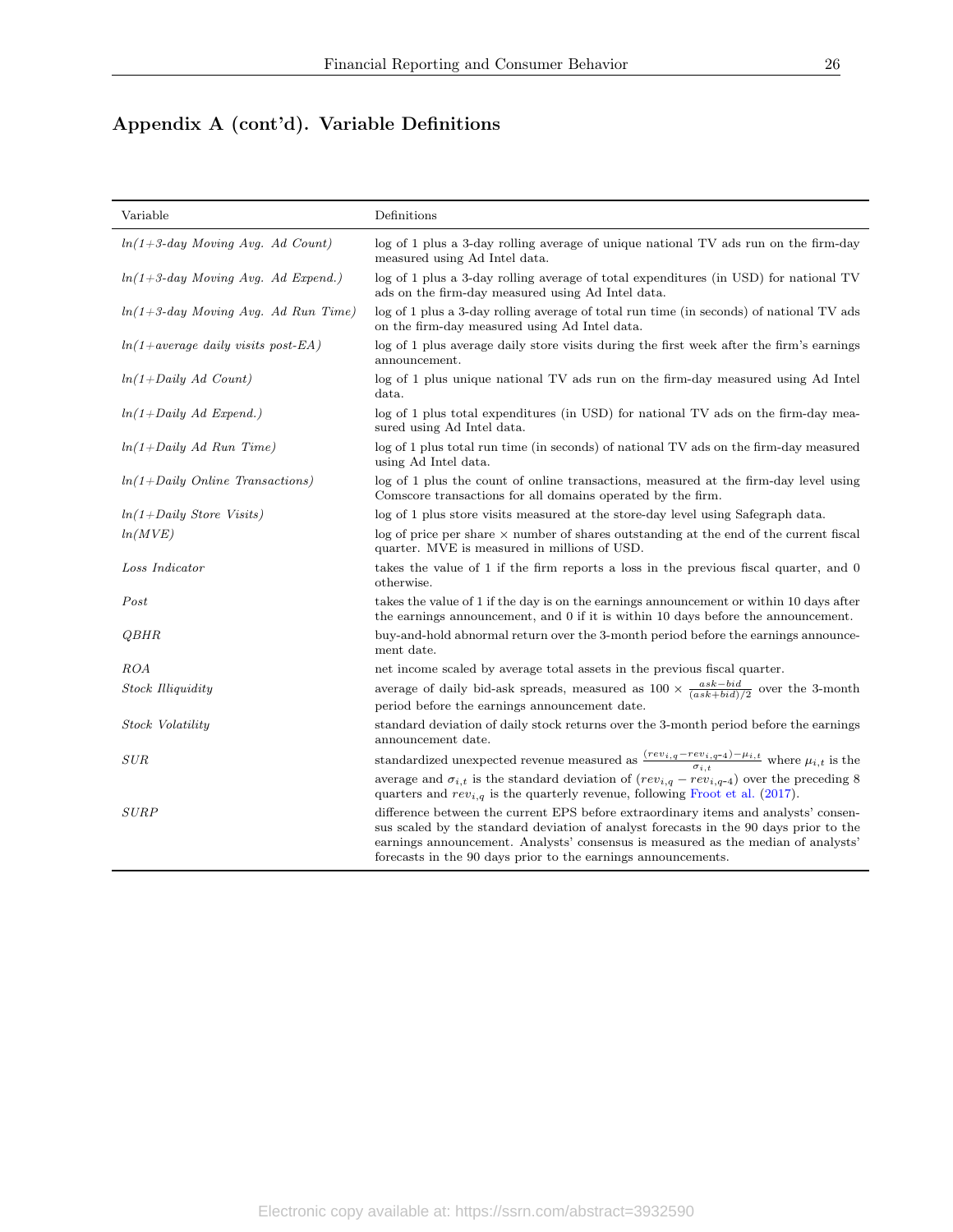# <span id="page-27-0"></span>Appendix B. Stores by State

| State               | Store Count              | State            | Store Count    |
|---------------------|--------------------------|------------------|----------------|
| AK                  | 279                      | MТ               | 763            |
| AI <sub>2</sub>     | 4,672                    | $_{\mathrm{NC}}$ | 8,639          |
| AR.                 | 2,958                    | ΝD               | 460            |
| AZ                  | 4,092                    | ΝE               | 1,362          |
| CA                  | 20,793                   | NΗ               | 902            |
| $_{\rm CO}$         | 3,851                    | NJ               | 4,809          |
| <b>CT</b>           | 1,974                    | <b>NM</b>        | 1,595          |
| DC                  | 393                      | ΝV               | 2,012          |
| DE                  | 729                      | NY               | 8,882          |
| FI                  | 14,202                   | OН               | 9,273          |
| GА                  | 8,836                    | ОK               | 3,488          |
| $\mathrm{GU}% _{k}$ | 7                        | <b>OR</b>        | 2,301          |
| HІ                  | 463                      | <b>PA</b>        | 8,425          |
| IΑ                  | 2,469                    | <b>PR</b>        | 337            |
| ID                  | 1,166                    | $\rm RI$         | 557            |
| $\Pi$               | 8,399                    | SС               | 4,660          |
| <b>IN</b>           | 5,310                    | SD               | 595            |
| KS                  | 2,469                    | TN               | 6,103          |
| KY                  | 3,843                    | TX               | 23,503         |
| LA                  | 4,224                    | UT               | 1,809          |
| МA                  | 3,325                    | VA               | 6,632          |
| MD                  | 3,853                    | VI               | $\overline{2}$ |
| MЕ                  | 794                      | VT               | 383            |
| МI                  | 6,518                    | WA               | 4,147          |
| MN                  | 2,915                    | WI               | 3,553          |
| MO                  | 5,366                    | WV               | 1,640          |
| MS                  | 2,794                    | WΥ               | 417            |
|                     | <b>Total Store Count</b> |                  | 223,943        |

This table reports the count of stores located in each state for our sample.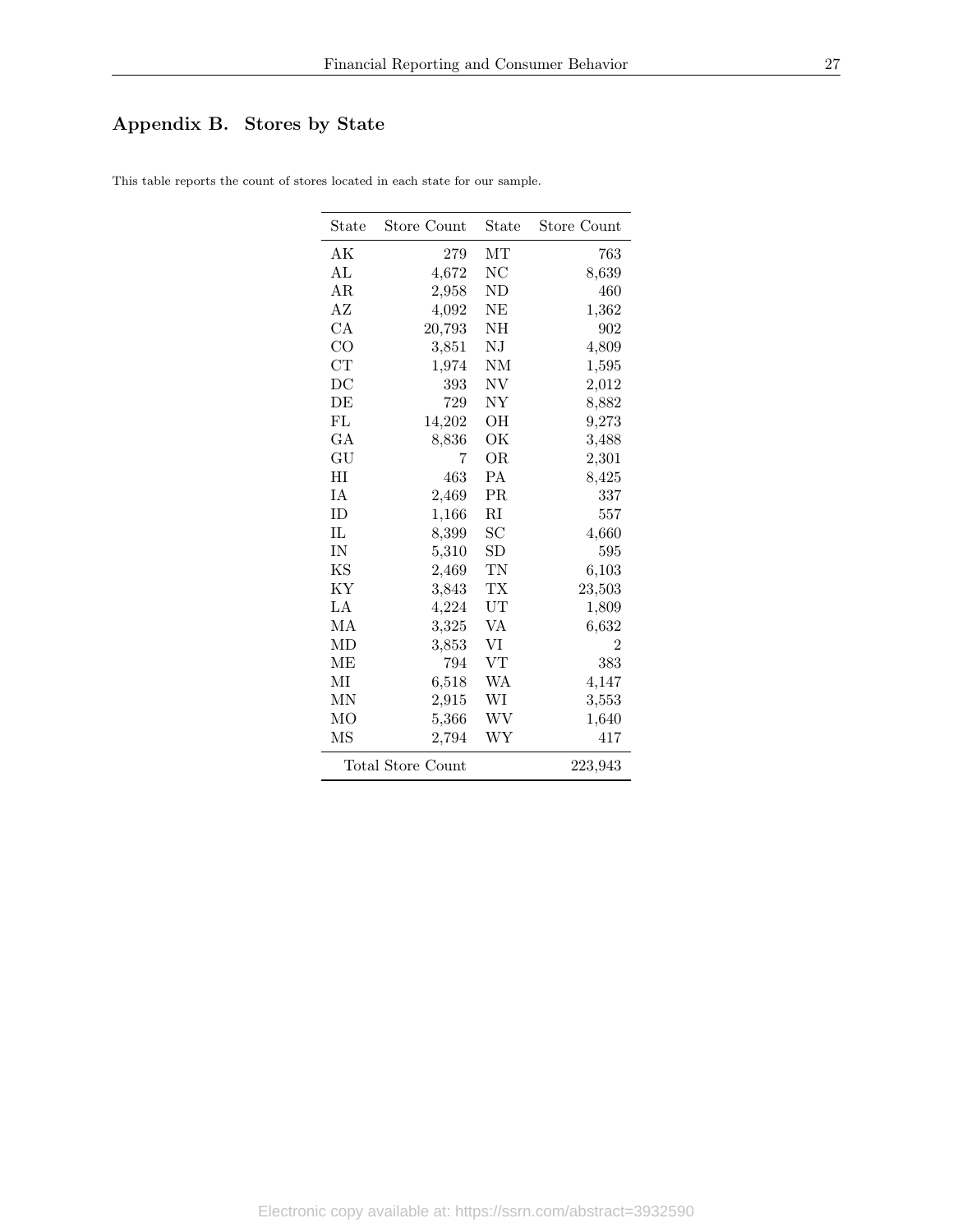# <span id="page-28-0"></span>Appendix C. Validation of the Foot-Traffic Measure

This table reports estimates from firm-quarter-level regressions of standardized unexpected revenue (SUR) on quarterly daily visits following [Froot et al.](#page-30-7) [\(2017\)](#page-30-7):  $SUR_{i,q} = \beta_1 ln(1 + quarterly \text{ visits})_{i,q} + \beta_2 SUR_{i,q-1} + \beta_3 SUR_{i,q-4} + \Sigma \beta_i Firm_i +$  $\Sigma \beta_{j,t}$ *Industry* × *Y ear-month<sub>j,t</sub>* +  $\epsilon_{i,q}$ . See [A](#page-25-0)ppendix A for variable definitions. All continuous variables are winsorized at the 1% and 99% levels to limit the influence of outliers. We estimate and report t-statistics in parentheses based on two-way cluster robust standard errors, clustered by firm and calendar year-month. \*, \*\*, \*\*\* indicate statistical significance at less than 10%, 5%, and 1%, respectively.

|                                           | <b>SUR</b>                          |                                     |
|-------------------------------------------|-------------------------------------|-------------------------------------|
|                                           | (1)                                 | (2)                                 |
| $ln(1+quarterly average of daily visits)$ | $0.538*$<br>(1.789)                 |                                     |
| $ln(1+total$ quarterly visits)            |                                     | $0.411**$<br>(2.107)                |
| Lagged SUR                                | $0.509***$                          | $0.509***$                          |
| Four-quarter-lagged SUR                   | (8.362)<br>$-0.064**$<br>$(-2.560)$ | (8.376)<br>$-0.064**$<br>$(-2.561)$ |
| $\overline{N}$                            | 2,073                               | 2,073                               |
| $R$ -sq                                   | 0.713                               | 0.713                               |
| S.E. clustering                           | Firm and year-month (two-way)       |                                     |
| Firm FE                                   | Y                                   | Y                                   |
| Industry X year-month FE                  | Y                                   | Y                                   |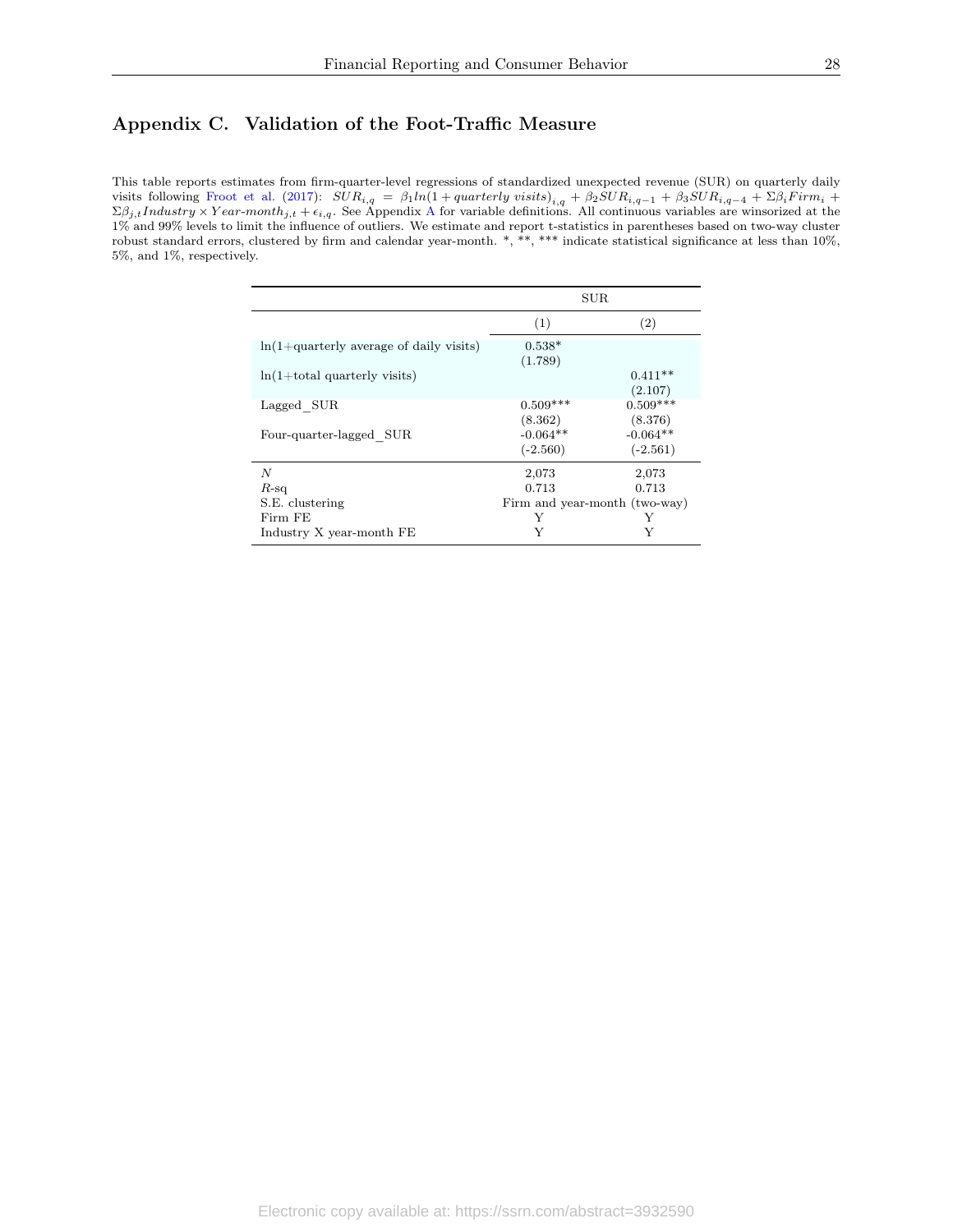# <span id="page-29-0"></span>Appendix D. Advertising around Earnings Announcements

Panel A reports estimates from the following firm-day-level regression using the sample of all firm-days in the [−10,+10] calendarday window around the earnings announcement:  $ln(1+Daily\;Advertising)_{i,d} = \beta_1 Day\;[EA-1,EA+1]_{i,d} + \theta Control_{i,d} + \theta(1+Data\;Id)_{i,d}$  $\Sigma \beta_k Day\text{-}of\text{-}Week_k + \Sigma \beta_i Firm_i + \Sigma \beta_t Year\text{-}month_t + \epsilon_{i,d}$ . Day  $[EA-1, EA+1]_{i,d}$  takes the value of 1 if the firm-day is between  $-1$  and  $+1$  days relative to the announcement, and 0 otherwise. Panel B reports estimates from the fo day-level regression using the sample of all store-days in the [−10,+10] calendar-day window around the earnings announcement: ln(1 + Daily Store V isits)s,d = βP osts,d + γln(1 + 3-day Advertising) + θControlsi,d + ΣβkDay-of-W eek<sup>k</sup> + ΣβsStore<sup>s</sup> +  $\Sigma \beta_t Year-month_t + \epsilon_{s,d}$ . Post<sub>s,d</sub> takes the value of 1 if the store-day is on the day of or after the operating firm's earnings announcement, and 0 otherwise. 3-day Advertising is a rolling average of daily advertising over the last 3 days. See Appendix [A](#page-25-0) for variable definitions. All continuous variables are winsorized at the 1% and 99% levels to limit the influence of outliers. We estimate and report t-statistics in parentheses based on two-way cluster robust standard errors, clustered by firm and calendar year-month. \*, \*\*, \*\*\* indicate statistical significance at less than 10%, 5%, and 1%, respectively.

| Panel A: Change in Advertising around Announcements |                  |                         |                  |                               |                  |                            |
|-----------------------------------------------------|------------------|-------------------------|------------------|-------------------------------|------------------|----------------------------|
|                                                     | (1)              | $\left( 2\right)$       | (3)              | (4)                           | (5)              | (6)                        |
|                                                     |                  | $ln(1+Daily)$ Ad Count) |                  | $ln(1+Daily)$ Ad Expend.)     |                  | $ln(1+Daily)$ Ad Run Time) |
| Day [EA-1, $EA+1$ ]                                 | 0.014<br>(0.449) | 0.013<br>(0.305)        | 0.025<br>(0.398) | 0.020<br>(0.317)              | 0.024<br>(0.530) | 0.021<br>(0.444)           |
| N<br>$R$ -sq                                        | 37,289<br>0.694  | 37,289<br>0.691         | 37,289<br>0.655  | 37,289<br>0.652               | 37,289<br>0.658  | 37,289<br>0.655            |
| S.E. clustering                                     |                  |                         |                  | Firm and year-month (two-way) |                  |                            |
| Controls                                            | Y                | Y                       | Y                | Y                             |                  | Y                          |
| Day-of-Week FE                                      |                  | Y                       | Y                |                               |                  | Y                          |
| Firm FE                                             |                  | Y                       |                  | Y                             |                  | Y                          |
| Year-month FE                                       |                  | N                       |                  | N                             |                  | N                          |
| Year-quarter FE                                     | N                | Y                       | N                |                               | N                | Y                          |

#### Panel B: Controlling for Advertising

|                                        | $ln(1+Daily)$ Store Visits) |                       |                               |                       |                        |                       |
|----------------------------------------|-----------------------------|-----------------------|-------------------------------|-----------------------|------------------------|-----------------------|
|                                        | (1)                         | (2)                   | (3)                           | (4)                   | (5)                    | (6)                   |
| Post                                   | $0.010**$<br>(2.092)        | $0.011**$<br>(2.165)  | $0.010**$<br>(2.089)          | $0.011**$<br>(2.172)  | $0.010**$<br>(2.094)   | $0.011**$<br>(2.199)  |
| $ln(1+3$ -day Moving Avg. Ad Count)    | $-0.001$<br>$(-0.196)$      | $0.007***$<br>(4.027) |                               |                       |                        |                       |
| $ln(1+3$ -day Moving Avg. Ad Expend.)  |                             |                       | $-0.001$<br>$(-0.517)$        | $0.002***$<br>(3.948) |                        |                       |
| $ln(1+3$ -day Moving Avg. Ad Run Time) |                             |                       |                               |                       | $-0.001$<br>$(-0.394)$ | $0.004***$<br>(4.309) |
| $\boldsymbol{N}$                       | 43,214,572                  | 43,214,558            | 43,214,572                    | 43,214,558            | 43,214,572             | 43,214,558            |
| $R$ -sq                                | 0.811                       | 0.822                 | 0.811                         | 0.822                 | 0.811                  | 0.822                 |
| S.E. clustering                        |                             |                       | Firm and year-month (two-way) |                       |                        |                       |
| Controls                               | Y                           | Y                     | Y                             | Y                     | Υ                      | Υ                     |
| Day-of-Week FE                         | Y                           | Y                     | Y                             | Υ                     | Y                      | Y                     |
| Store FE                               | Y                           | Y                     | Y                             | Y                     | Y                      | Y                     |
| Year-month FE                          | Y                           | N                     | Y                             | N                     | Y                      | N                     |
| County X year-month FE                 | N                           | Y                     | N                             | Y                     | N                      | Y                     |
| Industry X year-month FE               | N                           | Υ                     | N                             | Y                     | N                      | Y                     |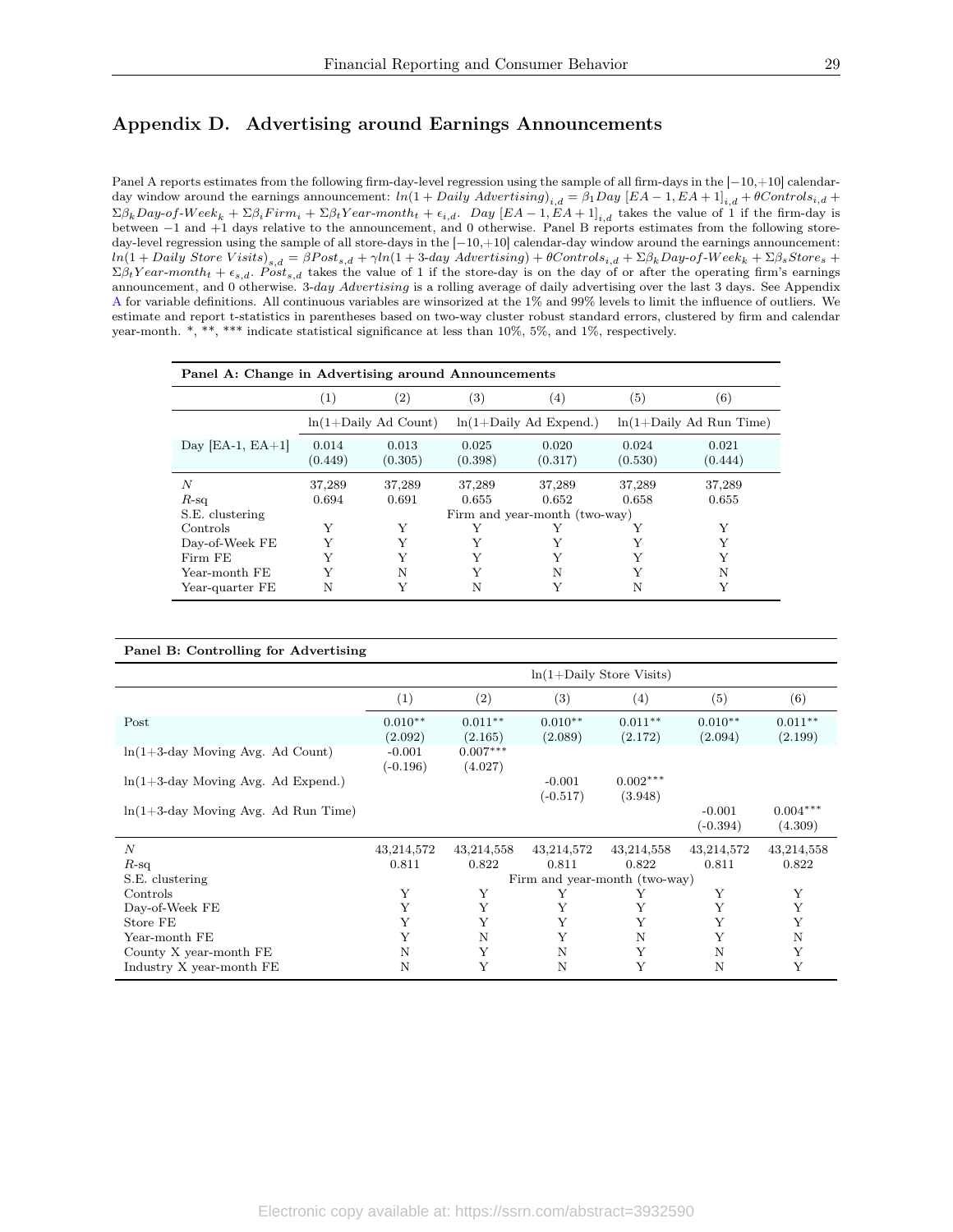### References

- <span id="page-30-16"></span>Altman, E.I., 1968. Financial ratios, discriminant analysis and the prediction of corporate bankruptcy. The Journal of Finance 23, 589–609.
- <span id="page-30-1"></span>Barber, B.M., Odean, T., 2008. All that glitters: The effect of attention and news on the buying behavior of individual and institutional investors. Review of Financial Studies 21, 785–818.
- <span id="page-30-3"></span>Bowen, R.M., DuCharme, L., Shores, D., 1995. Stakeholders' implicit claims and accounting method choice. Journal of Accounting and Economics 20, 255–295.
- <span id="page-30-10"></span>Breuer, M., Hombach, K., Müller, M.A., 2020. The economics of firms' public disclosure: Theory and evidence. Available at SSRN .
- <span id="page-30-8"></span>Chakravarthy, J., DeHaan, E., Rajgopal, S., 2014. Reputation repair after a serious restatement. The Accounting Review 89, 1329–1363.
- <span id="page-30-5"></span>Choi, B.G., Choi, J.H., Malik, 2021. Job search with financial information: Theory and evidence. Available at SSRN .
- <span id="page-30-14"></span>Dellavigna, S., Pollet, J.M., 2009. Investor inattention and Friday earnings announcements. Journal of Finance 64, 709–749.
- <span id="page-30-7"></span>Froot, K., Kang, N., Ozik, G., Sadka, R., 2017. What do measures of real-time corporate sales say about earnings surprises and post-announcement returns? Journal of Financial Economics 125, 143–162.
- <span id="page-30-9"></span>Gassen, J., Muhn, M., 2018. Financial transparency of private firms: Evidence from a randomized field experiment. Available at SSRN .
- <span id="page-30-4"></span>Grullon, G., Kanatas, G., Weston, J.P., 2004. Advertising, breadth of ownership, and liquidity. The Review of Financial Studies 17, 439–461.
- <span id="page-30-12"></span>Gurun, U.G., Nickerson, J., Solomon, D.H., 2020. The perils of private provision of public goods. Available at SSRN .
- <span id="page-30-2"></span>Healy, P.M., Palepu, K.G., 2001. Information asymmetry, corporate disclosure, and the capital markets: A review of the empirical disclosure literature. Journal of accounting and economics 31, 405–440.
- <span id="page-30-15"></span>Hirshleifer, D.A., Myers, J.N., Myers, L.A., Teoh, S.H., 2008. Do individual investors cause post-earnings announcement drift? direct evidence from personal trades. The Accounting Review 83, 1521–1550.
- <span id="page-30-0"></span>Hortaçsu, A., Matvos, G., Syverson, C., Venkataraman, S., 2013. Indirect costs of financial distress in durable goods industries: The case of auto manufacturers. The Review of Financial Studies 26, 1248–1290.
- <span id="page-30-13"></span>Jin, H., Stubben, S., Ton, K., 2021. Customer loyalty and the persistence of revenues and earnings. Available at SSRN .
- <span id="page-30-6"></span>Johnson, T.L., So, E.C., 2018. Time will tell: Information in the timing of scheduled earnings news. Journal of Financial and Quantitative Analysis 53, 2431–2464.
- <span id="page-30-11"></span>Kang, J.K., Stice-Lawrence, L., Wong, Y.T.F., 2021. The firm next door: Using satellite images to study local information advantage. Journal of Accounting Research 59, 713–750.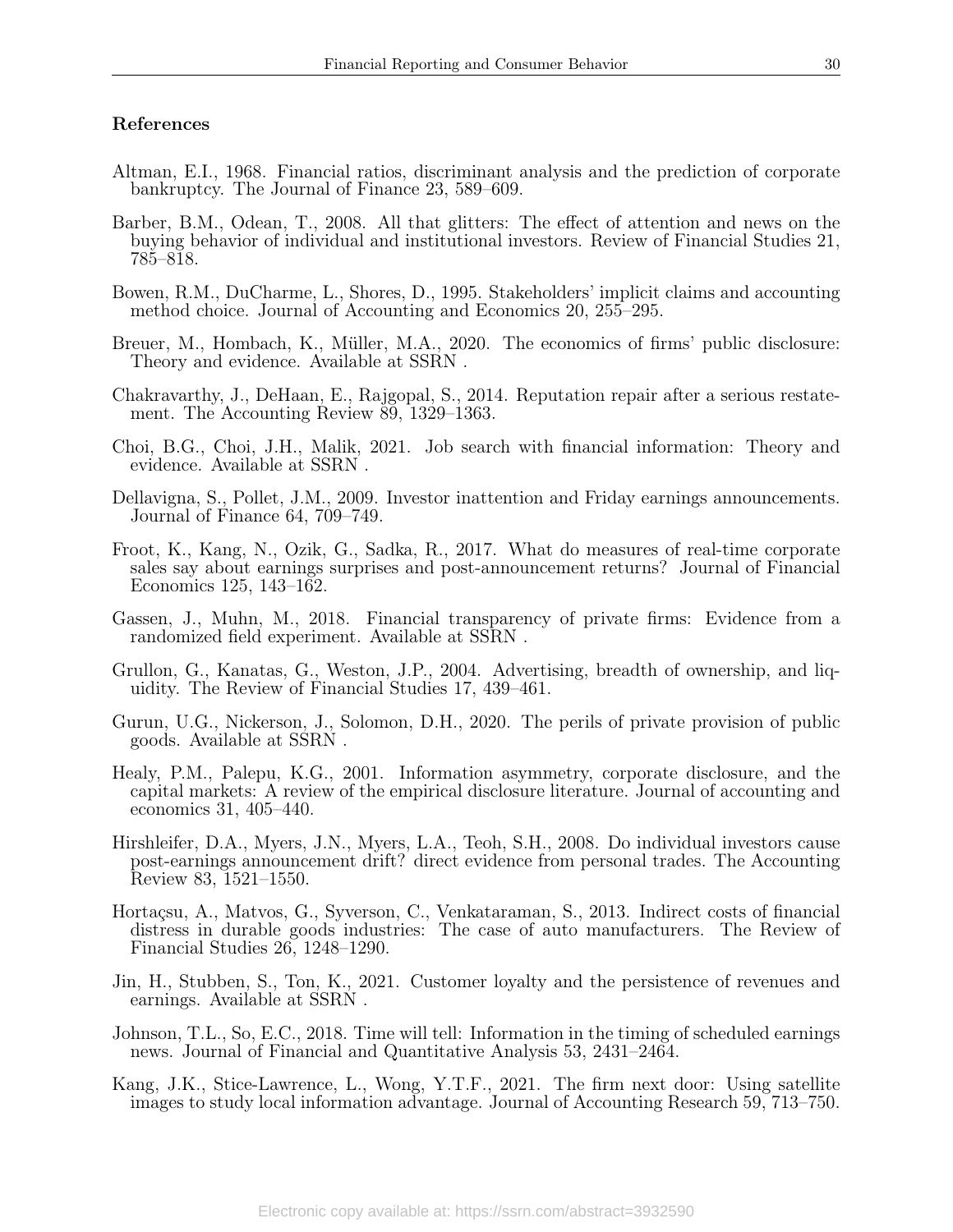- <span id="page-31-4"></span>Katona, Z., Painter, M., Patatoukas, P.N., Zeng, J., 2021. On the capital market consequences of alternative data: Evidence from outer space. Available at SSRN .
- <span id="page-31-7"></span>Kimbrough, M., Wang, F., Wei, S., 2021. The brand value of earnings: An event study of consumer responses to earnings announcements. Available at SSRN .
- <span id="page-31-8"></span>Lee, C.M., 1992. Earnings news and small traders: An intraday analysis. Journal of Accounting and Economics 15, 265–302.
- <span id="page-31-5"></span>Li, B., Venkatachalam, M., 2021. Leveraging real-time big data. Unpublished working paper. Duke University and University of Houston.
- <span id="page-31-1"></span>Lou, D., 2014. Attracting investor attention through advertising. The Review of Financial Studies 27, 1797–1829.
- <span id="page-31-2"></span>Madsen, J., Niessner, M., 2019. Is investor attention for sale? the role of advertising in financial markets. Journal of Accounting Research 57, 763–795.
- <span id="page-31-9"></span>Niessner, M., So, E.C., 2017. Bad news bearers: The negative tilt of financial press. Unpublished working paper. Yale University and Massachusetts Institute of Technology.
- <span id="page-31-0"></span>Noh, S., So, E.C., Verdi, R.S., 2021. Calendar rotations: A new approach for studying the impact of timing using earnings announcements. Journal of Financial Economics 140.
- <span id="page-31-6"></span>Painter, M., 2020. Consumer response to corporate political statements: Evidence from geolocation data. Available at SSRN .
- <span id="page-31-3"></span>Zhu, C., 2019. Big data as a governance mechanism. The Review of Financial Studies 32, 2021–2061.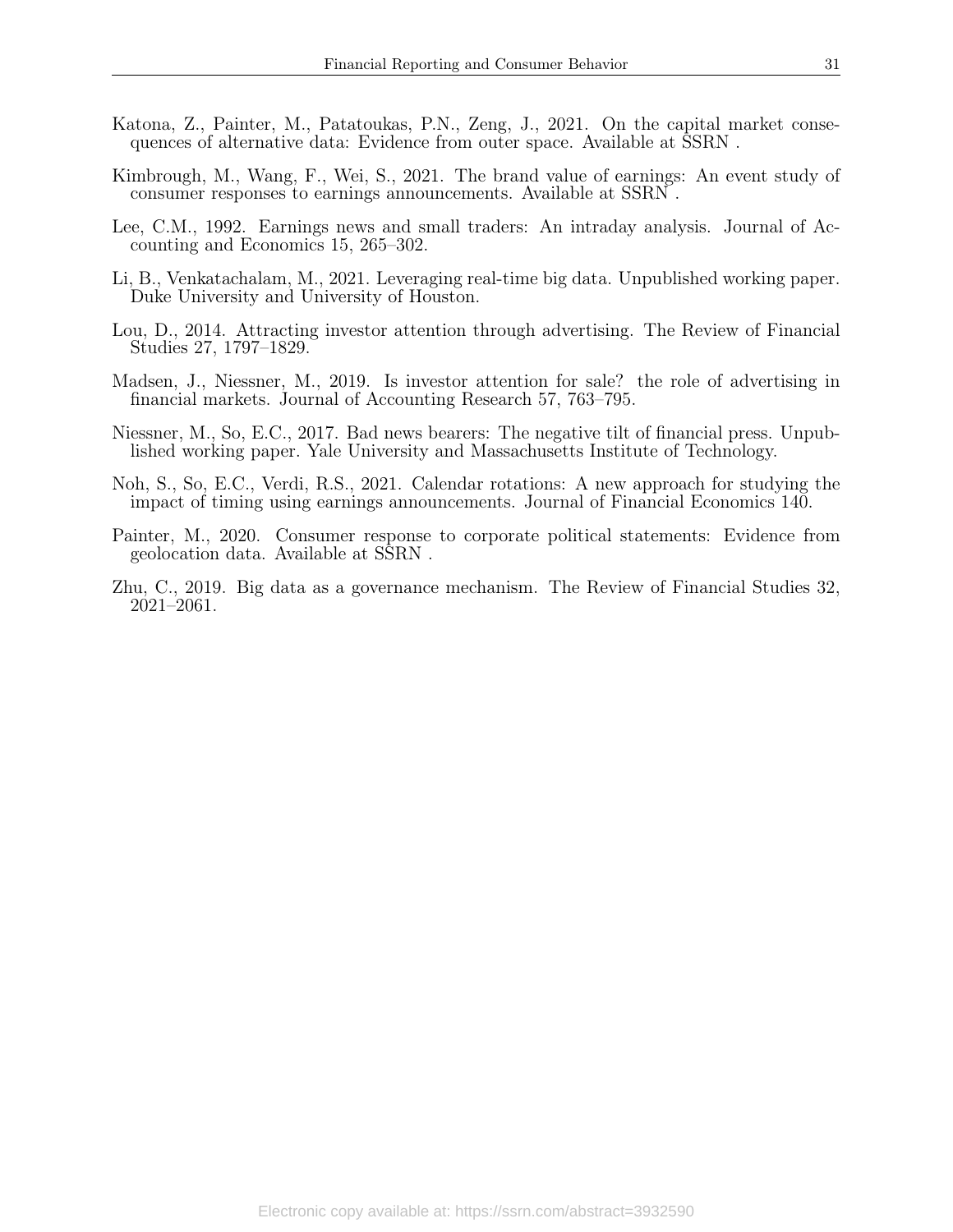# <span id="page-32-0"></span>Fig. 1. Safegraph Data Coverage

Panels A and B show the coverage ratios of the Safegraph data by state (i.e., number of people covered by Safegraph divided by total population in the state) for the last month (February 2020) and first month (January 2017) of our sample period, respectively.





# Panel B: January 2017

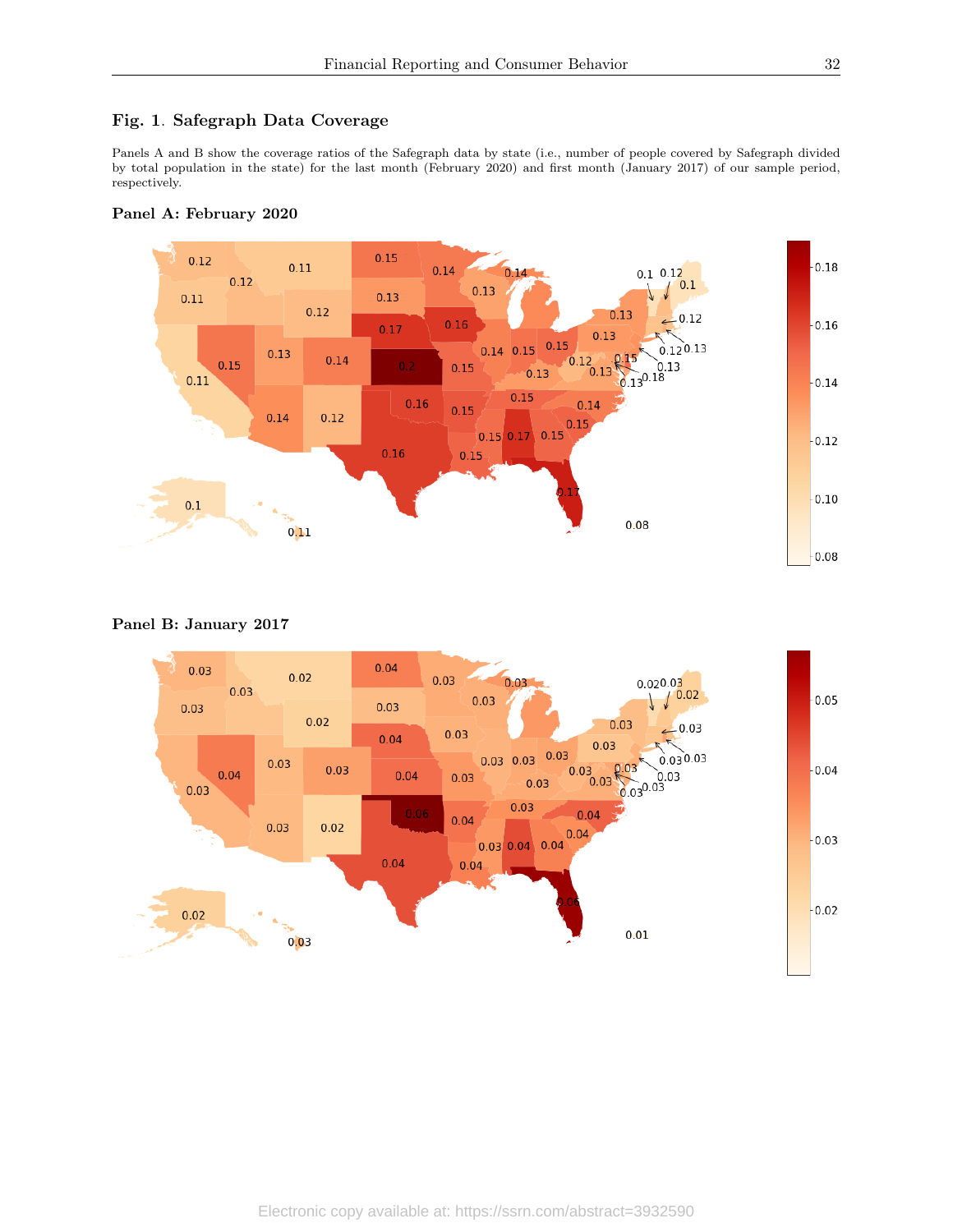## <span id="page-33-0"></span>Fig. 2. Industry Composition

The pie chart below shows the industry composition of our sample firms disaggregated into 2-digit NAICS codes.



- 44-45 (Retail Trade)
- 72 (Accommodation and Food Services)
- 42 (Wholesale Trade)
- 53 (Real Estate Rental and Leasing)
- 81 (Other Services Except Public Administration)
- 51 (Information)
- 71 (Arts, Entertainment, and Recreation)
- 32 (Manufacturing)
- 54 (Professional, Scientific, and Technical Services)
- 56 (Administrative and Support and Waste Management and Remediation Services)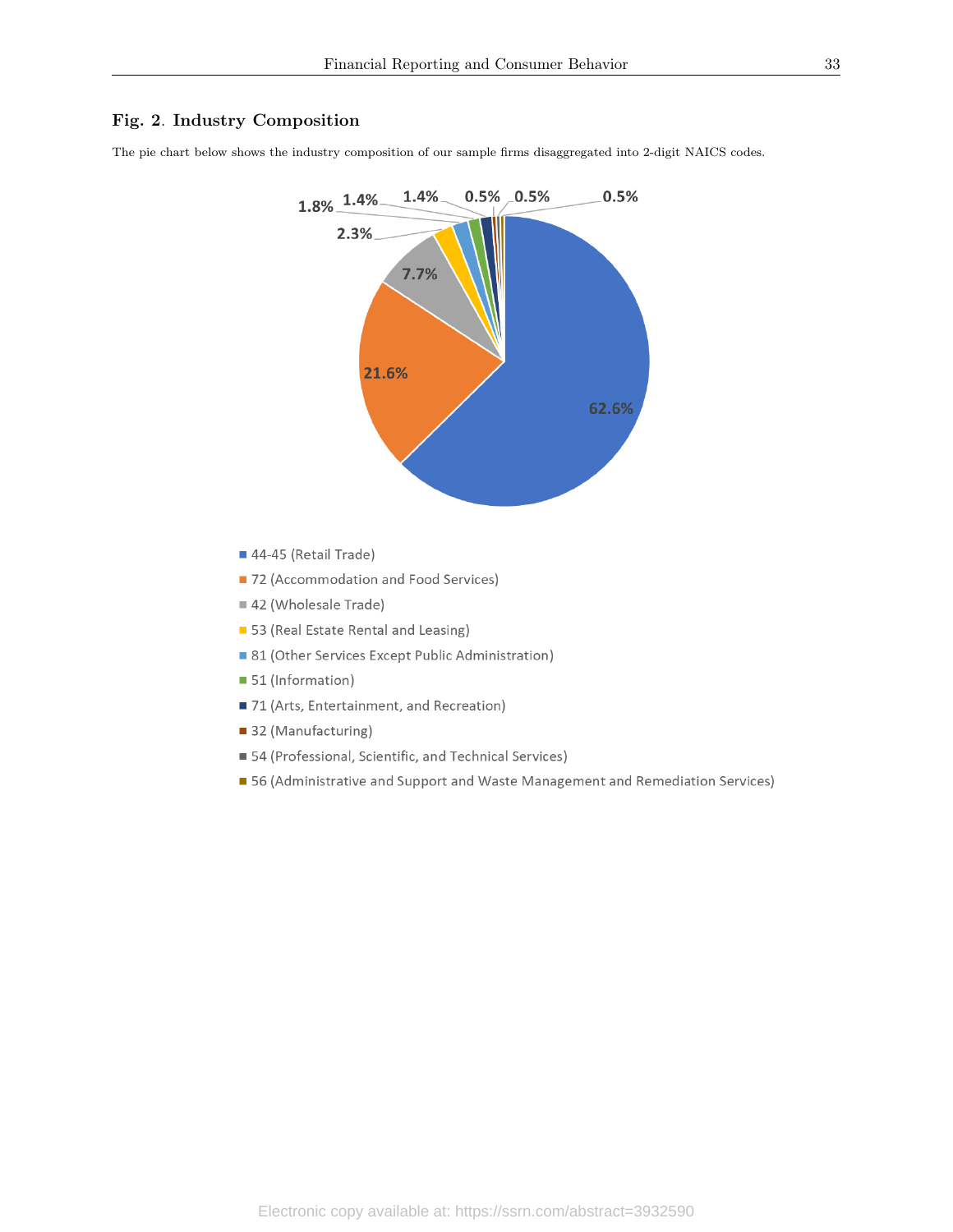# <span id="page-34-0"></span>Fig. 3. Ralph Lauren's Announcement on July 31, 2018

This figure plots Ralph Lauren's average store visits around its earnings announcement on July 31, 2018. To control for day-ofweek effects, the average store visit for each day is demeaned by Ralph Lauren's average store visit on a given day of the week during our sample period.

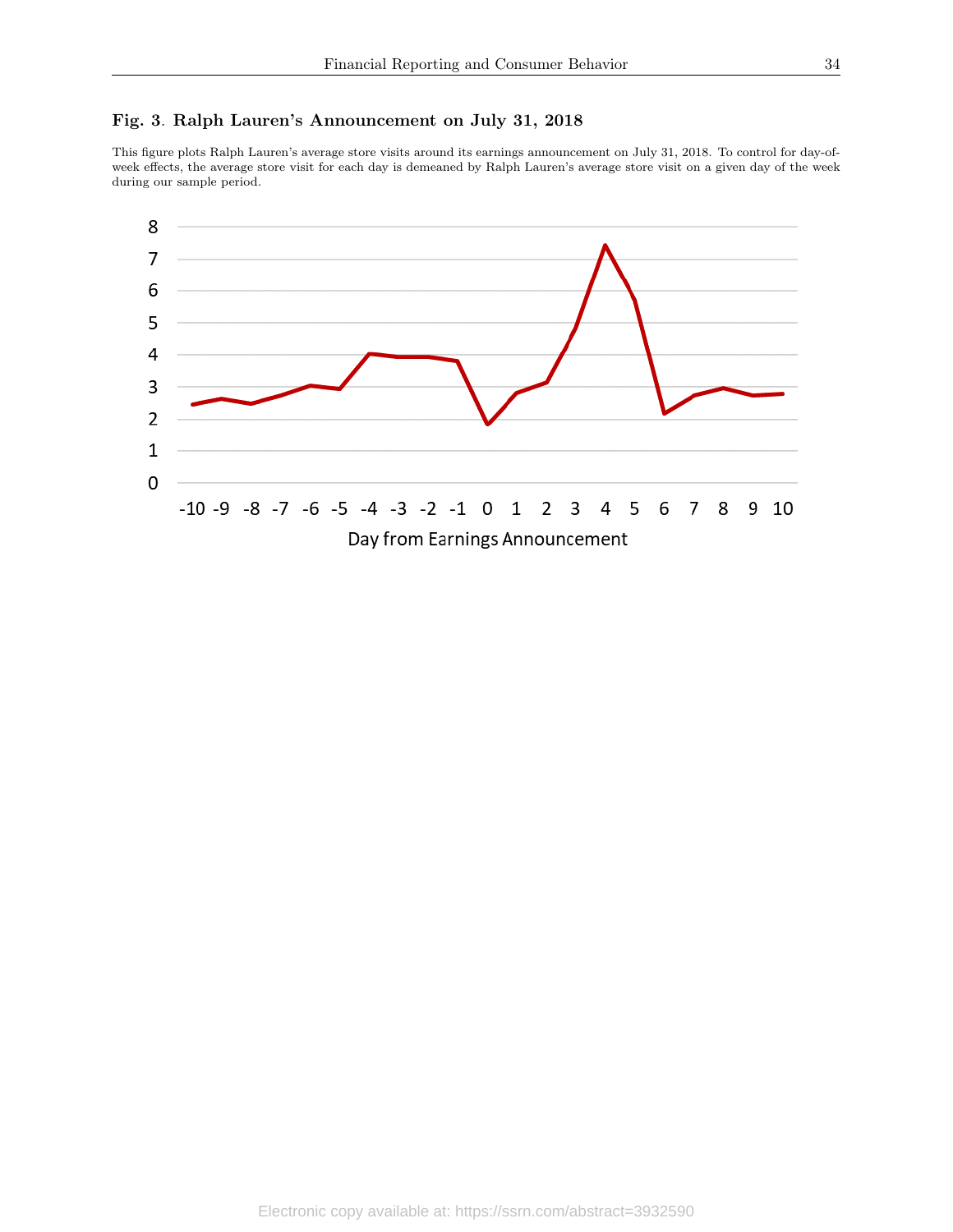#### <span id="page-35-0"></span>Fig. 4. Dynamic Regression

This figure plots coefficients  $\beta_1$ ,  $\beta_2$ ,  $\beta_3$ ,  $\beta_4$ ,  $\beta_5$ , and  $\beta_6$  and their 90% confidence intervals estimated from the following store-day-level regression:  $ln(1 + Daily Store \ Visits)_{s,d} = \beta_1 Day \ [EA-4, EA-3]_{s,d} + \beta_2 Day \ [EA-2, EA-1]_{s,d} +$  $\beta_3Day \, \left[ EA, EA + 2 \right]_{s,d} \ + \ \ \beta_4Day \, \left[ EA + 3, EA + 4 \right]_{s,d} \ + \ \ \beta_5Day \, \left[ EA + 5, EA + 6 \right]_{s,d} \ \ + \ \ \beta_6Day \, \left[ EA + 7, EA + 10 \right]_{s,d} \ \ +$  $\theta Contols_{i,d} + \Sigma \beta_k Day-of-Week_k + \Sigma \beta_s Store_s + \Sigma \beta_t Year-month_t + \epsilon_{s,d}$ . Day  $[EA + a, EA + b]_{s,d}$  takes the value of 1 if the store-day is between a and b days relative to the announcement, and 0 otherwise. Results of this regression are tabulated in Table [3.](#page-38-0) See Appendix [A](#page-25-0) for variable definitions. All continuous variables are winsorized at the 1% and 99% levels to limit the influence of outliers. We estimate and report t-statistics in parentheses based on two-way cluster robust standard errors, clustered by firm and calendar year-month.

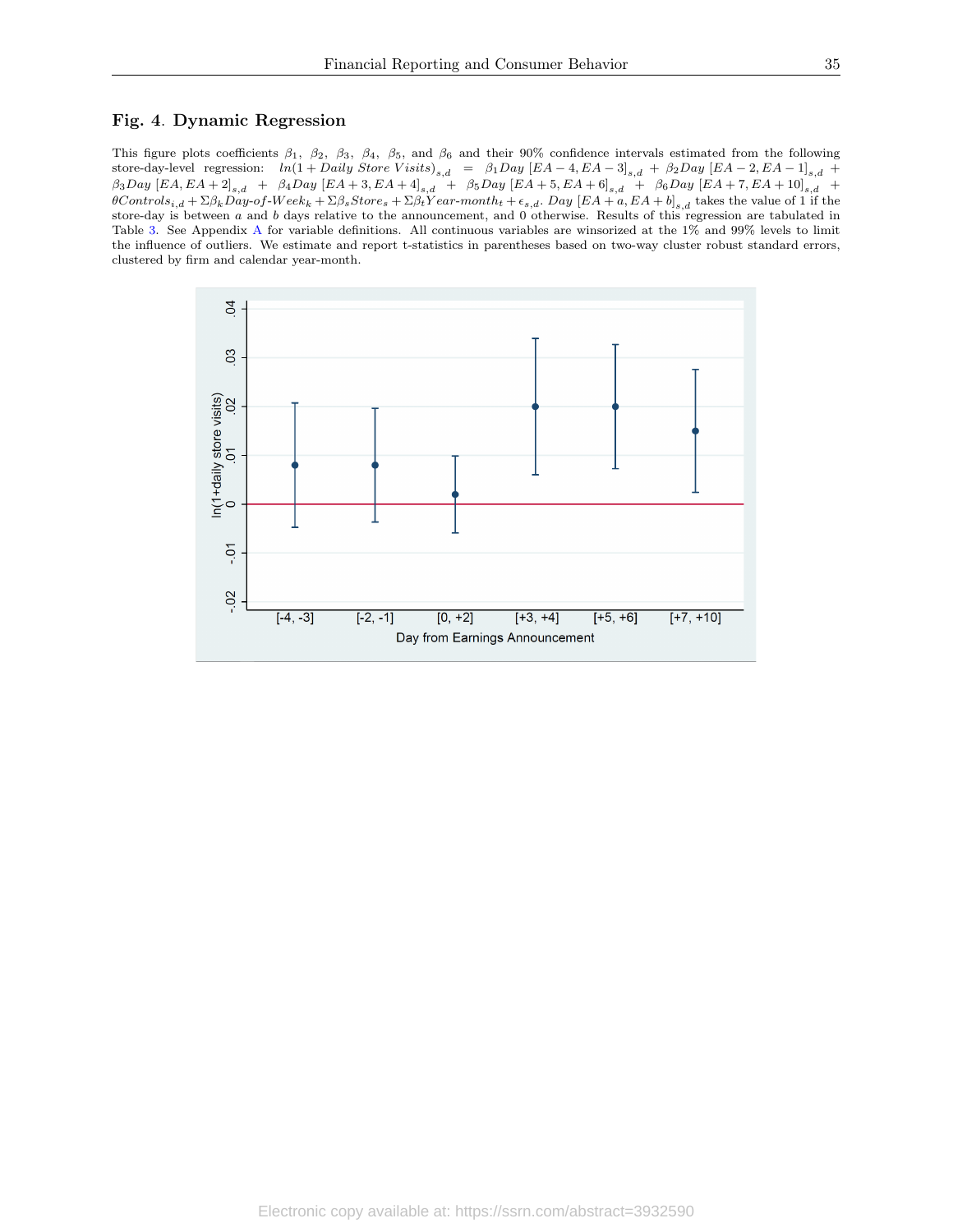# <span id="page-36-0"></span>Table 1. Summary statistics

The sample consists of store-days operated by publicly traded firms around their announcements from January 2017 to February 2020. See Appendix [A](#page-25-0) for variable definitions. To facilitate interpretation, we present summary statistics for raw, unlogged variable values. All continuous variables, except for the buy-and-hold abnormal stock returns, are winsorized at the 1% and 99% levels to limit the influence of outliers.

| Variable                                     | Mean   | Median           | S.D.   | Min            | Max          | $\boldsymbol{N}$ |
|----------------------------------------------|--------|------------------|--------|----------------|--------------|------------------|
| <b>Store-Day Variable</b>                    |        |                  |        |                |              |                  |
| Daily Store Visits                           | 17.7   | 9                | 31.5   | $\overline{0}$ | 636          | 47,882,818       |
| Firm-Day Variable                            |        |                  |        |                |              |                  |
| Daily Online Transactions                    | 6.27   | $\mathbf{1}$     | 32.4   | $\mathbf{1}$   | 1474         | 135,240          |
| Firm-Quarter Variables                       |        |                  |        |                |              |                  |
| <b>SURP</b>                                  | 1.3    | 1.0              | 3.0    | $-6.3$         | 9.5          | 2,050            |
| Loss Indicator                               | 0.2    | $\mathbf{0}$     | 0.4    | $\mathbf{0}$   | $\mathbf 1$  | 2,485            |
| Leverage                                     | 0.69   | 0.63             | 0.37   | 0.30           | 4.07         | 2,485            |
| <b>BTM</b>                                   | 0.45   | 0.36             | 0.48   | $-0.30$        | 2.71         | 2,485            |
| Capex                                        | 0.03   | 0.02             | 0.03   | 0.002          | 0.13         | 2,485            |
| <b>ROA</b>                                   | 0.01   | 0.01             | 0.03   | $-0.08$        | 0.11         | 2,485            |
| MVE (in millions)                            | 17,610 | 2,477            | 48,074 | 57             | 347,498      | 2,485            |
| Fourth Quarter Indicator                     | 0.3    | $\boldsymbol{0}$ | 0.4    | $\overline{0}$ | $\mathbf{1}$ | 2,485            |
| <b>QBHR</b>                                  | 0.02   | 0.01             | 0.19   | $-0.40$        | 0.42         | 2,485            |
| Stock Illiquidity                            | 0.17   | 0.05             | 0.31   | 0.01           | 1.37         | 2,485            |
| <b>Stock Volatility</b>                      | 0.02   | 0.02             | 0.01   | 0.01           | 0.06         | 2,485            |
| Insti. Ownership                             | 0.74   | 0.83             | 0.29   | 0.00           | 1.00         | 2,485            |
| Insider Trading                              | 0.14   | $\overline{0}$   | 0.45   | $\overline{0}$ | 2.26         | 2,485            |
| Analyst Coverage                             | 11.6   | 10               | 8.7    | $\overline{0}$ | 31           | 2,485            |
| Friday Indicator                             | 0.08   | $\overline{0}$   | 0.28   | $\overline{0}$ | $\mathbf{1}$ | 2,485            |
| Google Search Index                          | 52.1   | 53.1             | 22.8   | 14.1           | 97.9         | 1,330            |
| Altman's Z-Score                             | 4.2    | 3.6              | 2.6    | 0.98           | 12.9         | 2,350            |
| <b>SUR</b>                                   | 4.44   | 1.95             | 7.91   | $-10.89$       | 46.11        | 1,933            |
| Census Variables (by county)                 |        |                  |        |                |              |                  |
| % of English Speaking                        | 0.98   | 0.99             | 0.04   | 0.76           | 1.0          | 3,082            |
| % of Caucasian                               | 0.83   | 0.90             | 0.16   | 0.30           | 0.97         | 3,082            |
| $\%$ of Edu $\leq$ 9th grade                 | 0.08   | 0.06             | 0.05   | 0.02           | 0.23         | 3,082            |
| $\%$ of 9th grade $\lt$ Edu $\lt$ Bachelor's | 0.85   | 0.86             | 0.05   | 0.65           | 0.91         | 3,082            |
| $%$ of Edu $>$ Bachelor's                    | 0.07   | 0.06             | 0.04   | 0.03           | 0.29         | 3,082            |
| $%$ of Income $<=$ 45K                       | 0.38   | 0.38             | 0.10   | 0.14           | 0.56         | 3,082            |
| $\%$ of 45K < Income $\epsilon$ = 125K       | 0.49   | 0.50             | 0.06   | 0.34           | 0.59         | 3,082            |
| $%$ of Income $>125K$                        | 0.13   | 0.11             | 0.07   | 0.05           | 0.47         | 3,082            |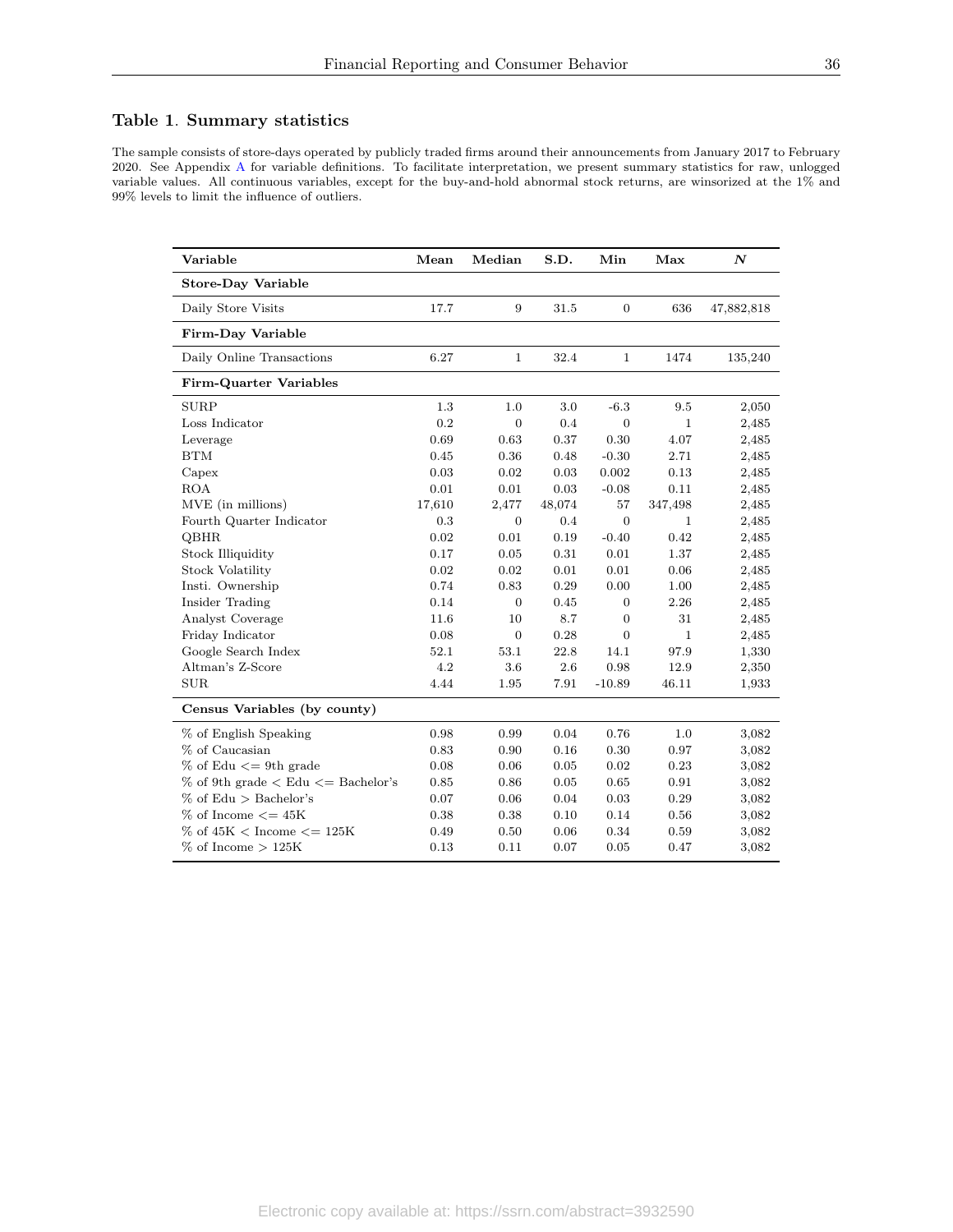#### <span id="page-37-0"></span>Table 2. Changes in Store Visits after Earnings Announcements

This table reports estimates from the following store-day-level regression using the sample of all store-days in the [−10,+10] calendar-day window around the earnings announcement:  $ln(1 + Daily \, Store \, Visits)_{s,d} = \beta Post_{s,d} + \theta Control_{s,d} +$  $\Sigma \beta_k$ Day-of-Week<sub>k</sub> +  $\Sigma \beta_s$ Store<sub>s</sub> +  $\Sigma \beta_t$ Year-month<sub>t</sub> +  $\epsilon_{s,d}$ . Post<sub>s,d</sub> takes the value of 1 if the store-day is on the day of or after the operating firm's earnings announcement, and 0 otherwise. See Appendix [A](#page-25-0) for variable definitions. All continuous variables are winsorized at the 1% and 99% levels to limit the influence of outliers. We estimate and report t-statistics in parentheses based on two-way cluster robust standard errors, clustered by firm and calendar year-month. \*, \*\*, \*\*\* indicate statistical significance at less than 10%, 5%, and 1%, respectively.

|                          | $ln(1+Daily)$ Store Visits) |                               |            |            |  |  |
|--------------------------|-----------------------------|-------------------------------|------------|------------|--|--|
|                          | (1)                         | (2)                           | (3)        | (4)        |  |  |
| Post                     | $0.011**$                   | $0.011**$                     | $0.011**$  | $0.011**$  |  |  |
|                          | (2.211)                     | (2.223)                       | (2.251)    | (2.270)    |  |  |
| Loss Indicator           | $-0.027*$                   | $-0.023*$                     | $-0.028**$ | $-0.024*$  |  |  |
|                          | $(-1.905)$                  | $(-1.906)$                    | $(-2.135)$ | $(-1.957)$ |  |  |
| Leverage                 | $-0.010$                    | 0.047                         | $-0.017$   | $-0.004$   |  |  |
|                          | $(-0.232)$                  | (1.407)                       | $(-0.436)$ | $(-0.097)$ |  |  |
| <b>BTM</b>               | 0.014                       | 0.023                         | $0.053*$   | $0.048*$   |  |  |
|                          | (0.404)                     | (0.704)                       | (1.858)    | (1.702)    |  |  |
| Capex                    | 0.005                       | $-0.101$                      | $-0.139$   | $-0.078$   |  |  |
|                          | (0.018)                     | $(-0.392)$                    | $(-0.490)$ | $(-0.335)$ |  |  |
| <b>ROA</b>               | $-0.645**$                  | $-0.579**$                    | $-0.280$   | $-0.329**$ |  |  |
|                          | $(-2.661)$                  | $(-2.673)$                    | $(-1.467)$ | $(-2.135)$ |  |  |
| ln(MVE)                  | $0.109***$                  | $0.093***$                    | $0.061***$ | $0.055***$ |  |  |
|                          | (4.152)                     | (4.363)                       | (2.890)    | (2.780)    |  |  |
| Fourth Quarter Indicator | $-0.017$                    | $-0.021$                      | 0.012      | 0.011      |  |  |
|                          | $(-1.148)$                  | $(-1.628)$                    | (0.786)    | (0.794)    |  |  |
| QBHR                     | 0.004                       | $-0.010$                      | 0.014      | 0.004      |  |  |
|                          | (0.116)                     | $(-0.328)$                    | (0.325)    | (0.101)    |  |  |
| <b>Stock Illiquidity</b> | 0.043                       | 0.004                         | $-0.009$   | $-0.024$   |  |  |
|                          | (1.319)                     | (0.166)                       | $(-0.175)$ | $(-0.551)$ |  |  |
| <b>Stock Volatility</b>  | $-0.090$                    | $-0.183$                      | 0.398      | 0.044      |  |  |
|                          | $(-0.111)$                  | $(-0.231)$                    | (0.455)    | (0.049)    |  |  |
| Insti. Ownership         | $-0.001$                    | 0.000                         | $-0.047$   | $-0.035$   |  |  |
|                          | $(-0.024)$                  | (0.014)                       | $(-1.652)$ | $(-1.216)$ |  |  |
| Insider Trading          | 0.007                       | 0.004                         | 0.015      | 0.013      |  |  |
|                          | (0.775)                     | (0.510)                       | (0.868)    | (0.796)    |  |  |
| Analyst Coverage         | $-0.018$                    | $-0.010$                      | 0.001      | 0.002      |  |  |
|                          | $(-0.816)$                  | $(-0.464)$                    | (0.067)    | (0.082)    |  |  |
| $\boldsymbol{N}$         | 47,882,818                  | 47,882,805                    | 47,882,818 | 47,882,805 |  |  |
| $R$ -sq                  | 0.811                       | 0.817                         | 0.815      | 0.821      |  |  |
| S.E. clustering          |                             | Firm and year-month (two-way) |            |            |  |  |
| Day-of-Week FE           | Y                           | Y                             | Y          | Υ          |  |  |
| Store FE                 | Y                           | Y                             | Y          | Y          |  |  |
| Year-month FE            | Y                           | N                             | N          | N          |  |  |
| County X year-month FE   | N                           | Y                             | N          | Y          |  |  |
| Industry X year-month FE | $\mathbf N$                 | $\mathbf N$                   | Y          | Y          |  |  |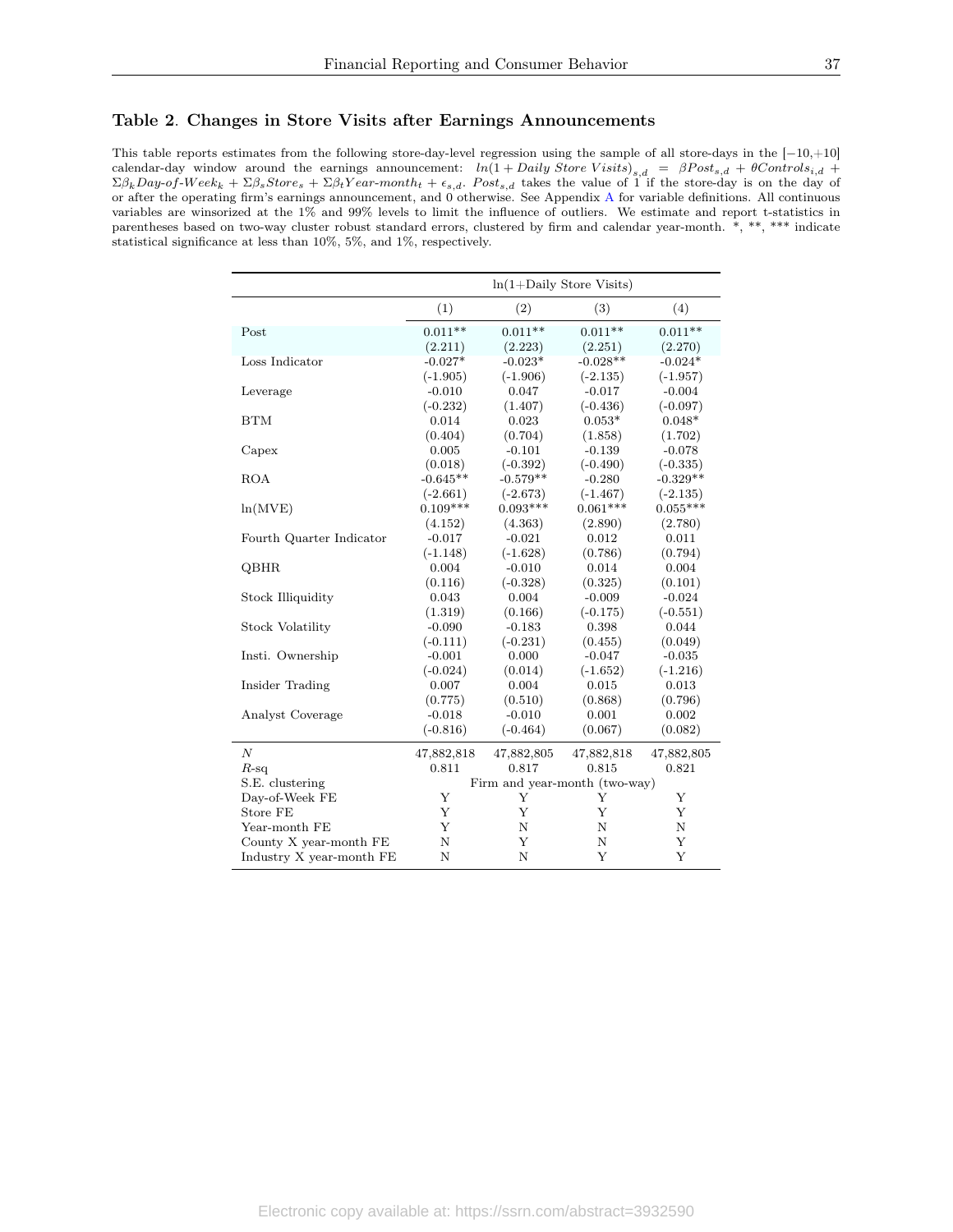### <span id="page-38-0"></span>Table 3. Dynamic Changes in Store Visits after Earnings Announcements

This table reports estimates from the following store-day-level regression using the sample of all store-days in the [−10,+10] calendar-day window around the earnings announcement:  $ln(1 + Daily Store \ Visits)_{s,d} = \beta_1 Day \ [EA-4, EA-3]_{s,d} +$  $\beta_2$ Day  $[EA-2, EA-1]_{s,d}$  +  $\beta_3$ Day  $[EA, EA+2]_{s,d}$  +  $\beta_4$ Day  $[EA+3, EA+4]_{s,d}$  +  $\beta_5$ Day  $[EA+5, EA+6]_{s,d}$  +  $\beta_6$ Day  $[EA+7, EA+10]_{s,d}$  + θControls<sub>i,d</sub> +  $\Sigma \beta_k$ Day-of-Week<sub>k</sub> +  $\Sigma \beta_s$ Store<sub>s</sub> +  $\Sigma \beta_t$ Year-month<sub>t</sub> +  $\epsilon_{s,d}$ . Day  $[EA + a, EA + b]_{s,d}$  takes the value of 1 if the store-day is between a and b days relative to the announcement, and 0 otherwise. See Appendix [A](#page-25-0) for variable definitions. All continuous variables are winsorized at the 1% and 99% levels to limit the influence of outliers. We estimate and report t-statistics in parentheses based on two-way cluster robust standard errors, clustered by firm and calendar year-month. \*, \*\*, \*\*\* indicate statistical significance at less than 10%, 5%, and 1%, respectively.

|                          | $ln(1+Daily)$ Store Visits)     |                                |                                 |                                 |  |  |
|--------------------------|---------------------------------|--------------------------------|---------------------------------|---------------------------------|--|--|
|                          | (1)                             | (2)                            | (3)                             | (4)                             |  |  |
| Day [EA-4, EA-3]         | 0.008<br>(1.032)                | 0.008<br>(1.048)               | 0.008<br>(1.094)                | 0.008<br>(1.088)                |  |  |
| Day [EA-2, EA-1]         | 0.008<br>(1.128)                | 0.009<br>(1.157)               | 0.009<br>(1.238)                | 0.009<br>(1.249)                |  |  |
| Day [EA, $EA+2$ ]        | 0.002<br>(0.417)                | 0.002<br>(0.458)               | 0.002<br>(0.462)                | 0.002<br>(0.512)                |  |  |
| Day $[EA+3, EA+4]$       | $0.020**$<br>(2.353)            | $0.020**$<br>(2.371)           | $0.020**$<br>(2.409)            | $0.020**$<br>(2.425)            |  |  |
| Day $[EA+5, EA+6]$       | $0.020***$                      | $0.020***$                     | $0.020***$                      | $0.020***$                      |  |  |
| Day $[EA+7, EA+10]$      | (2.585)<br>$0.015**$<br>(1.961) | (2.623)<br>$0.015*$<br>(1.960) | (2.726)<br>$0.016**$<br>(2.018) | (2.728)<br>$0.016**$<br>(2.036) |  |  |
| $\boldsymbol{N}$         | 47,882,818                      | 47,882,805                     | 47,882,818                      | 47,882,805                      |  |  |
| $R$ -sq                  | 0.811                           | 0.817                          | 0.815                           | 0.821                           |  |  |
| S.E. clustering          |                                 | Firm and year-month (two-way)  |                                 |                                 |  |  |
| Controls                 | Y                               | Y                              | Y                               | Y                               |  |  |
| Day-of-Week FE           | Y                               | Y                              | Y                               | Y                               |  |  |
| Store FE                 | Y                               | Y                              | Y                               | Y                               |  |  |
| Year-month FE            | Y                               | N                              | N                               | $\mathbf N$                     |  |  |
| County X year-month FE   | N                               | Y                              | Ν                               | Y                               |  |  |
| Industry X year-month FE | N                               | N                              | Y                               | Y                               |  |  |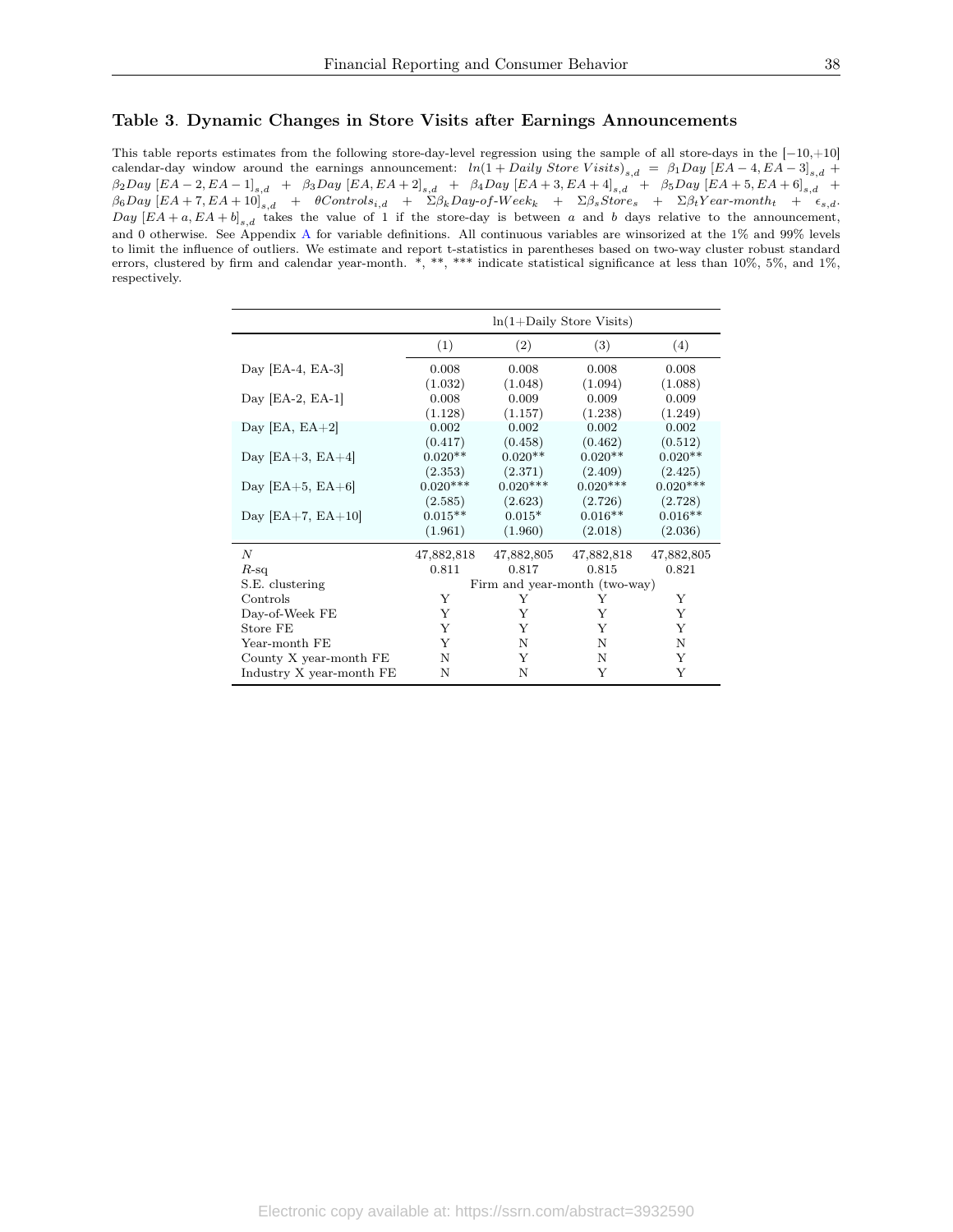#### <span id="page-39-0"></span>Table 4. Role of Earnings Surprises

This table reports estimates from the following store-day-level regression:  $ln(1 + Daily Store \ Visits)_{s,d}$  =  $\sum_{k=2}^{5} \beta Kth$  Quintile of  $\text{SURP}_{i,q} + \sum_{k=1}^{5} \beta \text{Post}_{s,d} \times Kth$  Quintile of  $\text{SURP}_{i,q} + \theta \text{Control}_{s,d} + \Sigma \beta_k \text{Day-of-Week}_{k} +$  $\Sigma\beta_sStore_s + \Sigma\beta_tYear-month_t + \epsilon_{s,d}$ . Post<sub>s,d</sub> takes the value of 1 if the store-day is on the day of or after the operating firm's earnings announcement, and 0 otherwise. See Appendix [A](#page-25-0) for other variable definitions. All continuous variables are winsorized at the 1% and 99% levels to limit the influence of outliers. We estimate and report t-statistics in parentheses based on two-way cluster robust standard errors, clustered by firm and calendar year-month. \*, \*\*, \*\*\* indicate statistical significance at less than 10%, 5%, and 1%, respectively.

|                             |            | $ln(1+Daily)$ Store Visits)   |             |            |  |  |  |
|-----------------------------|------------|-------------------------------|-------------|------------|--|--|--|
|                             | (1)        | (2)                           | (3)         | (4)        |  |  |  |
| 2nd Quintile of SURP        | 0.004      | 0.004                         | 0.002       | 0.006      |  |  |  |
|                             | (0.285)    | (0.319)                       | (0.109)     | (0.392)    |  |  |  |
| 3rd Quintile of SURP        | $-0.009$   | $-0.007$                      | $-0.002$    | 0.006      |  |  |  |
|                             | $(-0.567)$ | $(-0.460)$                    | $(-0.121)$  | (0.429)    |  |  |  |
| 4th Quintile of SURP        | $-0.012$   | $-0.010$                      | $-0.012$    | $-0.009$   |  |  |  |
|                             | $(-0.798)$ | $(-0.736)$                    | $(-0.842)$  | $(-0.698)$ |  |  |  |
| 5th Quintile of SURP        | $-0.013$   | $-0.015$                      | $-0.013$    | $-0.013$   |  |  |  |
|                             | $(-0.806)$ | $(-1.045)$                    | $(-0.834)$  | $(-1.064)$ |  |  |  |
| Post X 1st Quintile of SURP | $0.011**$  | $0.011**$                     | $0.010**$   | $0.010**$  |  |  |  |
|                             | (2.106)    | (2.112)                       | (2.069)     | (2.083)    |  |  |  |
| Post X 2nd Quintile of SURP | 0.003      | 0.003                         | 0.003       | 0.003      |  |  |  |
|                             | (0.577)    | (0.580)                       | (0.621)     | (0.633)    |  |  |  |
| Post X 3rd Quintile of SURP | 0.010      | 0.010                         | 0.010       | 0.010      |  |  |  |
|                             | (1.193)    | (1.191)                       | (1.186)     | (1.186)    |  |  |  |
| Post X 4th Quintile of SURP | $0.012**$  | $0.013**$                     | $0.014**$   | $0.014**$  |  |  |  |
|                             | (2.026)    | (2.056)                       | (2.198)     | (2.212)    |  |  |  |
| Post X 5th Quintile of SURP | $0.019**$  | $0.019**$                     | $0.019**$   | $0.019**$  |  |  |  |
|                             | (2.557)    | (2.557)                       | (2.530)     | (2.536)    |  |  |  |
| $\boldsymbol{N}$            | 44,549,572 | 44,549,563                    | 44,549,572  | 44,549,563 |  |  |  |
| $R$ -sq                     | 0.814      | 0.821                         | 0.818       | 0.825      |  |  |  |
| S.E. clustering             |            | Firm and year-month (two-way) |             |            |  |  |  |
| Controls                    | Y          | Y                             | Y           | Υ          |  |  |  |
| Day-of-Week FE              | Y          | Y                             | Y           | Y          |  |  |  |
| Store FE                    | Y          | Y                             | Y           | Y          |  |  |  |
| Year-month FE               | Y          | N                             | N           | N          |  |  |  |
| County X year-month FE      | N          | Y                             | $\mathbf N$ | Y          |  |  |  |
| Industry X year-month FE    | N          | N                             | Y           | Y          |  |  |  |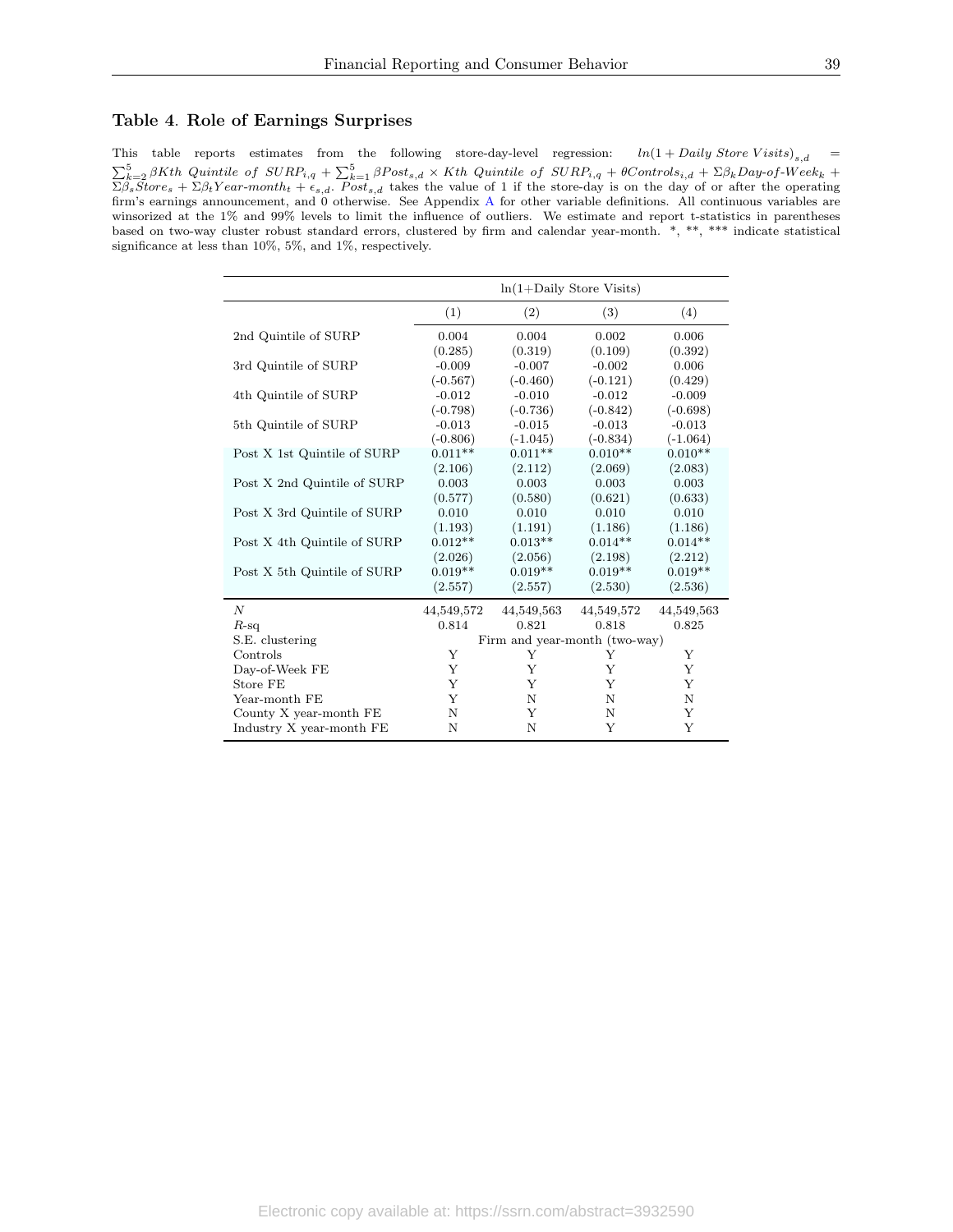# <span id="page-40-0"></span>Table 5. Interactions with Fourth Fiscal Quarter and Friday Indicators

Panel A reports estimates from the following store-day-level regression using the sample of all store-days in the  $[-10,+10]$  calendar-day window around the earnings announcement:  $ln(1+Daily\;Store\;Visits)_{s,d} = \beta_1Post_{s,d} +$  $\beta_2$ Fourth Quarter Ind.<sub>i,g</sub> + β3Post<sub>s,d</sub> × Fourth Quarter Ind.<sub>i,g</sub> + θControls<sub>i,d</sub> + Σβ<sub>k</sub>Day-of-Week<sub>k</sub> + Σβ<sub>s</sub>Stores +  $\Sigma \beta_t Year-month_t+\epsilon_{s,d}$ . Panel B reports estimates from the following store-day-level regression:  $ln(1 + Daily Store \ Visits)_{s,d}$  $\beta_1$ Post<sub>s,d</sub>+ $\beta_2$ Friday Ind.<sub>i,q</sub>+ $\beta_3$ Post<sub>s,d</sub>×Friday Ind.<sub>i,q</sub>+θControls<sub>i,d</sub>+Σ $\beta_k$ Day-of-Week<sub>k</sub>+Σ $\beta_s$ Store<sub>s</sub>+Σ $\beta_t$ Year-month<sub>t</sub>+  $\epsilon_{s,d}$ . Post<sub>s,d</sub> takes the value of 1 if the store-day is on the day of or after the operating firm's earnings announcement, and 0 otherwise. See Appendix [A](#page-25-0) for other variable definitions. All continuous variables are winsorized at the 1% and 99% levels to limit the influence of outliers. We estimate and report t-statistics in parentheses based on two-way cluster robust standard errors, clustered by firm and calendar year-month. \*, \*\*, \*\*\* indicate statistical significance at less than 10%, 5%, and 1%, respectively.

| Panel A: Fourth Fiscal Quarter Effect |                             |                               |            |            |  |  |  |
|---------------------------------------|-----------------------------|-------------------------------|------------|------------|--|--|--|
|                                       | $ln(1+Daily)$ Store Visits) |                               |            |            |  |  |  |
|                                       | (1)                         | (2)                           | (3)        | (4)        |  |  |  |
| Post                                  | 0.005                       | 0.005                         | 0.006      | 0.006      |  |  |  |
|                                       | (0.925)                     | (0.933)                       | (1.000)    | (1.015)    |  |  |  |
| Fourth Quarter Ind.                   | $-0.028*$                   | $-0.033**$                    | 0.001      | 0.000      |  |  |  |
|                                       | $(-1.859)$                  | $(-2.334)$                    | (0.061)    | (0.006)    |  |  |  |
| Post $\times$ Fourth Quarter Ind.     | $0.022**$                   | $0.022**$                     | $0.021**$  | $0.021**$  |  |  |  |
|                                       | (2.516)                     | (2.466)                       | (2.465)    | (2.449)    |  |  |  |
| N                                     | 47,882,818                  | 47,882,805                    | 47,882,818 | 47,882,805 |  |  |  |
| $R$ -sq                               | 0.811                       | 0.817                         | 0.815      | 0.821      |  |  |  |
| S.E. clustering                       |                             | Firm and year-month (two-way) |            |            |  |  |  |
| Controls                              | Y                           | Y                             | Y          | Y          |  |  |  |
| Day-of-Week FE                        | Y                           | Y                             | Y          | Y          |  |  |  |
| Store FE                              | Y                           | Y                             | Y          | Y          |  |  |  |
| Year-month FE                         | Y                           | N                             | N          | N          |  |  |  |
| County X year-month FE                | N                           | Y                             | N          | Y          |  |  |  |
| Industry X year-month FE              | N                           | N                             | Y          | Y          |  |  |  |

| Panel B: Friday Effect                   |             |                               |            |            |  |  |
|------------------------------------------|-------------|-------------------------------|------------|------------|--|--|
|                                          |             | $ln(1+Daily)$ Store Visits)   |            |            |  |  |
|                                          | (1)         | (2)                           | (3)        | (4)        |  |  |
| Post                                     | $0.013***$  | $0.013***$                    | $0.012***$ | $0.012***$ |  |  |
|                                          | (2.820)     | (2.887)                       | (2.650)    | (2.712)    |  |  |
| Friday Ind.                              | 0.029       | 0.034                         | 0.023      | 0.053      |  |  |
|                                          | (1.037)     | (1.052)                       | (0.620)    | (1.403)    |  |  |
| Post $\times$ Friday Ind.                | $-0.022***$ | $-0.023***$                   | $-0.021**$ | $-0.021**$ |  |  |
|                                          | $(-2.950)$  | $(-3.035)$                    | $(-2.328)$ | $(-2.372)$ |  |  |
| $\boldsymbol{N}$                         | 47,882,818  | 47,882,805                    | 44,549,572 | 44,549,563 |  |  |
| $R$ -sq                                  | 0.811       | 0.821                         | 0.814      | 0.825      |  |  |
| S.E. clustering                          |             | Firm and year-month (two-way) |            |            |  |  |
| Controls                                 | Y           | Y                             | Y          | Y          |  |  |
| Controls for SURP and Post $\times$ SURP | N           | N                             | Y          | Y          |  |  |
| Day-of-Week FE                           | Y           | Y                             | Y          | Y          |  |  |
| Store FE                                 | Y           | Y                             | Y          | Y          |  |  |
| Year-month FE                            | Y           | N                             | Y          | N          |  |  |
| County X year-month FE                   | N           | Y                             | N          | Y          |  |  |
| Industry X year-month FE                 | N           | Y                             | N          | Y          |  |  |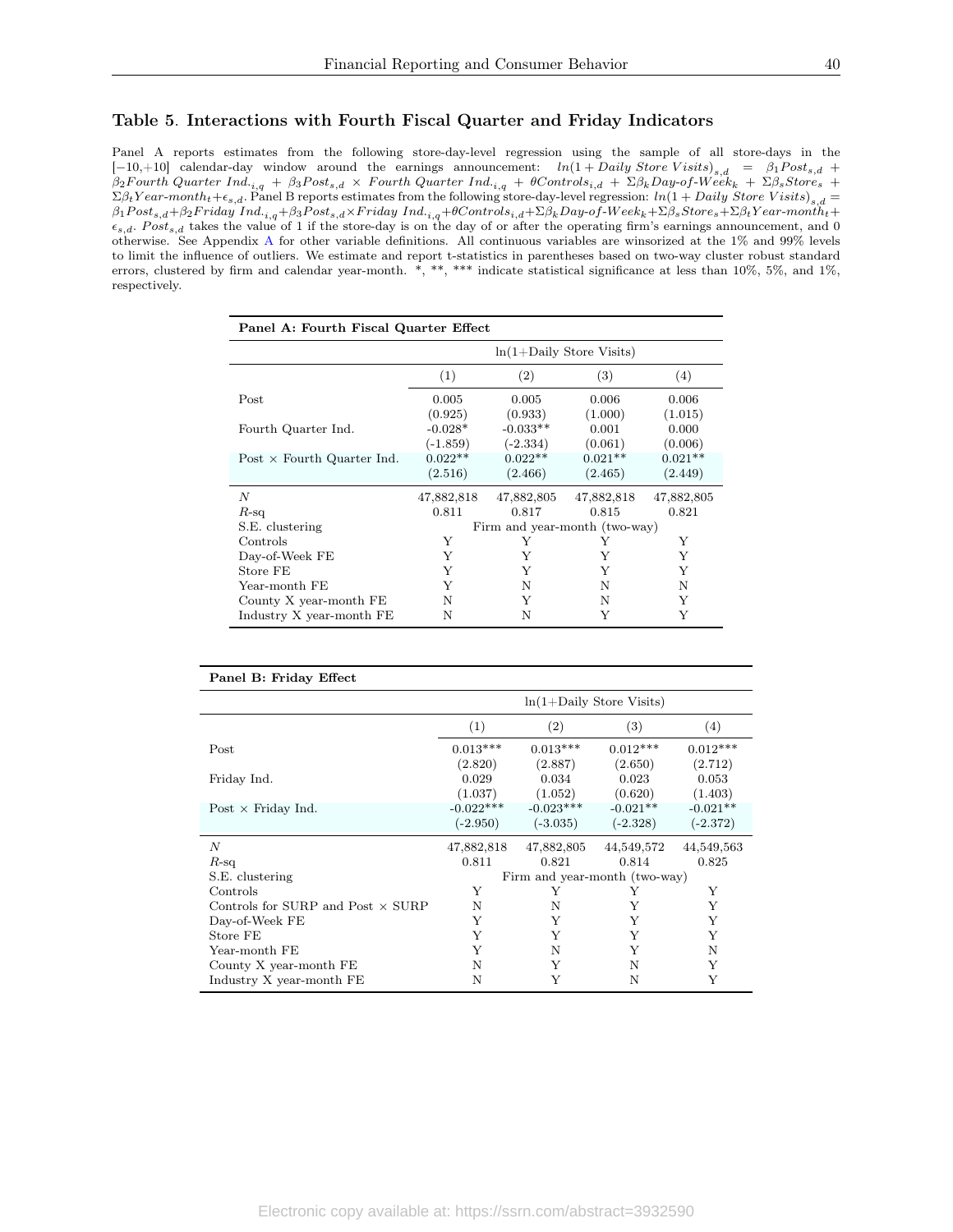### <span id="page-41-0"></span>Table 6. Relations with Google Search Volume

This table reports estimates from the following store-day-level regression using the sample of all store-days in the  $[-10,+10]$  calendar-day window around the earnings announcement:  $ln(1+Daily\;Store\;Visits)_{s,d} = \beta_1Post_{s,d} +$  $\beta_2$ ln $(Google\ Search\ Index)_{i,q} + \beta_3Post_{s,d} \times ln(Google\ Search\ Index)_{i,q} + \theta Controls_{i,d} + \Sigma\beta_kDay\text{-}of\text{-}Week_k + \Sigma\beta_sStore_s + \Sigma\beta_k$  $\Sigma \beta_t$ Y ear-month<sub>t</sub> +  $\epsilon_{s,d}$ . Post<sub>s,d</sub> takes the value of 1 if the store-day is on the day of or after the operating firm's earnings announcement, and 0 otherwise. See Appendix [A](#page-25-0) for other variable definitions. All continuous variables are winsorized at the 1% and 99% levels to limit the influence of outliers. We estimate and report t-statistics in parentheses based on two-way cluster robust standard errors, clustered by firm and calendar year-month. \*, \*\*, \*\*\* indicate statistical significance at less than 10%, 5%, and 1%, respectively.

|                                                    | $ln(1+Daily)$ Store Visits)   |                   |            |            |  |
|----------------------------------------------------|-------------------------------|-------------------|------------|------------|--|
|                                                    | (1)                           | $\left( 2\right)$ | (3)        | (4)        |  |
| Post                                               | $-0.042**$                    | $-0.042**$        | $-0.041**$ | $-0.041**$ |  |
|                                                    | $(-2.035)$                    | $(-2.032)$        | $(-1.965)$ | $(-1.970)$ |  |
| $ln(Google Search Index [EA-1, EA+1])$             | 0.021                         | 0.019             | 0.007      | 0.000      |  |
|                                                    | (1.103)                       | (1.111)           | (0.480)    | (0.020)    |  |
| Post $\times$ ln(Google Search Index [EA-1, EA+1]) | $0.014***$                    | $0.014***$        | $0.014***$ | $0.014***$ |  |
|                                                    | (2.866)                       | (2.879)           | (2.779)    | (2.790)    |  |
| N                                                  | 32,367,818                    | 32,367,806        | 32,367,818 | 32,367,806 |  |
| $R$ -sq                                            | 0.828                         | 0.835             | 0.832      | 0.838      |  |
| S.E. clustering                                    | Firm and year-month (two-way) |                   |            |            |  |
| Controls                                           | Y                             | Y                 | Y          | Y          |  |
| Day-of-Week FE                                     | Y                             | Y                 | Y          | Y          |  |
| Store FE                                           | Y                             | Y                 | Y          | Y          |  |
| Year-month FE                                      | Y                             | N                 | N          | N          |  |
| County X year-month FE                             | N                             | Y                 | N          | Υ          |  |
| Industry X year-month FE                           | N                             | N                 | Y          | Y          |  |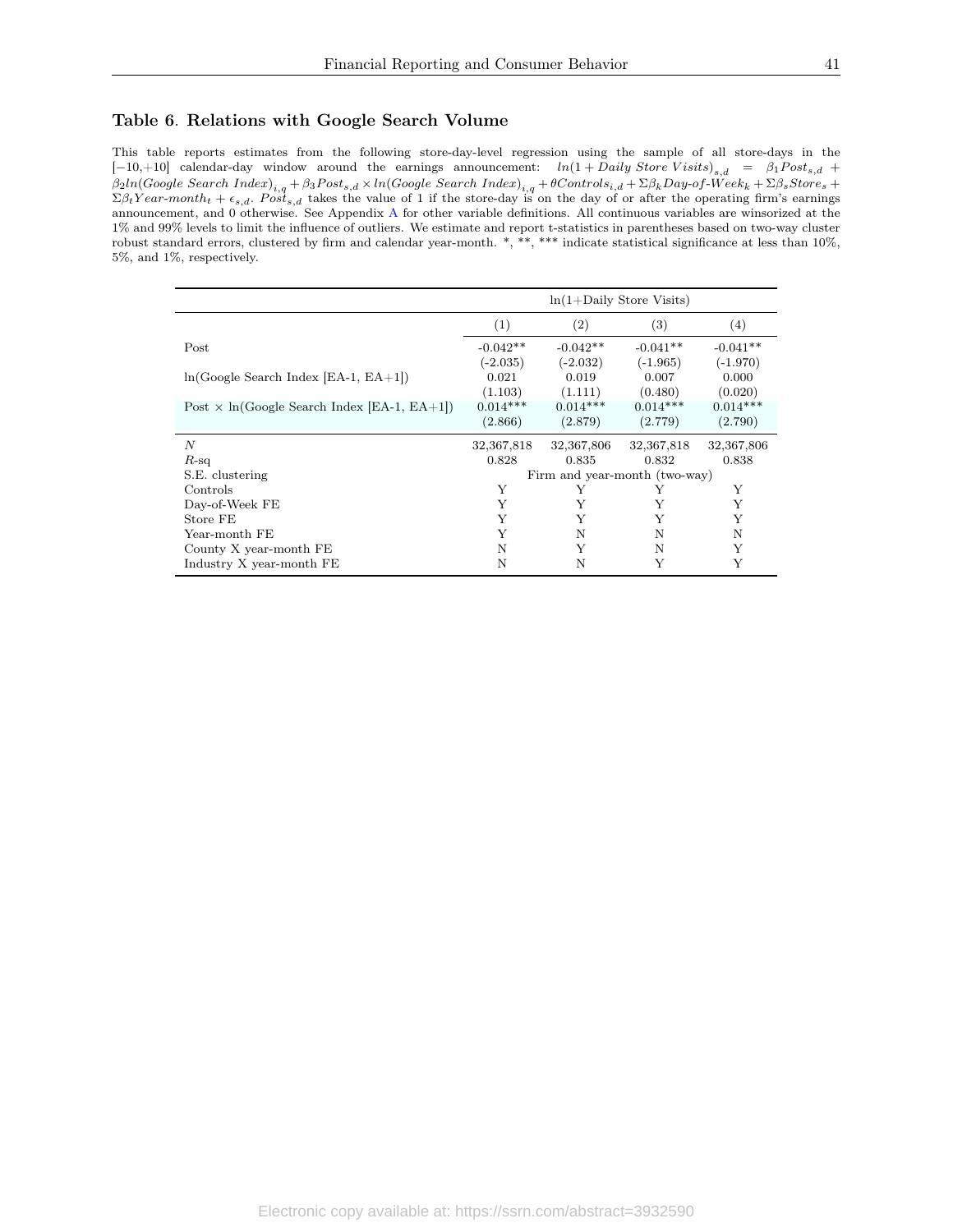#### <span id="page-42-0"></span>Table 7. Role of Information on Solvency

This table reports estimates from the following store-day-level regressions using the sample of all store-days in the [−10,+10] calendar-day window around the earnings announcement for all firms, firms selling durable goods, and firms not selling durable goods, respectively:  $ln(1 + Daily Store \ Visits)_{s,d} = \beta_1 Post_{s,d} + \beta_2 \Delta Altman \ Z-score_{i,q} + \beta_3 Post_{s,d} \times \Delta Altman \ Z-score_{i,q} + \beta_4 post\_i$  $\theta$ Controls<sub>i,d</sub> + Σβ<sub>k</sub>Day-of-Week<sub>k</sub> + Σβ<sub>s</sub>Store<sub>s</sub> + Σβ<sub>t</sub>Year-month<sub>t</sub> +  $\epsilon_{s,d}$ . Post<sub>s,d</sub> takes the value of 1 if the store-day is on the day of or after the operating firm's earnings announcement, and 0 otherwise. Following [Bowen, DuCharme, and Shores](#page-30-3) [\(1995\)](#page-30-3), firms with SIC codes 150-179, 245, 250-259, 283, 301, and 324-399 are categorized as selling durable goods. See Appendix [A](#page-25-0) for other variable definitions. All continuous variables are winsorized at the 1% and 99% levels to limit the influence of outliers. We estimate and report t-statistics in parentheses based on two-way cluster robust standard errors, clustered by firm and calendar year-month. \*, \*\*, \*\*\* indicate statistical significance at less than 10%, 5%, and 1%, respectively.

|                                     | $ln(1+Daily)$ Store Visits)   |                                |                                    |  |  |
|-------------------------------------|-------------------------------|--------------------------------|------------------------------------|--|--|
|                                     | All Firms                     | Firms Selling<br>Durable Goods | Firms Not Selling<br>Durable Goods |  |  |
|                                     | (1)                           | (2)                            | (3)                                |  |  |
| Post                                | $0.010*$                      | $-0.003$                       | $0.010*$                           |  |  |
|                                     | (1.890)                       | $(-0.348)$                     | (1.794)                            |  |  |
| $\Delta$ Altman Z-score             | $0.022***$                    | $-0.011$                       | $0.021***$                         |  |  |
|                                     | (3.180)                       | $(-1.076)$                     | (3.022)                            |  |  |
| Post $\times \Delta$ Altman Z-score | $-0.001$                      | $0.028**$                      | $-0.001$                           |  |  |
|                                     | $(-0.537)$                    | (2.352)                        | $(-0.449)$                         |  |  |
| N                                   | 44,813,556                    | 1,434,317                      | 43,379,226                         |  |  |
| $R$ -sq                             | 0.823                         | 0.746                          | 0.826                              |  |  |
| S.E. clustering                     | Firm and year-month (two-way) |                                |                                    |  |  |
| Controls                            | Y                             | Y                              | Υ                                  |  |  |
| Day-of-Week FE                      | Υ                             | Y                              | Y                                  |  |  |
| Store FE                            | Y                             | Y                              | Y                                  |  |  |
| Year-month FE                       | N                             | N                              | Ν                                  |  |  |
| County X year-month FE              | Y                             | Υ                              | Y                                  |  |  |
| Industry X year-month FE            | Y                             | Y                              | Y                                  |  |  |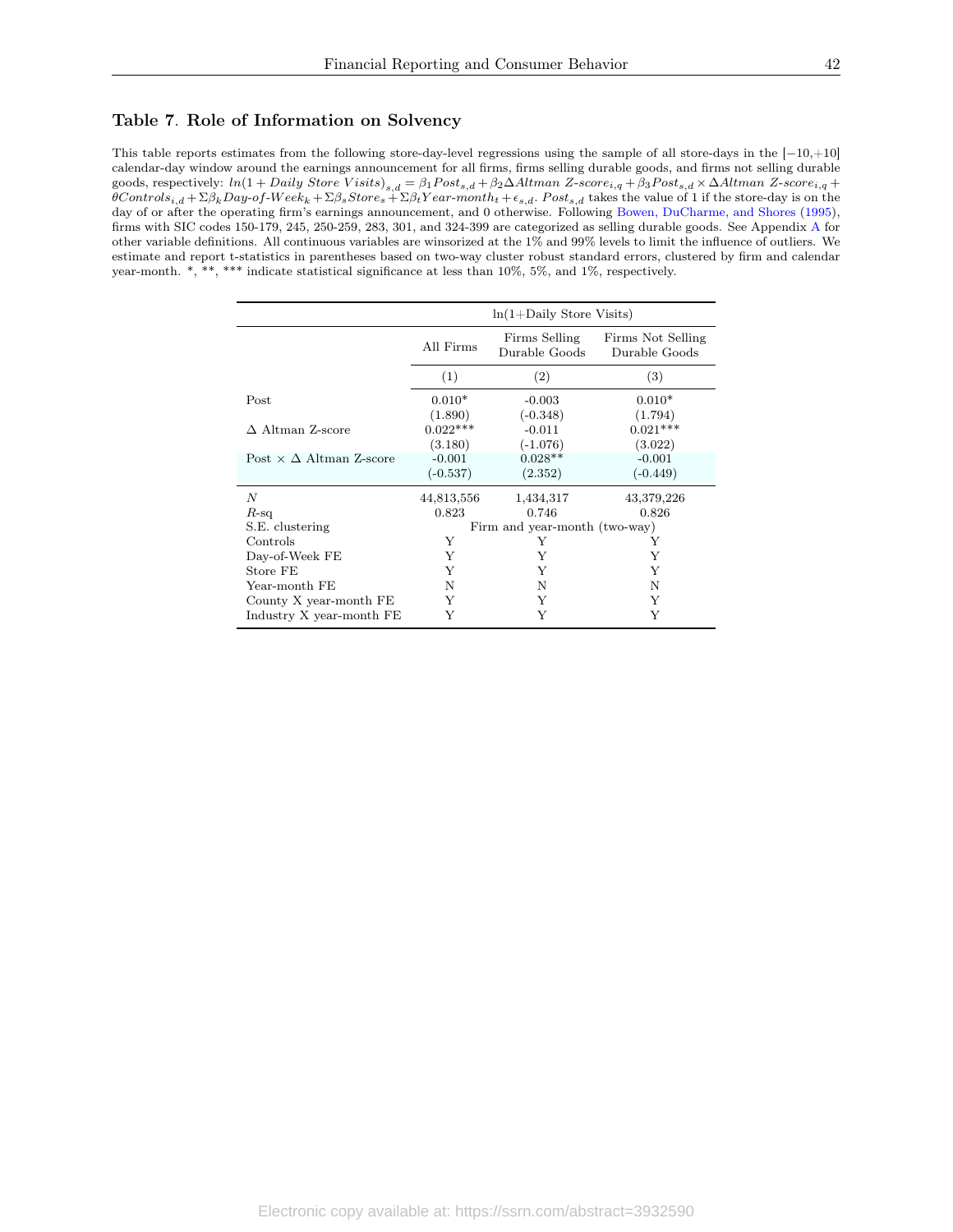#### <span id="page-43-0"></span>Table 8. Relations with Visitor Demographics

This table reports estimates from the following store-day-level regression using the sample of all store-days in the  $[-10,+10]$  calendar-day window around the earnings announcement:  $ln(1 + Daily Store \ Visits)_{s,d} = \beta_1Post_{s,d} + \beta_2Post_{s,d} \times$  $Demographic of Store Location<sub>s</sub> + \theta Controls<sub>i,d</sub> + \Sigma\beta_kDay-of-Week<sub>k</sub> + \Sigma\beta_sStore_s + \Sigma\beta_tYear-month<sub>t</sub> + \epsilon_{s,d}$ . Post<sub>s,d</sub> takes the value of 1 if the store-day is on the day of or after the operating firm's earnings announcement, and 0 otherwise. See Appendix [A](#page-25-0) for other variable definitions. All continuous variables are winsorized at the 1% and 99% levels to limit the influence of outliers. We estimate and report t-statistics in parentheses based on two-way cluster robust standard errors, clustered by firm and calendar year-month. \*, \*\*, \*\*\* indicate statistical significance at less than 10%, 5%, and 1%, respectively.

| Panel A: Race and Language          |                               |            |  |  |
|-------------------------------------|-------------------------------|------------|--|--|
|                                     | $ln(1+Daily)$ Store Visits)   |            |  |  |
|                                     | (1)                           | (2)        |  |  |
| Post                                | $-0.098***$                   | $-0.003$   |  |  |
|                                     | $(-3.789)$                    | $(-0.381)$ |  |  |
| Post $\times$ % of English Speaking | $0.114***$                    |            |  |  |
|                                     | (4.259)                       |            |  |  |
| Post $\times$ % of Caucasian        |                               | $0.019**$  |  |  |
|                                     |                               | (2.076)    |  |  |
| N                                   | 47,881,490                    | 47,881,490 |  |  |
| $R$ -sq                             | 0.821                         | 0.821      |  |  |
| S.E. clustering                     | Firm and year-month (two-way) |            |  |  |
| Controls                            | Y                             | Y          |  |  |
| Day-of-Week FE                      | Y                             | Y          |  |  |
| Store FE                            | Y                             | Y          |  |  |
| Year-month FE                       | N                             | N          |  |  |
| County X year-month FE              | Y                             | Y          |  |  |
| Industry X year-month FE            | Y                             | Y          |  |  |

#### Panel B: Education and Income

|                                                             | $ln(1+Daily)$ Store Visits)   |                       |                           |                  |                      |                           |
|-------------------------------------------------------------|-------------------------------|-----------------------|---------------------------|------------------|----------------------|---------------------------|
|                                                             | (1)                           | (2)                   | (3)                       | (4)              | (5)                  | (6)                       |
| Post                                                        | $0.015***$                    | $-0.063***$           | $0.018***$                | 0.006            | $-0.020$             | $0.018***$                |
|                                                             | (2.875)                       | $(-2.858)$            | (3.477)                   | (0.879)          | $(-1.542)$           | (3.575)                   |
| Post $\times$ % of Edu $\leq$ =9th grade                    | $-0.056**$<br>$(-2.336)$      |                       |                           |                  |                      |                           |
| Post $\times$ % of 9th <edu<math>\leq=Bachelor's</edu<math> |                               | $0.091***$<br>(3.461) |                           |                  |                      |                           |
| Post $\times$ % of Edu $>$ Bachelor's                       |                               |                       | $-0.066***$<br>$(-2.711)$ |                  |                      |                           |
| Post $\times$ % of Income $\leq$ =45K                       |                               |                       |                           | 0.015<br>(1.286) |                      |                           |
| Post $\times$ % of 45K <income<math>\leq=125K</income<math> |                               |                       |                           |                  | $0.066**$<br>(2.493) |                           |
| Post $\times$ % of Income > 125K                            |                               |                       |                           |                  |                      | $-0.034***$<br>$(-2.874)$ |
| $\boldsymbol{N}$                                            | 47,881,490                    | 47,881,490            | 47,881,490                | 47,881,490       | 47,881,490           | 47,881,490                |
| $R$ -sq                                                     | 0.821                         | 0.821                 | 0.821                     | 0.821            | 0.821                | 0.821                     |
| S.E. clustering                                             | Firm and year-month (two-way) |                       |                           |                  |                      |                           |
| Controls                                                    | Y                             | Y                     | Υ                         | Υ                | Υ                    | Y                         |
| Day-of-Week FE                                              | Y                             | Y                     | Y                         | Y                | Y                    | Y                         |
| Store FE                                                    | Y                             | Y                     | Y                         | Y                | Y                    | Y                         |
| Year-month FE                                               | N                             | N                     | N                         | N                | N                    | N                         |
| County X year-month FE                                      | Y                             | Y                     | Y                         | Y                | Y                    | Υ                         |
| Industry X year-month FE                                    | Y                             | Y                     | Y                         | Y                | Y                    | Y                         |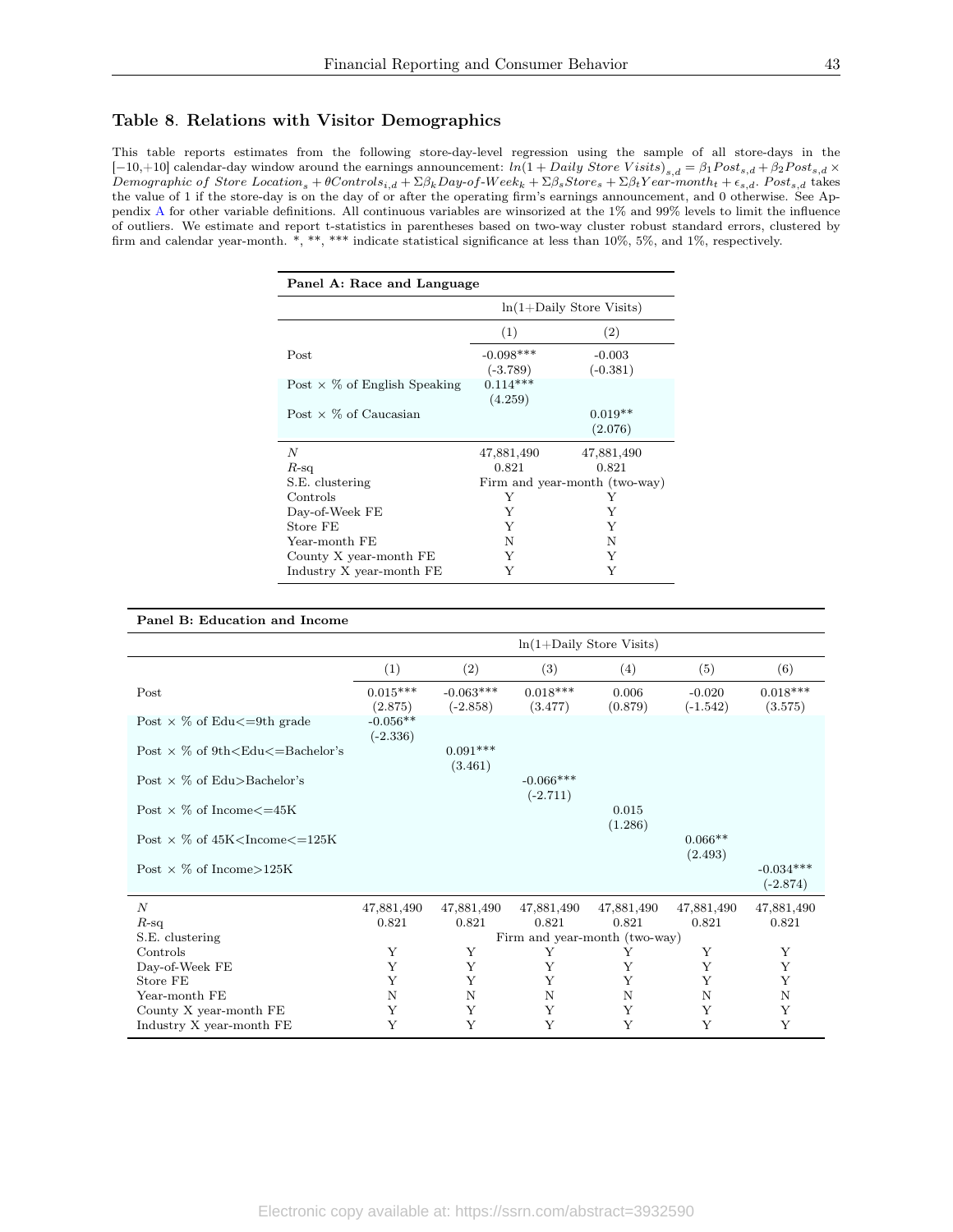#### <span id="page-44-0"></span>Table 9. Impact of Post-Announcement Visits

This table reports estimates from firm-quarter-level regressions of standardized unexpected revenue (SUR) on nearannouncement store visits following [Froot et al.](#page-30-7) [\(2017\)](#page-30-7). Column (1) reports estimates from the following firm-quarter-level  $\text{regression: } SUR_{i,q} = \beta_1 ln(1 + average \; daily \; visits \; post \; EA)_{i,q-1} + \beta_2 SUR_{i,q-1} + \beta_3 SUR_{i,q-4} + \Sigma \beta_i Firm_i + \Sigma \beta_j_i Industry \times \delta_i$ Year-month<sub>j,t</sub> +  $\epsilon_{i,q}$ . Column (2) reports estimates from  $SUR_{i,q} = \beta_1 \Delta ln(1 + average \ daily \ visits)_{i,q-1} + \beta_2 SUR_{i,q-1} + \beta_3 SUR_{i,q-1}$  $\beta_3SUR_{i,q-4} + \Sigma \beta_i Firm_i + \Sigma \beta_{j,t} Industry \times Year-month_{j,t} + \epsilon_{i,q}$ .  $SUR_{i,q}$  is measured for the current firm-quarter q.  $ln(1 + average \ daily \ visits \ post \ EA)_{i,q-1}$  and  $\Delta ln(1 + average \ daily \ visits)_{i,q-1}$  capture store visits around the earnings announcement for the previous firm-quarter q-1. See Appendix [A](#page-25-0) for variable definitions. All continuous variables are winsorized at the 1% and 99% levels to limit the influence of outliers. We estimate and report t-statistics in parentheses based on two-way cluster robust standard errors, clustered by firm and calendar year-month. \*, \*\*, \*\*\* indicate statistical significance at less than 10%, 5%, and 1%, respectively.

|                                                                      |                               | <b>SUR</b>               |  |
|----------------------------------------------------------------------|-------------------------------|--------------------------|--|
|                                                                      | (1)                           | (2)                      |  |
| $ln(1 + average daily visits post-EA)$                               | $0.491**$<br>(1.993)          |                          |  |
| $\Delta \ln(1 + \text{average daily visits})$ from pre-EA to post-EA |                               | $0.311*$<br>(1.931)      |  |
| Lagged SUR                                                           | $0.488***$<br>(8.315)         | $0.487***$<br>(8.211)    |  |
| Four-quarter-lagged SUR                                              | $-0.059**$<br>$(-2.084)$      | $-0.058**$<br>$(-2.051)$ |  |
| $\boldsymbol{N}$                                                     | 1,933                         | 1,933                    |  |
| $R$ -sq                                                              | 0.705                         | 0.704                    |  |
| S.E. clustering                                                      | Firm and year-month (two-way) |                          |  |
| Firm FE                                                              | Y                             |                          |  |
| Industry X year-month FE                                             | Y                             | Y                        |  |